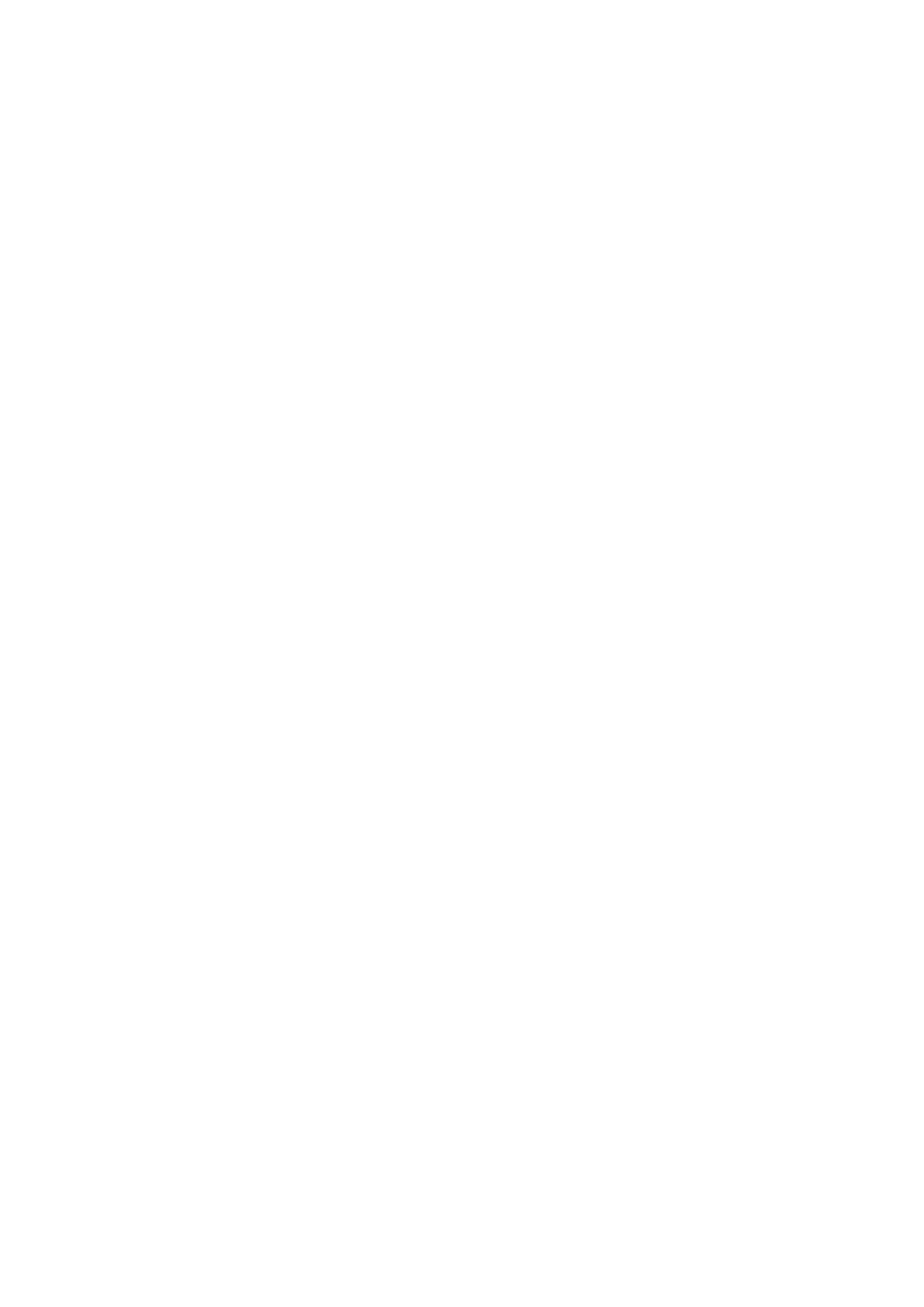# **Contents**

| Section |                                                                                  | Page |
|---------|----------------------------------------------------------------------------------|------|
|         |                                                                                  |      |
|         |                                                                                  |      |
|         |                                                                                  |      |
| 1.1     |                                                                                  |      |
| 1.2     |                                                                                  |      |
| 1.3     |                                                                                  |      |
| 1.4     |                                                                                  |      |
| 1.5     |                                                                                  |      |
| 1.6     |                                                                                  |      |
|         | 1.6.1                                                                            |      |
|         | 1.6.2                                                                            |      |
|         |                                                                                  |      |
| 2.1     |                                                                                  |      |
| 2.2     |                                                                                  |      |
| 2.3     |                                                                                  |      |
|         | 2.3.1                                                                            |      |
|         | 2.3.2                                                                            |      |
|         | 2.3.3                                                                            |      |
| 2.4     |                                                                                  |      |
| 2.5     |                                                                                  |      |
| 2.6     |                                                                                  |      |
|         | 2.6.1                                                                            |      |
|         | Options That Do Not Directly Reduce Flooding or Erosion but Considered<br>2.6.2  |      |
|         |                                                                                  |      |
|         |                                                                                  |      |
| 3.1     |                                                                                  |      |
|         | 3.1.1                                                                            |      |
|         | 3.1.2                                                                            |      |
|         | 3.1.3                                                                            |      |
|         | Short-List Stakeholder Workshop - 13th October 20173-2<br>3.1.4                  |      |
| 3.2     |                                                                                  |      |
|         | Criteria for Proactive Realignment to Achieve FCERM-GiA Funding  3-2<br>3.2.1    |      |
|         | 3.2.2                                                                            |      |
|         |                                                                                  |      |
| 4.1     |                                                                                  |      |
|         | Option 10 - Seawall (maintain, improve and upgrade existing seawalls at<br>4.1.1 |      |
|         |                                                                                  |      |
|         | 4.1.2                                                                            |      |
|         | 4.1.3                                                                            |      |
| 4.2     |                                                                                  |      |
|         | 4.2.1                                                                            |      |
|         | Most Favourable 'Change in Circumstances' Scenario Options 4-4<br>4.2.2          |      |
|         | 4.2.3<br>Preferred 'Change in Circumstances' Scenario Option 4-5                 |      |
| 4.3     | Recommendations for Flood and Coastal and Erosion Risk Management 4-5            |      |
|         | Concrete Seawall Maintenance, Upgrade and Improvements (Option 10) -<br>4.3.1    |      |
|         |                                                                                  |      |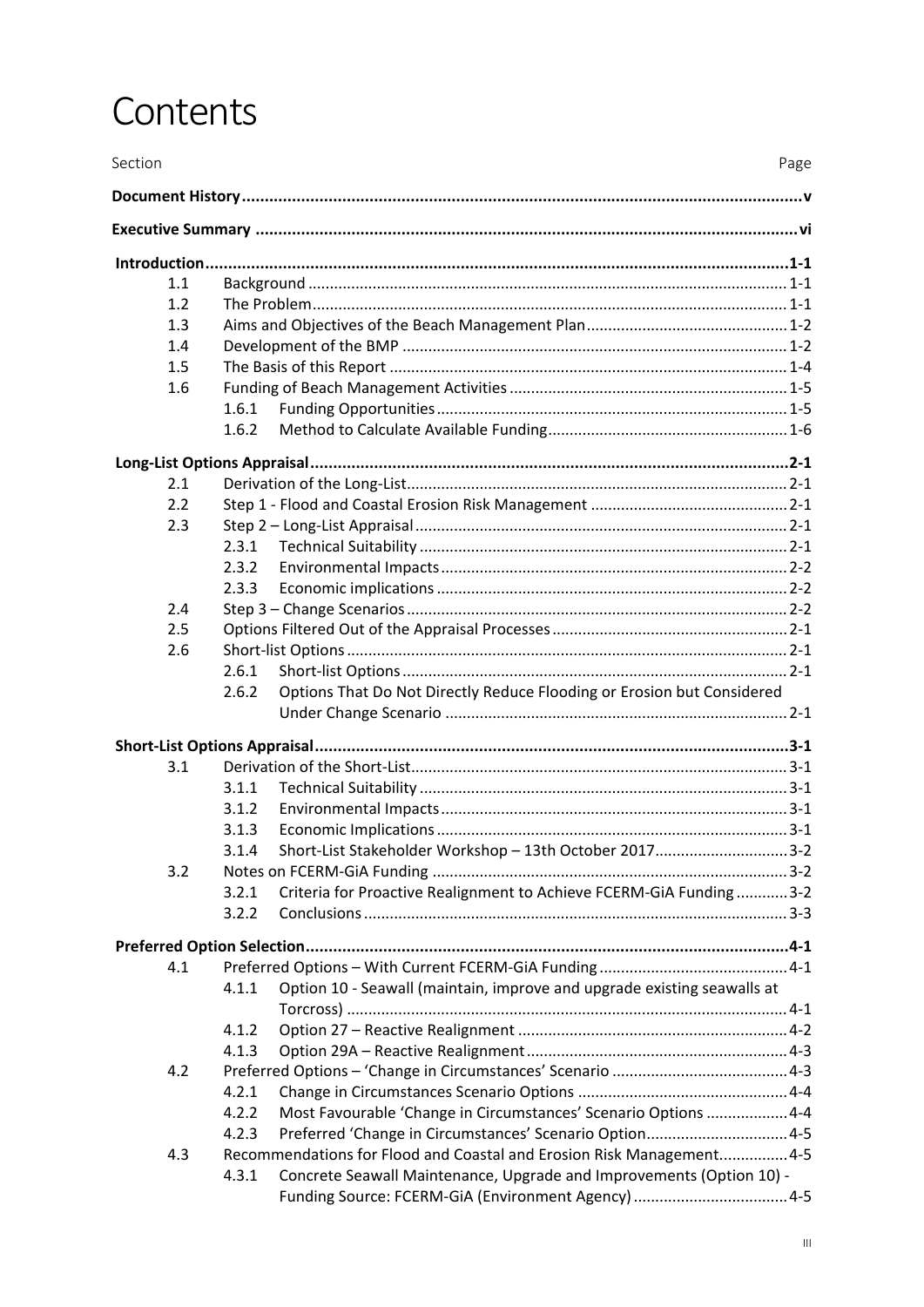#### CONTENTS

Section **Page** 

|--|--|

| 4.3.2 Rock revetment Repairs (Option 10) - Funding Source: SHDC/FCERM-GIA   |     |
|-----------------------------------------------------------------------------|-----|
|                                                                             |     |
| 4.3.3 Beach Recycling (Option 22) – Funding Source: Environment             |     |
|                                                                             |     |
| 4.3.4 Emergency Reactive Realignment (Options 27 and 29A) – Funding Source: |     |
|                                                                             |     |
|                                                                             |     |
|                                                                             | 5-1 |

**Appendices**

- **Appendix A – Coastal Processes Baseline Report**
- **Appendix B – Environmental Baseline Report**
- **Appendix C – Defence Baseline Report**
- **Appendix D – Economics Baseline Report**
- **Appendix E – Long‐List Appraisal Table**
- **Appendix F – Short‐List Appraisal Table**
- **Appendix G – Short‐List Option Layouts**

#### **Table(s)**

- **Table 1‐1 Summary of the SMP policies that apply to the BMP area**
- **Table 2‐1 Slapton Sands BMP long‐list**
- **Table 4‐1 Preferred options**
- **Table 4‐2 Preferred options – unlimited funding**

**Figure(s)**

- **Figure 1‐1 Slapton Sands BMP study area**
- **Figure 1‐2 BMP development process**
- **Figure 1‐3 Options appraisal process – staged approach to option selection**
- **Figure 4‐1 Concrete seawall; Left ‐ location of works indicated by yellow line and Right – photograph of the seawall**
- **Figure 4‐2 Concrete seawall; Left ‐ location of works indicated by yellow line and Right – photograph of the seawall**
- **Figure 4‐3 Approximate location of proposed realignment to north of Slapton**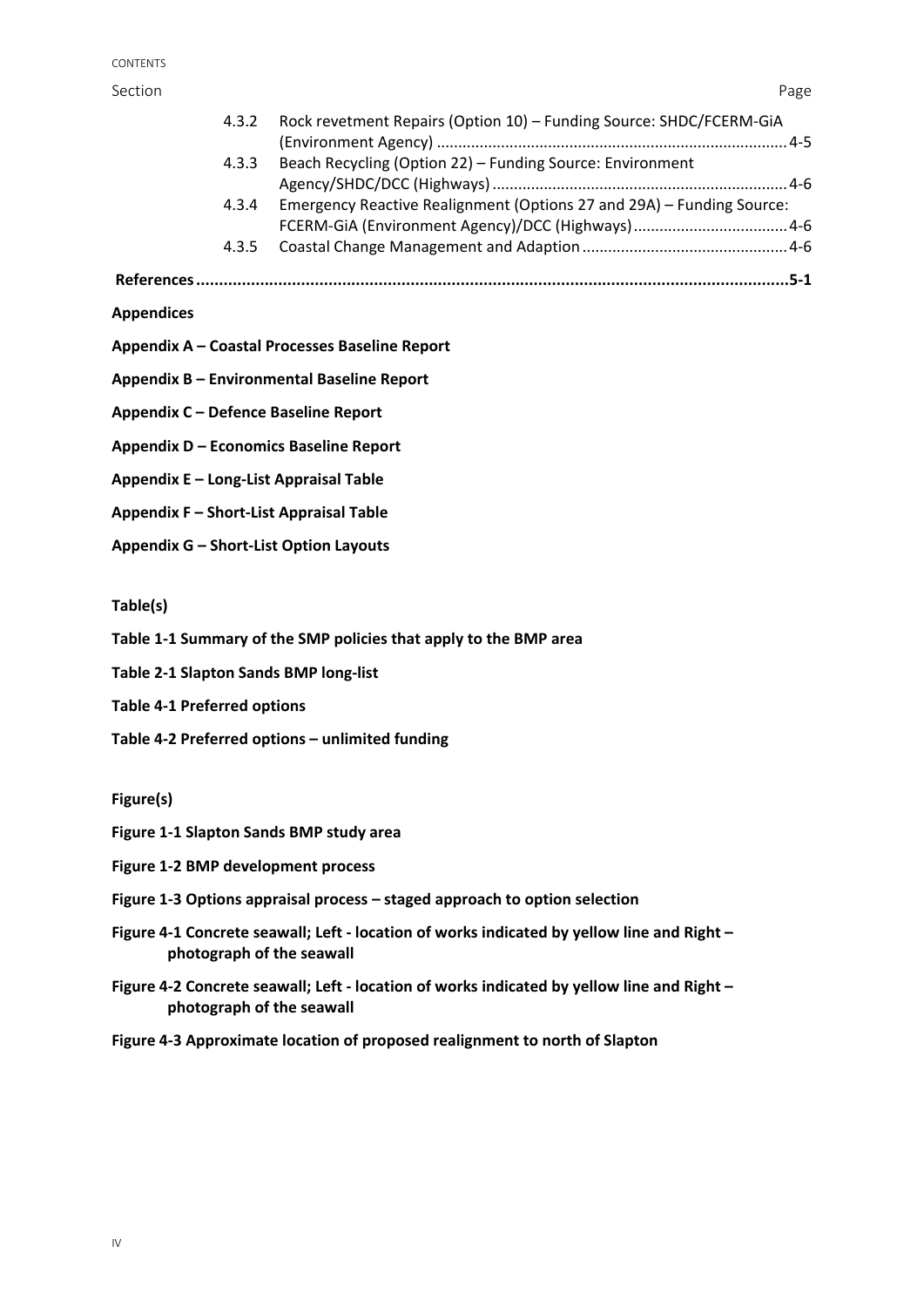# Document History

#### **Reference Number: 689979**

**Client Name:** Slapton Line Partnership

This document has been issued and amended as follows:

| <b>Version</b> | Date       | <b>Description</b> | <b>Created By</b> | <b>Verified By</b> | Approved By   |
|----------------|------------|--------------------|-------------------|--------------------|---------------|
| V <sub>1</sub> | 24.01.2018 | Draft              | Emma Allan        | Alan Frampton      | Alan Frampton |
| v <sub>2</sub> | 21.02.2018 | Final              | Emma Allan        | Emma Allan         | Emma Allan    |
| v3             | 28.02.2018 | Final              | Emma Allan        | Alan Frampton      | Alan Frampton |
|                |            |                    |                   |                    |               |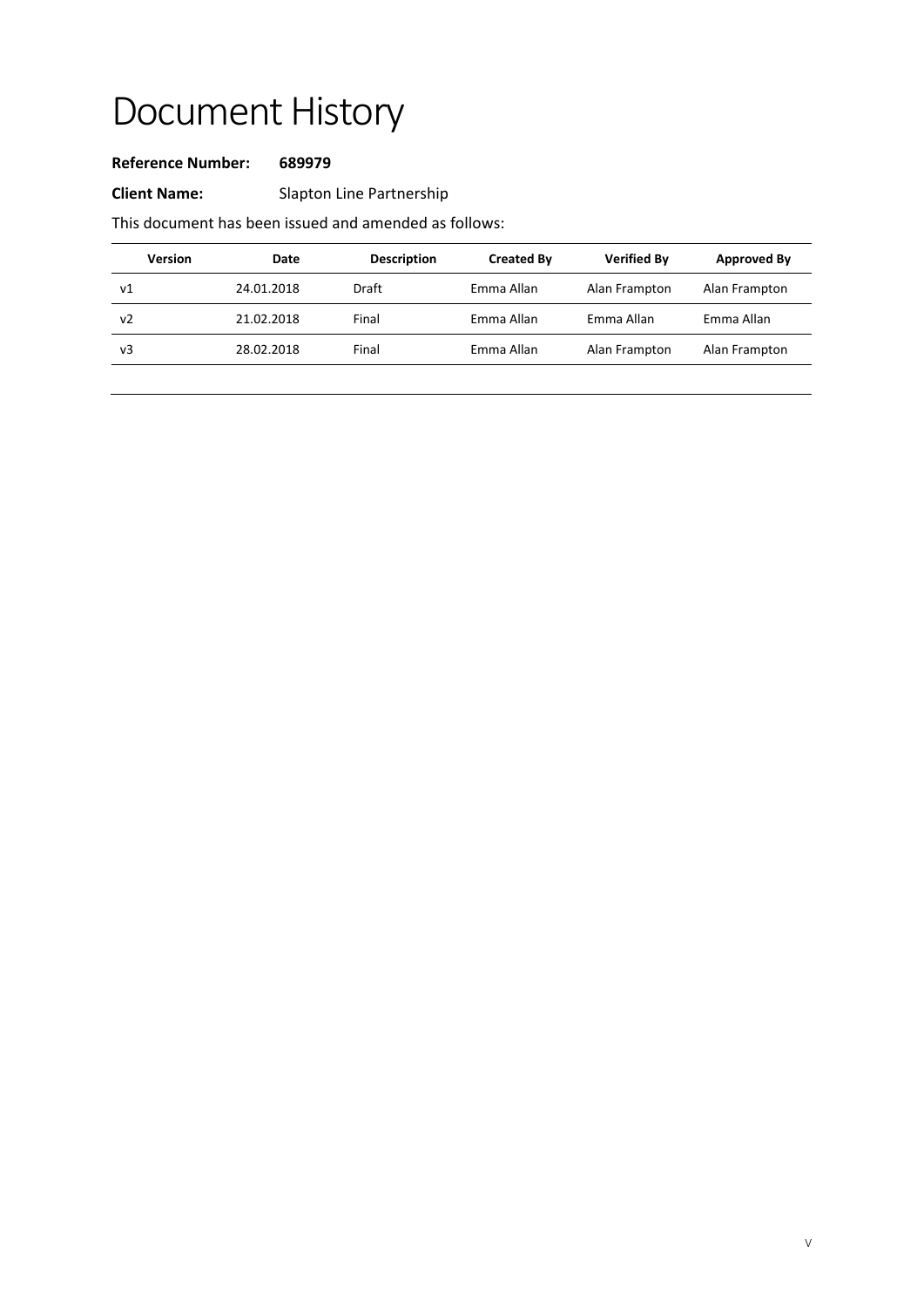# Executive Summary

This Options Appraisal Report is a supporting document to the BMP and provides full details of the options appraisal that was completed to identify the potential future coastal flood and erosion risk management options for the Slapton Sands BMP frontage.

The selection of a preferred option / management approach for the BMP frontage was undertaken via a staged approach, which rationalised a long‐list of options to a short‐list of options, from which a preferred option(s) was selected.

The options appraisal is underpinned by the information and evidence presented in the four baseline studies:

- Coastal Processes Baseline: coastal processes, shoreline interactions and shoreline evolution.
- Environmental Baseline: environmental setting and features.
- Defence Baseline: coastal defence assets, condition and performance.
- Economics Baseline: economic basis (i.e. the economic benefits) for both ongoing and future beach management and coastal flood and erosion risk management activities.

Stakeholder engagement was integral to the options appraisal process and the definition of a preferred option. Consultation with the SLP took place during the BMP development to seek local knowledge/information and to help guide the selection of beach management options. In addition, public consultation on the long‐list options was conducted in July 2017. All comments made have informed the options appraisal.

Within the BMP area there are:

- Up to 48 residential properties at risk of coastal flooding. The discounted Present Value (PVd) of these properties is estimated to be £1,162k (over a 20‐year appraisal period).
- Roads and tourism benefits arising from the area. The discounted Present Value (PVd) is estimated to be £30,550k (over a 20‐year appraisal period).
- No properties at risk of coastal erosion along the BMP frontage during the 20‐year appraisal period.
- No account of any additional flood risk from fluvial flooding has been made as part of this project.
- In total therefore, the Do-Nothing scenario damages for the BMP frontage could be up to £31,712k.

In order to obtain a 100% PF score for Torcross/Slapton Sands against £31,712k of benefits and 48 properties being at risk of flooding under a 1:100 year event (moderate risk) being moved to low risk, then approximately £1,778k of FCERM‐GiA could be available from the Environment Agency before third‐party contributions are needed to deliver solutions.

Following the rigorous options appraisal process (including an assessment of the technical and environmental suitability of the proposed management options), and allowing for the estimate of funds available, the overall strategy going forward is to recognise that reactive work should be done, but only to patch and mend the defences and road as required over the next 20 years. This is in line with funding available via FCERM‐GiA. Further options do exist but their implementation is wholly dependent on the availability of third-party funds. Preparations should be made for the next 50 years, and not to leave a legacy of unmanageable and unaffordable solutions to future generations.

The preferred management approach to reduce the flood and coastal erosion risk between Torcross and Strete Gate over the next 20 years is defined as follows: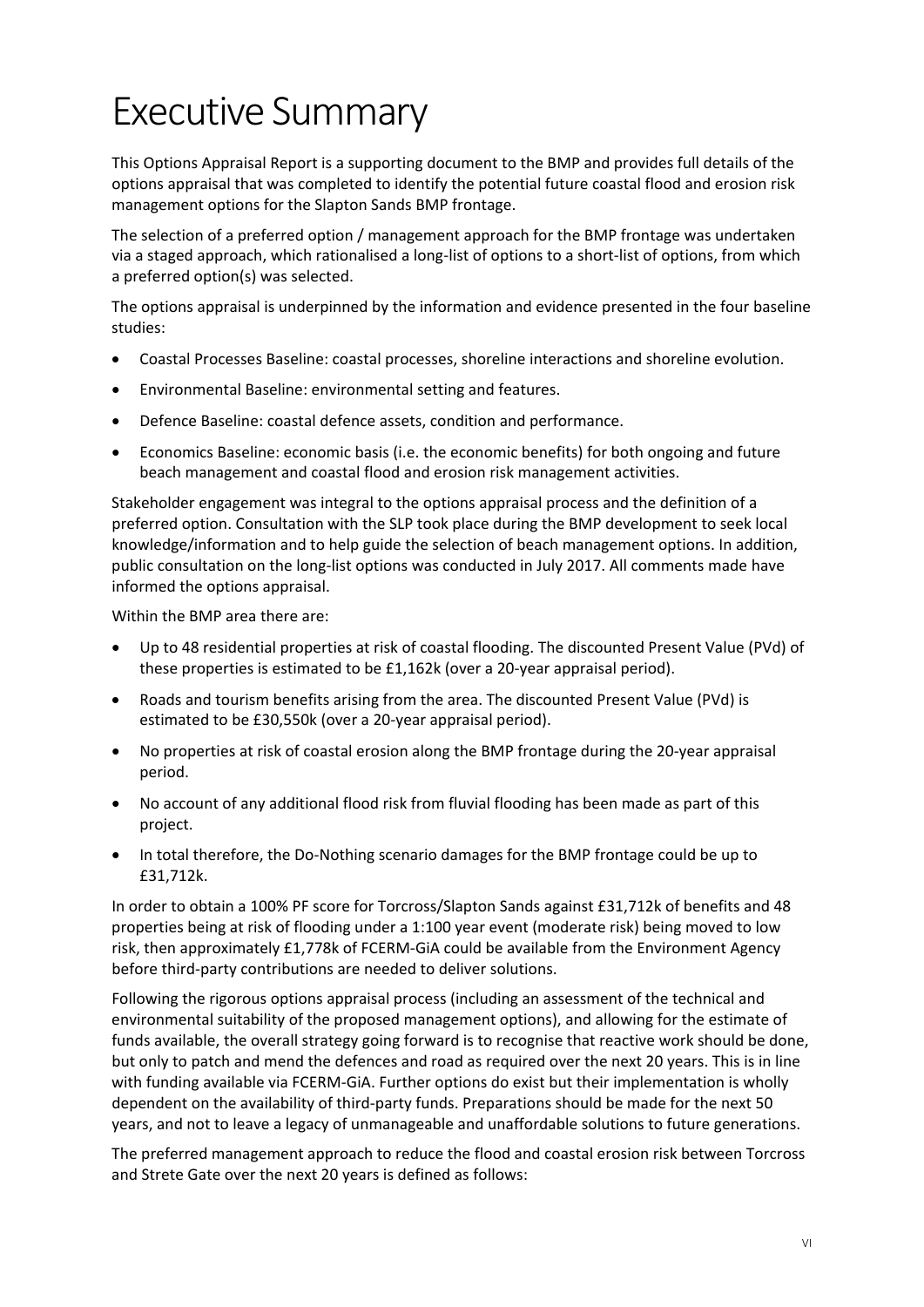#### **Maintain the Existing Seawall at Torcross (Option 10) ‐ Funding Source: FCERM‐GiA (Environment Agency)**

 Maintain the existing seawall at Torcross for the next 20 years at a PV cost of £376,244 to provide a robust defence for the properties at Torcross against flooding via wave overtopping and protection of the A379 road behind from erosion.

#### **Concrete Seawall Improvements (Option 10) ‐ Funding Source: FCERM‐GiA (Environment Agency)/SHDC/DCC (Highways)**

- Works to improve the existing condition and level of protection of the concrete seawall adjacent to the Torcross seawall should be undertaken to protect the seawall from outflanking and in turn protect the road from erosion, as listed below. Funding for these works should be sort from Environment Agency FCERM‐GiA and SHDC/DCC (Highways).
	- o Maintain the existing 23m concrete seawall along landward edge of slipway (reference 'Concrete Seawall 3' in the Defence Baseline Report) to address signs of cracking and loss of structural concrete at the crest and raise to the same standard as the adjacent sheet pile wall to the north.
	- o Maintain existing 60m Sheet Pile Wall at Torcross (replaced approximately one year ago in 2016 to a cost in the region of £180,000).
	- o Upgrade and improve existing 60m concrete seawall at Torcross (reference 'Concrete Seawall 4' in the Defence Baseline Report) to the same standard as the adjacent sheet pile wall to the south. The estimated costs to undertake these works could be in the region of £250k.
- *Note: This option assumes the ongoing maintenance of the seawall at Torcross and seeks to maximise its performance.*

#### **Rock revetment Repairs (Option 10) – Funding Source: SHDC/FCERM‐GiA (Environment Agency)**

- Although a scheme may not be possible, there are works that can be done to address the state of the existing defences, including repairs to the existing rock revetment. Presently, there is approximately 700m of rock revetment that has become displaced along the barrier. The estimated costs to undertake these works could be in the region of £500k.
- At present, some of this rock is providing some degree of protection to the barrier from wave attack. Recovering and re‐profiling of the rock in conjunction with concrete seawall improvements (as described above) may attract some FCERM‐GiA contribution. However, if undertaken in isolation it is less likely to achieve FCERM‐GiA funding. Therefore, in order for this option to be implemented, it recommended that funds are identified via SHDC to support any FCERM‐GiA that may be available.
- *Note: This option assumes the ongoing maintenance of the seawall at Torcross and seeks to maximise its performance.*

#### **Beach Recycling (Option 22) – Funding Source: Environment Agency/SHDC/DCC (Highways)**

- Beach recycling would not provide protection to the full length of the eroding frontage, rather used to bolster areas along the beach where levels are low. This would provide a temporary protection measure, but the is not guarantee the material will stay in place. Beach control structures would need to be used and, as the appraisal process has identified, there are pros and cons to implementing such structures.
- *Note: This option assumes the ongoing maintenance of the seawall at Torcross and seeks to maximise its performance.*
- Beach recycling may attract some FCERM‐GiA contribution if supporting measures to address outflanking of the Torcross seawall. However, if undertaken to protect the road, it is less likely to achieve FCERM‐GiA funding. Therefore, in order for this option to be implemented, it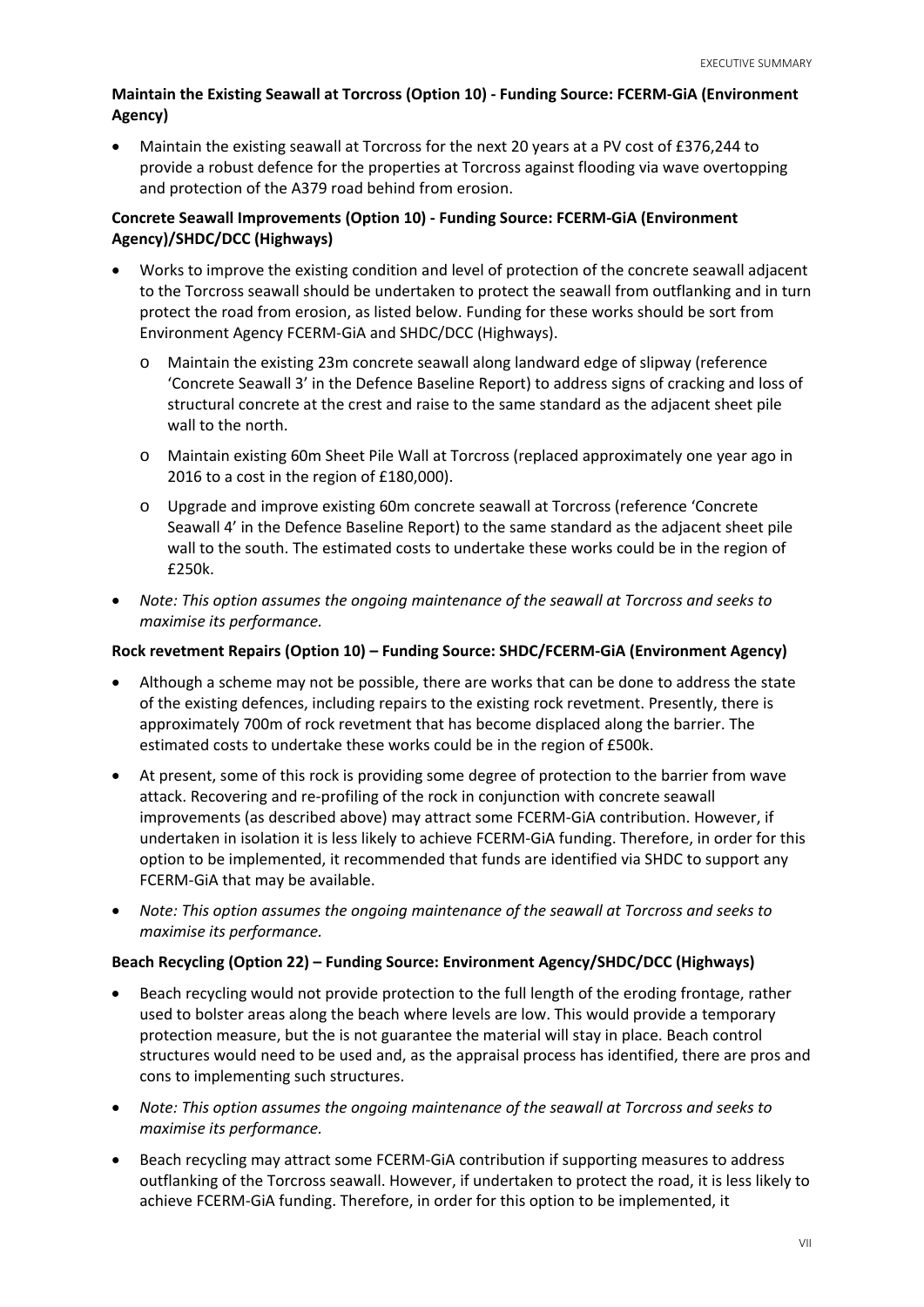recommended that funds are identified via SHDC and/or DCC (Highways) to support any FCERM‐ GiA that may be available.

#### **Emergency Reactive Realignment (Options 27 and 29A) – Funding Source: FCERM‐GiA (Environment Agency)/DCC (Highways)**

 Reactive realignment would achieve funding from both FCERM‐GiA and DCC (Highways) and should be used to fund emergency works as and when they are needed. Any further works required to implement the northern realignment should be undertaken as per the existing planning application, and as much preparatory work relating to consents, planning and funding should be undertaken from the remainder of the A379 along The Line to facilitate a prompt realignment should the need arise.

#### **Coastal Change Management and Adaption**

- It is evident from undertaking the Slapton Sands BMP that funding for the management of flood and coastal erosion risk at Slapton Sands is limited and that there is little that can be done to combat the effects of ongoing coastal change. Over time, the road may become irreparable and even breach. It is therefore important to formally recognise this in the immediate future and define 'The Line' as a 'Coastal Change Management Area' in order to drive future coastal change adaptation efforts in the area.
- Recommendations to address coastal change adaptation include:
	- o Build on the work completed for the Coastal Change Pathfinder Project, including:
		- High quality education and engagement communicate with the public about the changing processes and landscape and the realities of this.
		- Wider use of local land charges registers for getting this information out there.
	- o Prepare for eventuality of road failure including any required pre‐existing planning and EIA work.
	- o Preparing for the eventually of a breach and the need for a new road link identify a suitable inland road network and make movements to improving it. To assist with the BMP project, work is being undertaken by DCC (Highways) to estimate costs associated with improving and upgrading inland routes.
	- o Work with the SHDC planning department and develop the Local Plan. Investigate adaptive solutions and make provisions to 'roll back' properties and assets at risk, including defining a plan for compensation, changes to planning restrictions, relocation etc.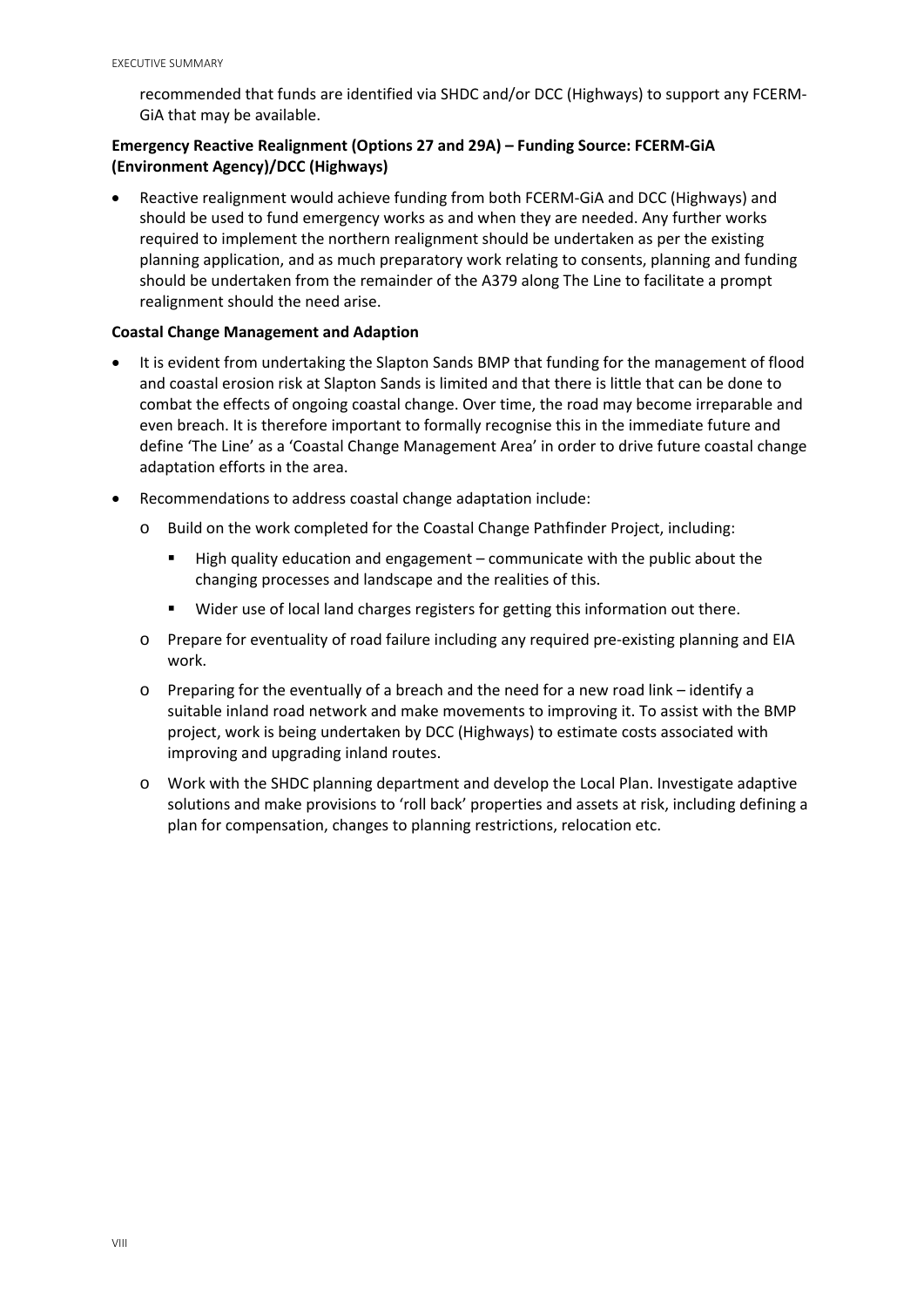# Introduction

# 1.1 Background

This Options Appraisal Report has been prepared for the Slapton Line Partnership (SLP) and their partners South Hams District Council (SHDC), the Environment Agency and Devon County Council (DCC). The Beach Management Plan (BMP) study area covers the Slapton Sands coastline from Torcross in the south, to Strete Gate in the north, as shown in Figure 1.1. The central section of the BMP study area, which separates the freshwater lake, Slapton Ley lagoon, from Start Bay is locally referred to as 'The Line' and supports a section of the A379 road.



Figure 1‐1 Slapton Sands BMP study area

# 1.2 The Problem

The Slapton Sands coastline is at risk of both coastal flooding and erosion. To reduce these risks, various coastal defences have been constructed along the frontage over the years, with the existing defences consisting of a concrete seawall & sheet piling, rock revetment, block armour work, and periodic beach recycling. These coastal defences protect a number of assets, including:

- Up to 48 properties at risk of flooding under a 'Do‐Nothing' scenario at Torcross; the discounted Present Value (PV) of these properties is estimated to be £1,162,000: and,
- The A379 road, which at risk of flooding and collapse via erosion of the underlying shingle barrier and beach during storms. The A379 provides an important transport link to the area for both local traffic and tourists. Sea level rise predictions and increased storminess will continue to increase the vulnerability of beach and shingle barrier and its associated infrastructure to damage. The discounted Present Value (PV) of damages arising from the impact of temporary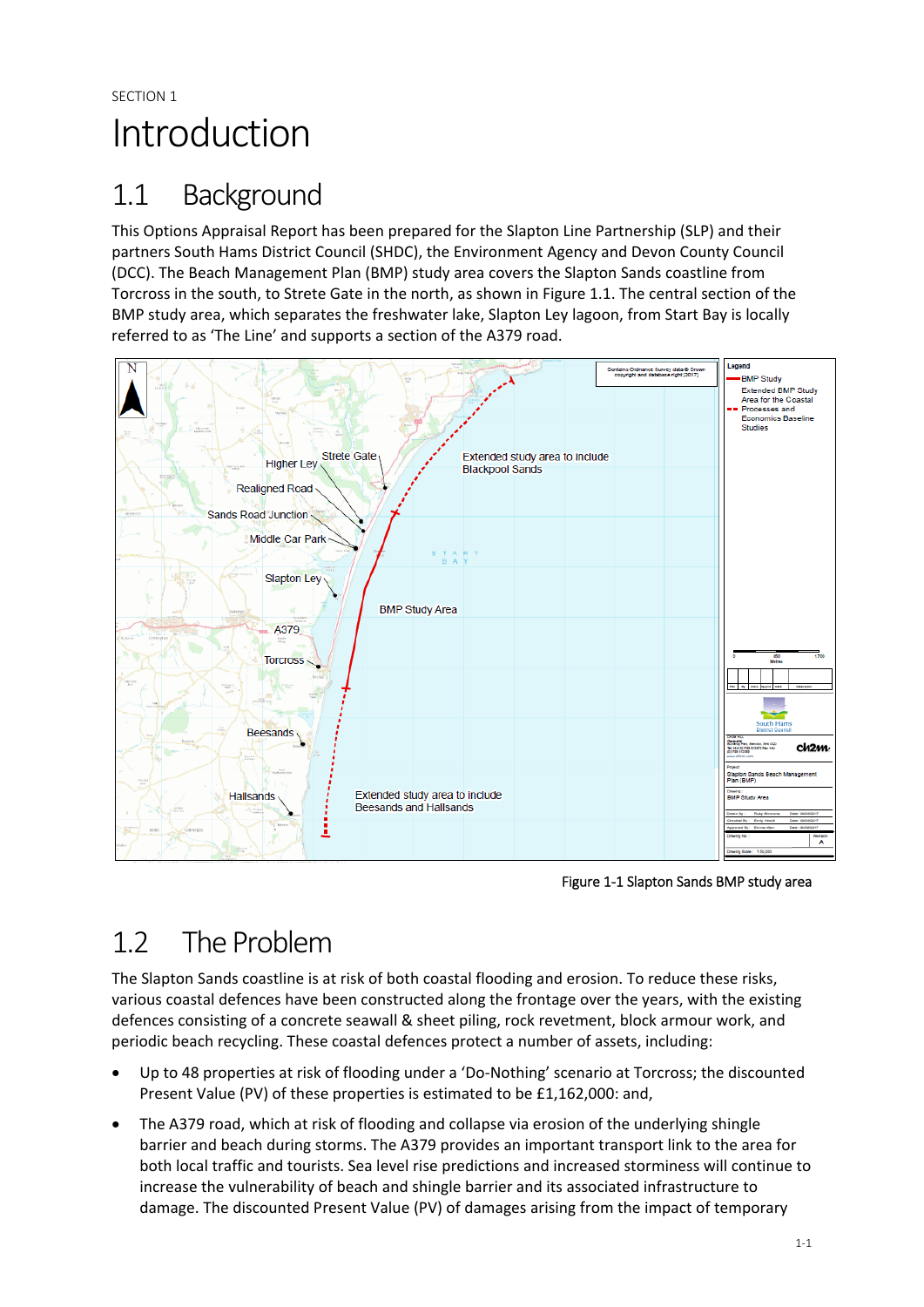and permanent closure of the A379 on local/tourist traffic and tourism revenue is estimated to be £30,550,000.

## 1.3 Aims and Objectives of the Beach Management Plan

The purpose of the BMP is to identify the management activities that could be undertaken to reduce the flood and coastal erosion risk between Torcross and Strete Gate over the next 20 years whilst recognising and managing the environmental and amenity implications of doing so.

The specific objectives of the SLP in developing the BMP are:

- To review and better understand the coastal processes which contribute to change along the study boundary.
- To assess the performance of the existing coastal defences.
- To assess the local economic benefit of future management options.
- To appraise each short‐listed option against technical, economic, environmental and social criteria and identify the preferred management approach.
- Present a monitoring and intervention plan to sustain the A379 for the next 20 years.
- To develop and implement more sustainable longer‐term solutions with consideration of the current 'Shoreline Management Plan' (as set out in Table 1.1).
- To consider immediate and long‐term changes to both funding and local policy.
- Consider that impact of any management solution on the Slapton Line which is in a National Nature Reserve and SSSI designated for vegetated shingle, freshwater lakes and wetlands, geomorphologic features and rare plants and birds.

#### Table 1‐1 Summary of the SMP policies that apply to the BMP area

*Source: Halcrow, 2011* 

| <b>Policy Unit</b>                                           | Short Term (to 2025)                                                                                                                                                | Medium Term (to 2055)                                                                                                                                                                                                                      | Long-term (to 2105)                                                                                                                                                                  |
|--------------------------------------------------------------|---------------------------------------------------------------------------------------------------------------------------------------------------------------------|--------------------------------------------------------------------------------------------------------------------------------------------------------------------------------------------------------------------------------------------|--------------------------------------------------------------------------------------------------------------------------------------------------------------------------------------|
| 6b75 - Strete to<br><b>Torcross North (Slapton</b><br>Sands) | Allow the barrier to<br>retreat, through Managed<br>Realignment, with local<br>beach management as<br>necessary to support<br>localised realignment of<br>the A379. | Allow the barrier to retreat,<br>through Managed<br>Realignment, with local<br>beach management as<br>necessary to support<br>localised realignment of the<br>A379. Studies to investigate<br>implementation of No<br>Active Intervention. | Allow the barrier to<br>retreat, with localised<br>beach management as<br>necessary through<br>Managed Realignment,<br>with No Active<br>Intervention once the road<br>is abandoned. |
| 6b76 - Torcross North to<br>Limpet Rocks                     | Continue to maintain<br>existing defences through<br>a Hold the Line policy.                                                                                        | Maintain the existing<br>defences for as long as<br>technically possible,<br>through a Hold the Line<br>policy.                                                                                                                            | Build new defences in a<br>more sustainable set-back<br>position, through<br>Managed Realignment.                                                                                    |

## 1.4 Development of the BMP

The BMP has been developed utilising best practice contained in the CIRIA Beach Management Manual, 2nd Edition (CIRIA, 2010). It has been prepared in six stages, with ongoing communications with stakeholders throughout. A diagram showing the staged approach to preparing the BMP is presented in Figure 1 2.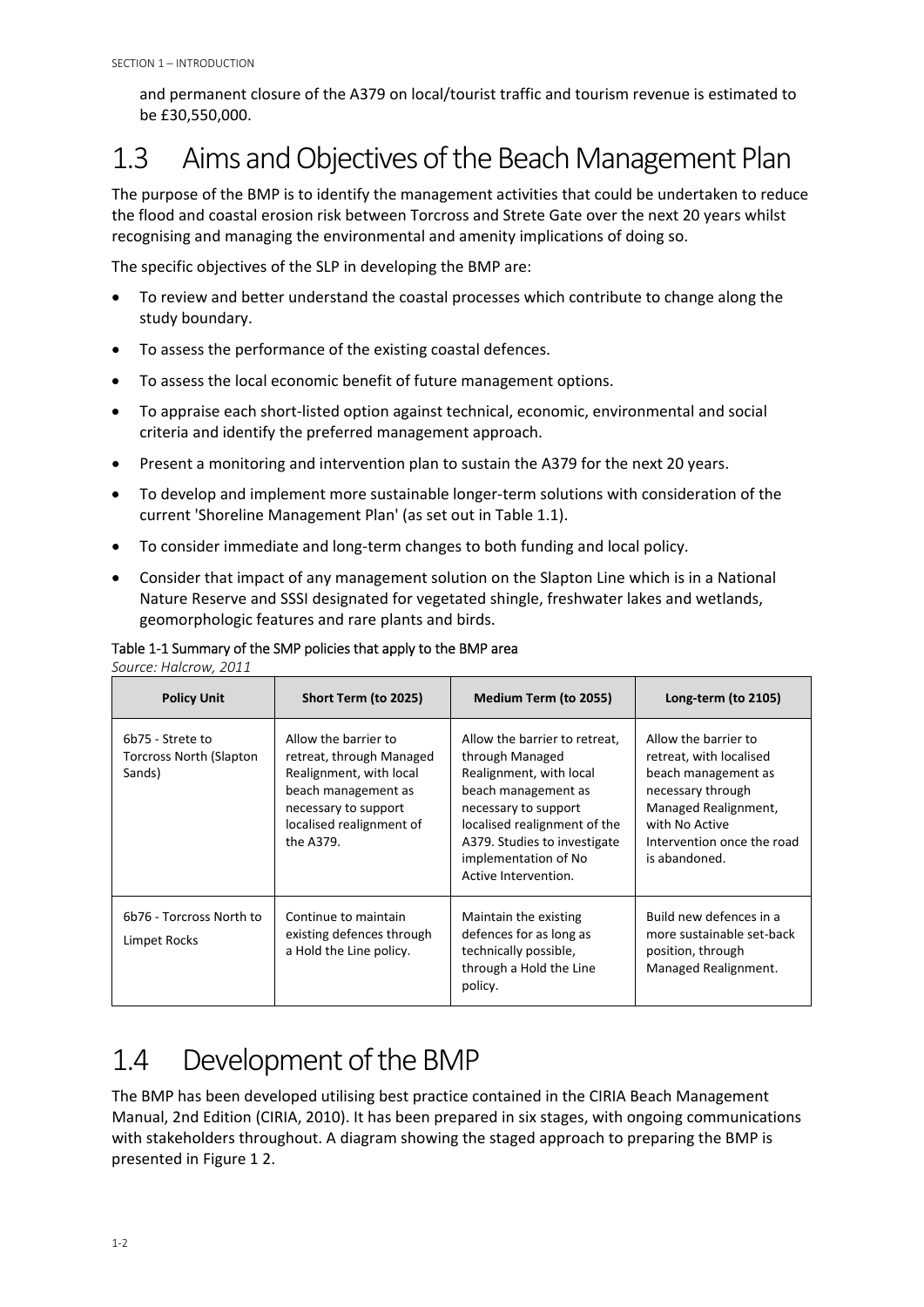- Stage 1 Desktop Review: The purpose of this stage was to review the suitability of the existing and available data, identify any critical data gaps, and refine the scope of works for Stage 2 of the BMP. The findings of the review were recorded within a Baseline Scoping Report.
- Stage 2 Technical Updates: The purpose of this stage was to update the existing baseline information on coastal processes, coastal defences, environment and economics, which underpins the BMP options development and decision‐making process (see Stage 4). The findings of the work were recorded within four reports; Coastal Processes Baseline, Environmental Baseline, Defence Baseline, and Economics Baseline (discussed in Section 1.5 and included in Appendix B to E respectively).
- Stage 3 Stakeholder Engagement and Funding: Stakeholder engagement was integral to the options appraisal process and the definition of a preferred option. Consultation with the SLP took place during the BMP development to seek local knowledge/information and to help guide the selection of beach management options. In addition, public consultation on the long‐list options was conducted in July 2017. All comments made have informed the options appraisal.
- Stage 4 Options Development and Economics: The options development stage identified and appraised the different management activities that could be implemented to manage flood and coastal erosion risk between Torcross and Strete Gate over the next 20 years. The options appraisal was completed in accordance with best practise guidance and followed a staged approach to ensure that the decision‐making process was transparent and auditable. **This report covers this stage of the BMP development process.**
- Stage 5 Community Engagement: In additional to the main BMP report, the findings of the BMP will be disseminated via a non‐technical summary, suitable for a wide range of readers.
- Stage 6 BMP Development: This stage involves the production of the main BMP document and Options Appraisal Report. In line with the aims and objectives, the BMP identifies the measures to develop and implement more sustainable longer-term solutions along the BMP frontage and sets out a plan to maintain and monitor the beach. Going forward, the BMP will then be used by SHDC, the SLP, Environment Agency and DCC to inform, guide and assist them when making decisions on how to best manage the coast going forward. The BMP also includes recommendations for further studies and investigations to refine the preferred long‐term option and inform its implementation.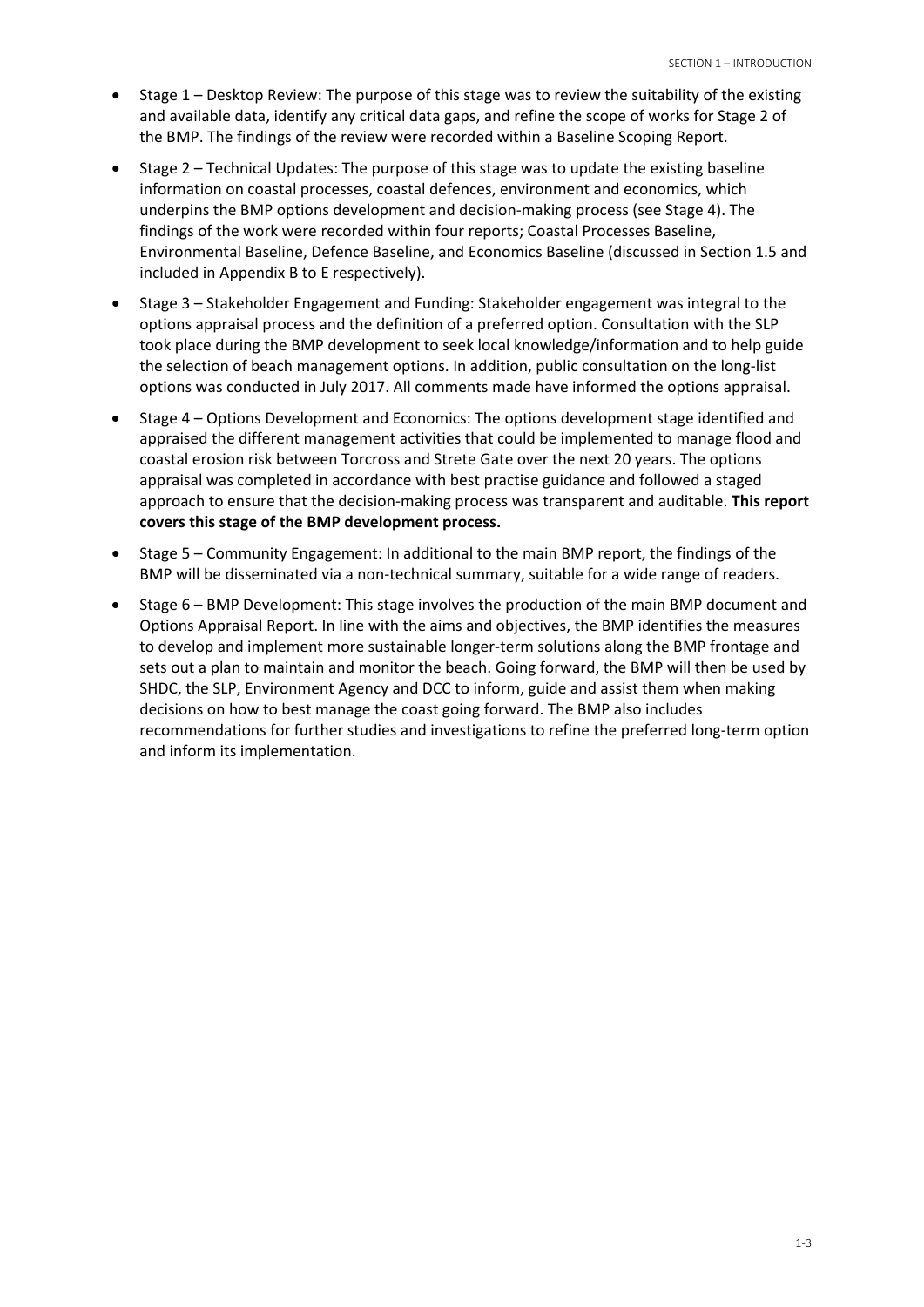

Figure 1‐2 BMP development process

## 1.5 The Basis of this Report

This Options Appraisal Report is a supporting document to the BMP and covers Stage 4 of the BMP development process (as described in Section 1.2 and shown in Figure 1‐2). This report provides full details of the options appraisal that was completed to identify the potential future coastal flood and erosion risk management options for the Slapton Sands BMP frontage.

The selection of a preferred option / management approach for the BMP frontage was undertaken via a staged approach, which rationalised a long‐list of options to a short‐list of options, from which a preferred option(s) was selected. This is shown in Figure 1‐3, and references to the relevant sections within this report are listed below:

- Long‐list appraisal (described in detail in Section 2).
- Short‐list appraisal (described in detail in Section 3); and
- Selection of the preferred option (described in detail in Section 4).



Figure 1‐3 Options appraisal process – staged approach to option selection

The options appraisal is underpinned by the information and evidence presented in the four baseline studies:

 Coastal Processes Baseline: coastal processes, shoreline interactions and shoreline evolution (presented in Appendix A).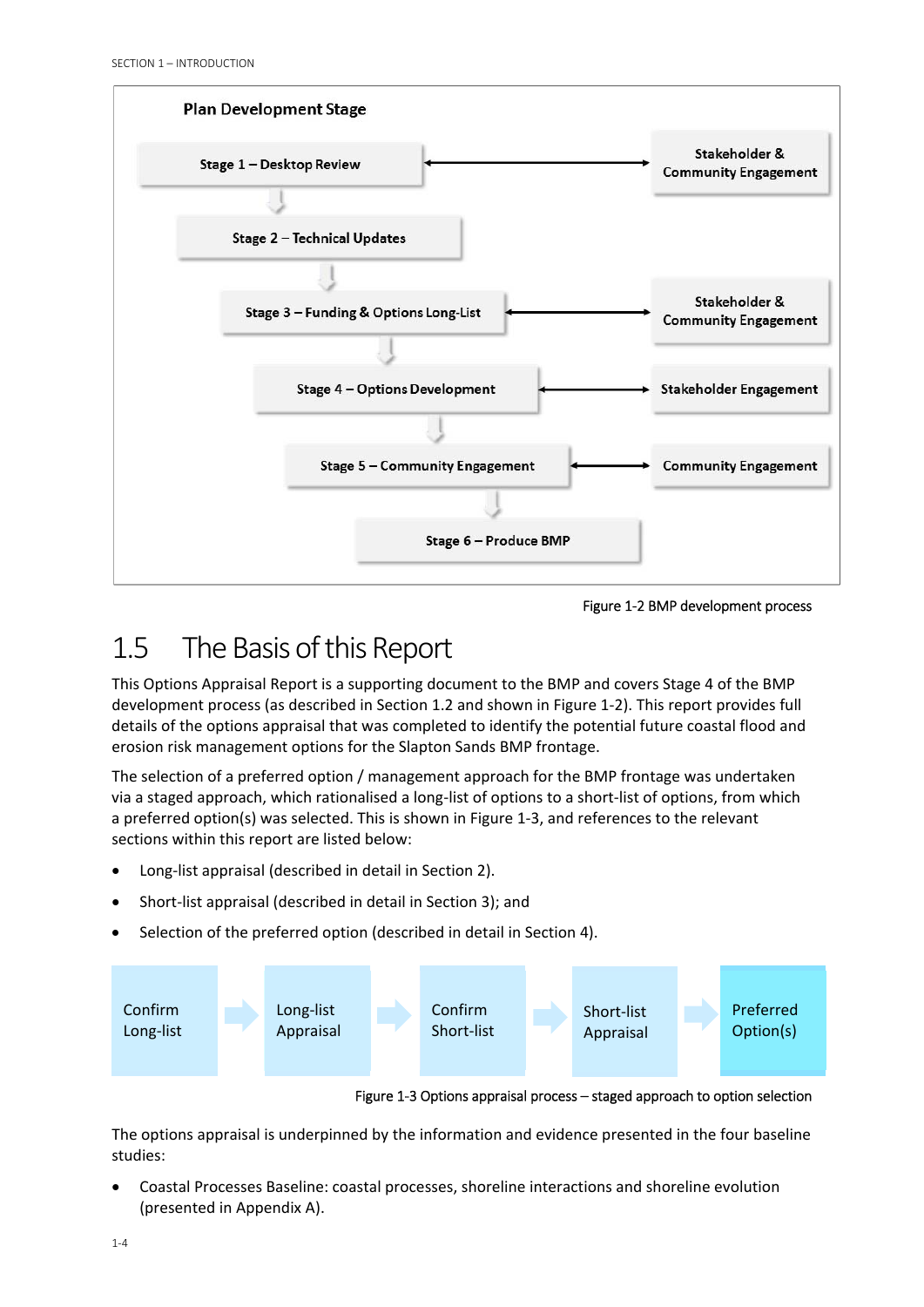- Environmental Baseline: environmental setting and features (presented in Appendix B).
- Defence Baseline: coastal defence assets, condition and performance (presented in Appendix C).
- Economics Baseline: economic basis (i.e. the economic benefits) for both ongoing and future beach management and coastal flood and erosion risk management activities (discussed in more detail in Section 1.6 and Appendix D).

As indicated in Figure 1.1, the study area was extended to include Blackpool Sands, Beesands and Hallsands for two of the four baseline studies prepared for BMP; including the Coastal Processes Baseline study and the Economics Baseline study. The reasons for this are outlined below:

- The Coastal Processes Baseline inherently covers the wider coastal processes operating to the north and south of the study area, however, the study area was extended to include new highlevel trends analysis for the wider coastline at Blackpool Sands, Hallsands and Beesands. This ensured that the options appraisal process is underpinned by the best possible evidence and analysis of coastal processes and shoreline change. This information will also be available for use in any future studies.
- The Economics Baseline was extended to include damages arising from erosion risk at Blackpool Sands and Hallsands and flood risk at Beesands in lieu of the potential benefits that may arise from works that could be undertaken in the future or alongside those at Slapton and to inform any future studies.

The Do‐Nothing scenario is appraised and presented within the four baseline studies. 'Do‐Nothing' as an option was discounted at long‐list stage. All options considered going forward are 'Do‐ Something' and seek to prevent the occurrence of flood and coastal erosion risk damages.

## 1.6 Funding of Beach Management Activities

### 1.6.1 Funding Opportunities

Funding for flood and coastal erosion risk management can be achieved via a number of sources, some examples are provided below, with additional information presented in Section 2.3.3 and full details provided in Appendix D; Section 4.4.

- Environment Agency via FCERM‐GiA. FCERM‐GiA funding must be used to provide measures that protect against flood and erosion damages and realise the 'benefits'. Any business case submitted to the Environment Agency National Projects Assurance Services must demonstrate 'confidently' that the problem of flooding/erosion would be 'solved' and not need further protecting for the duration of the 'benefits' claimed.
- Environment Agency funding streams (as identified in Operational instruction 492\_09, Environment Agency, 2017), including:
	- o Capital budgets allocated to the construction, provision, purchase and replacement of assets owned and managed by the Environment Agency. This is expenditure that leads to the creation of tangible and intangible assets which are included on the Environment Agency asset register. Capital assets must have a value greater than the £5k.
	- o Capital Works Expensed in a Year (CWEiY) this is budget allocated to works on assets that are not included on the Environment Agency asset register and includes works to replace an existing asset or structure / significantly improve the useful life of the existing asset or structure beyond its original design. CWEIY is treated by Defra as part of the grant in aid capital allocation.
	- o Revenue Budgets allocated as operating expenditure. This includes the likes of maintenance of existing structures of the structure that is not below target or useable condition; or capital works valued to be less than £5k).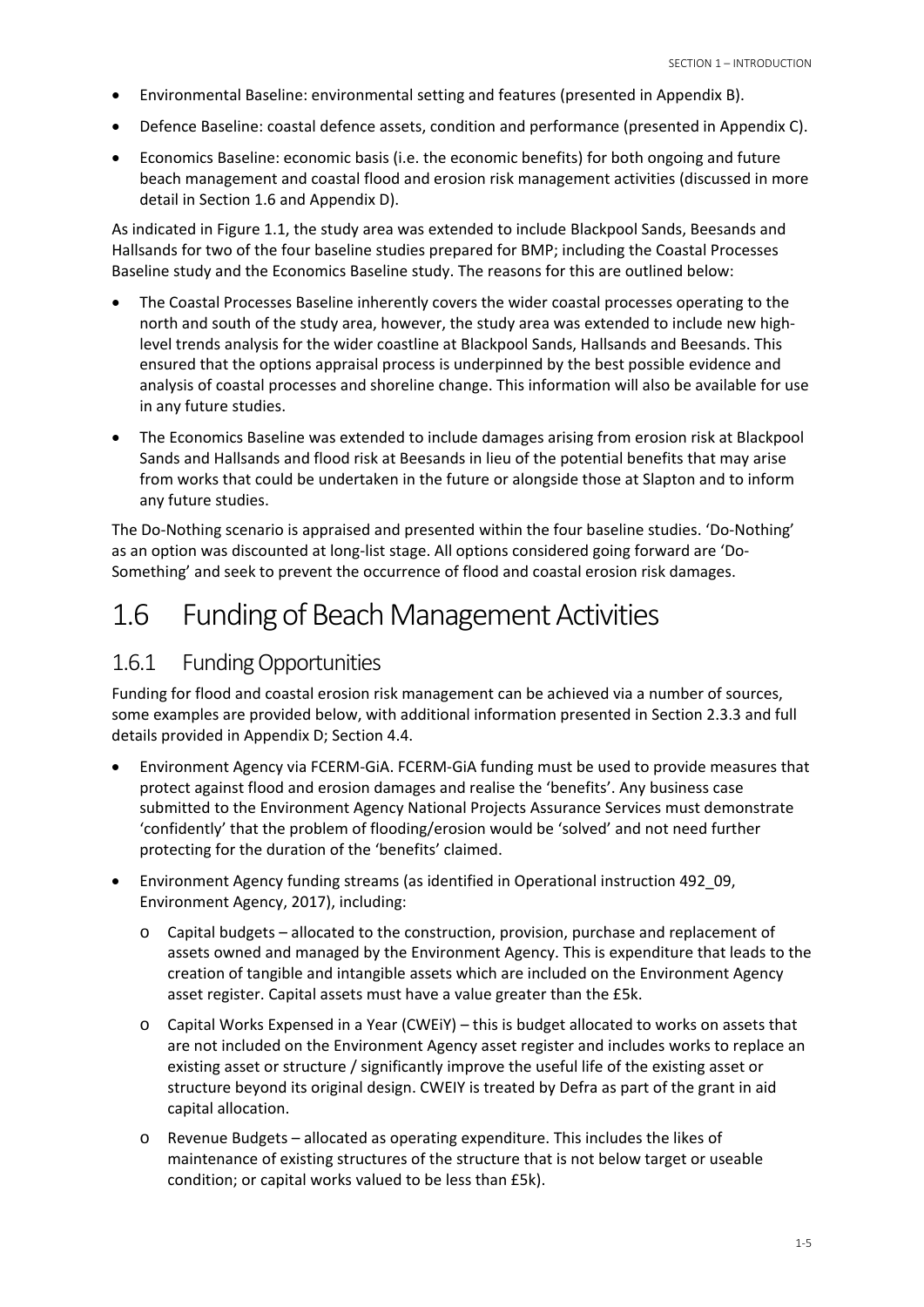- Directly via the assets owner / responsible authority, such as SHDC via local levy, or Devon County Council.
- Third party funding, such as utilities companies, local landowners and residents.

## 1.6.2 Method to Calculate Available Funding

The economic appraisal is based on assessment of the costs and benefits of each option. This is expressed as the benefit:cost ratio (BCR) for each option. The BCR then forms part of the Partnership Funding calculation to determine how much of the required costs can be claimed from central Government via the FCERM‐GIA, and how much of the costs will have to be found from other sources of funding (refer to BOX 1 below). This partnership funding calculation also takes into account the numbers of properties protected against the risk of flooding and erosion, the level of social deprivation of the areas at risk, and legal environmental requirements.

To provide the costs part of the BCR, for each option appraised broad costs have been developed based on industry standard rates and recent CH2M 'now Jacobs' experience of similar types of works. In accordance with national guidance, a 60% optimism bias is then applied to total calculated costs.

The benefits part of the BCR is based upon the Do‐Nothing scenario damages calculated in the economics baseline (refer to Appendix D). In summary, this calculated that there are up to 48 residential properties at risk of coastal flooding, with Present Value damages (PVd) calculated over a 20‐year appraisal period to be £1,162k. No account of any additional flood risk from fluvial flooding has been made as part of this project. There are 0 properties at risk of coastal erosion along the BMP frontage during the 20‐year appraisal period. In addition, there are calculated to be £30,550k of tourism and road closure benefits over the appraisal period. In total therefore, the Do‐Nothing scenario damages for the BMP frontage could be up to £31,712k.

In order to obtain a 100% PF score for Torcross/Slapton Sands against £31,712k of benefits and 48 properties being at risk of flooding under a 1:100 year event (moderate risk) being moved to low risk, then approximately £1,778k of FCERM‐GiA could be available before third‐party contributions are needed to deliver solutions.

#### **BOX 1: Future funding of coastal defences**

The way in which flood and coastal erosion risk management schemes are funded in England changed in April 2012. The previous system of funding, whereby only the highest priority schemes received 100% grant-in-aid (GIA) from central government was replaced by a new funding system.

Whilst some schemes will still be eligible for the full 100% grant-in-aid from central government, the new approach allows more schemes to be delivered with a lower percentage GIA contribution from central government, with the shortfall in funding to be made up from other funding sources – this is referred to as 'Partnership Funding' (Defra, 2011(a); Defra, 2011(b); and EA, 2012).

This Partnership Funding approach will allow schemes that would have historically been deferred, due to failure to meet the 100% GIA qualifying criteria, to proceed earlier than would be expected if they were solely dependent on receiving central government funding.

This change in approach reflects the fact that flood and coastal erosion risk management schemes provide multiple benefits to communities, not just protection against flood and erosion risks. For example, a defence may reduce risks to transport and services infrastructure that is critical to an area's economy and development potential. A defence may also provide public space or, where a beach is recharged, an important tourism and recreational resource.

The different, multiple beneficiaries from FCERM funded schemes presents the potential to access the various funding sources that are used by those beneficiaries, and this may be one way of achieving Partnership Funding. Given this possibility, the following are potential Partnership Funding routes that could be explored to deliver future FCERM activities along the coast (from McNally *et al.*, 2012).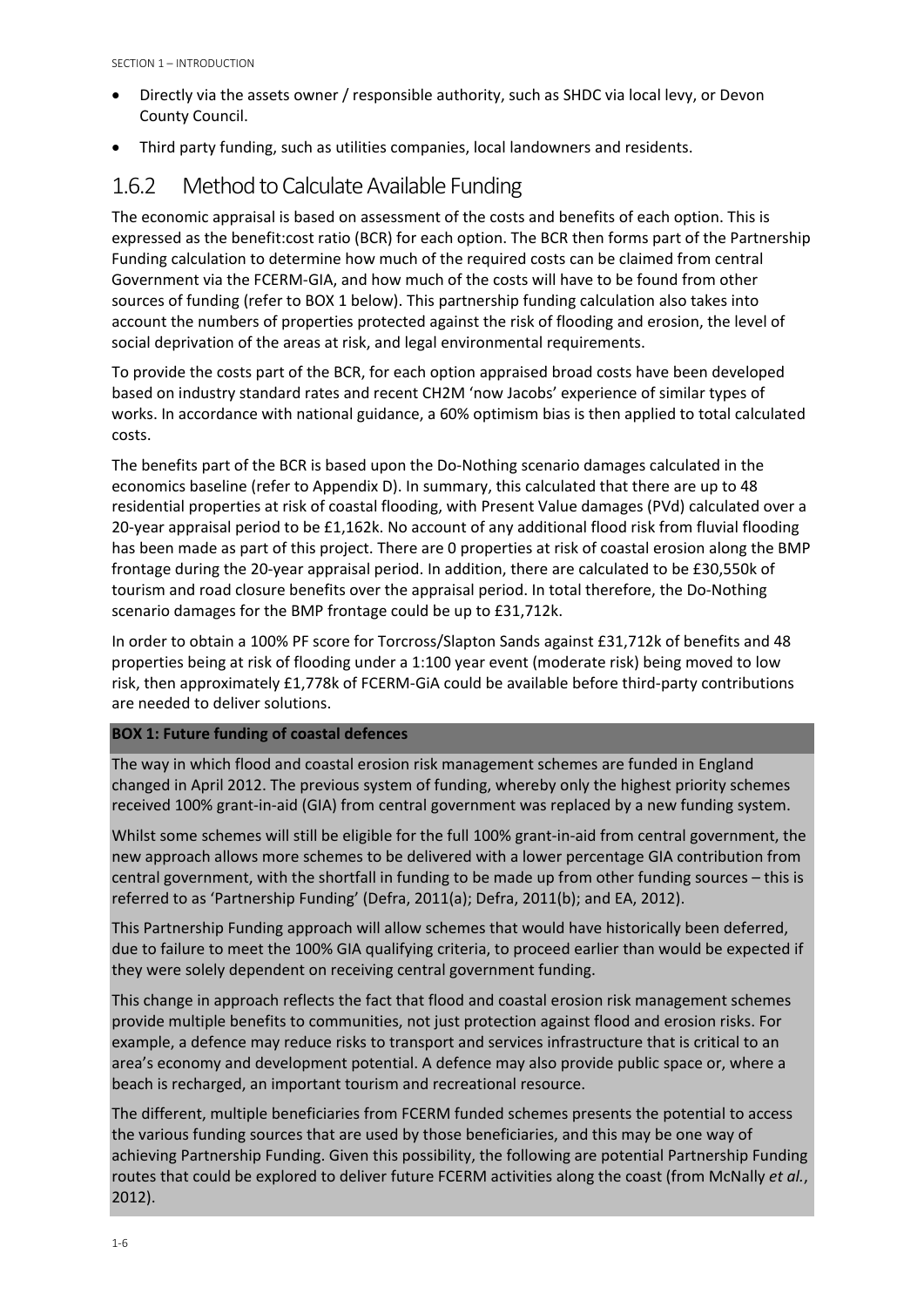- Private investment (e.g. developer/landowner pays);
- Water company investment;
- Community Infrastructure Levy;
- Section 106 Agreements (Town & Country Planning Act, 1990);
- Council Tax;
- Public Works Loan Board;
- **•** Business Rate Supplements;
- Business Improvement Districts;
- Asset Backed Securities;
- General Drainage Charge/Special Drainage Charge;
- Local Authority fees and charges;
- Trusts;
- Regional Growth Fund;
- Business Rate Retention;
- Tax Increment Finance;
- Local Government Bonds; and
- Coastal Communities Fund.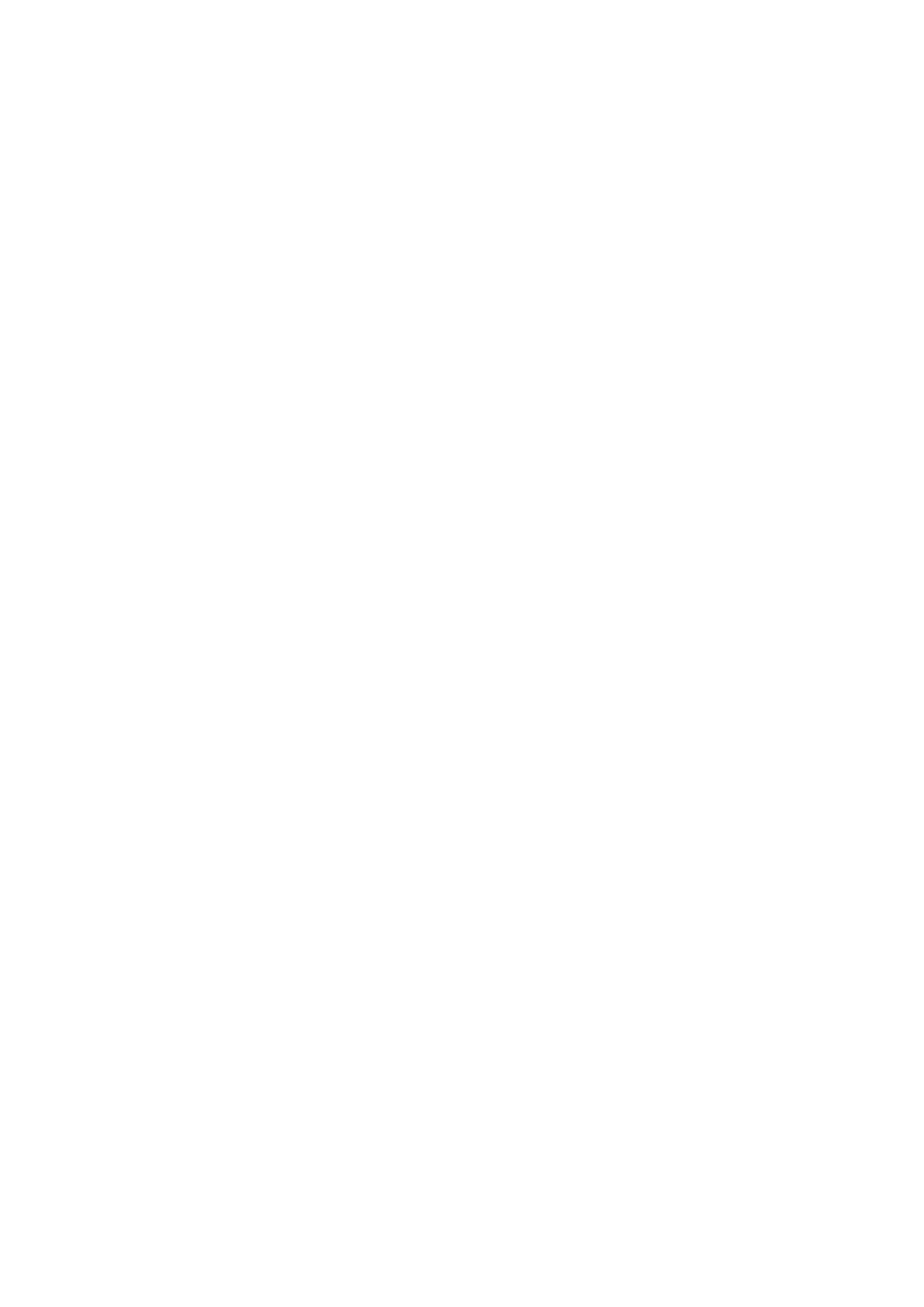# Long-List Options Appraisal

# 2.1 Derivation of the Long-List

In order to ensure transparency, all possible options to address flood and coastal erosion risk within the BMP study areas were identified using the following information and summarised as the 'long‐ list':

- Baseline reports (coastal processes, environmental, defence, and economics see Section 1.5);
- Outcomes of a Stakeholder Workshop to Identify long‐list options held on the 25th July 2017;
- Feedback provided from a BMP public consultation event also held on the 25th July 2017; and
- Feedback provided directly to the Slapton Line Partnership (SLP).

The full long-list is presented in Table 2-1, with the accompany appraisal table presented in Appendix E.

# 2.2 Step 1 - Flood and Coastal Erosion Risk Management

The options considered must address flood and coastal erosion risk, which along the Slapton Sands BMP frontage are specifically related to:

- Flooding by wave overtopping;
- Erosion by cut-back;
- **•** Erosion by barrier rollback;
- Erosion by cut‐back and barrier rollback; and
- Flooding and erosion related issues combined.

Where a long-list option did not directly reduce flooding or erosion risk in its own right, is more akin to an adaptive solution, and is unlikely to achieve FCERM-GiA, then it has been passed through an initial filtering process to discount it from the long‐list appraisal (see Section 2.5). Rather, the option is considered during the short‐list appraisal if/when a relevant Change Scenario applies (see Section 2.4).

# 2.3 Step 2 – Long-List Appraisal

The purpose of the long‐list appraisal is to assess viability of each option against its technical suitability (considering coastal processes and build‐ability), potential economic viability; and the impact that it may have on the environment (as described in more detail in Section 2.3.1 to 2.3.3).

The appraisal defines the advantages and disadvantages of each option accordingly and from this it has been determined as to whether the option should be taken through to the short-list. Any significant 'show‐stoppers' (i.e. significant disadvantages, see cells shaded as red in the accompanying spreadsheet) identified at this early stage have been discounted and not considered further.

#### 2.3.1 Technical Suitability

The options have been assessed against the impact that it could have on coastal processes and shoreline interaction, and what the option would entail in terms of construction, maintenance and life‐span of the relevant structure. This appraisal has been informed by the information and evidence of the coastal processes and shoreline interactions presented in the Coastal Processes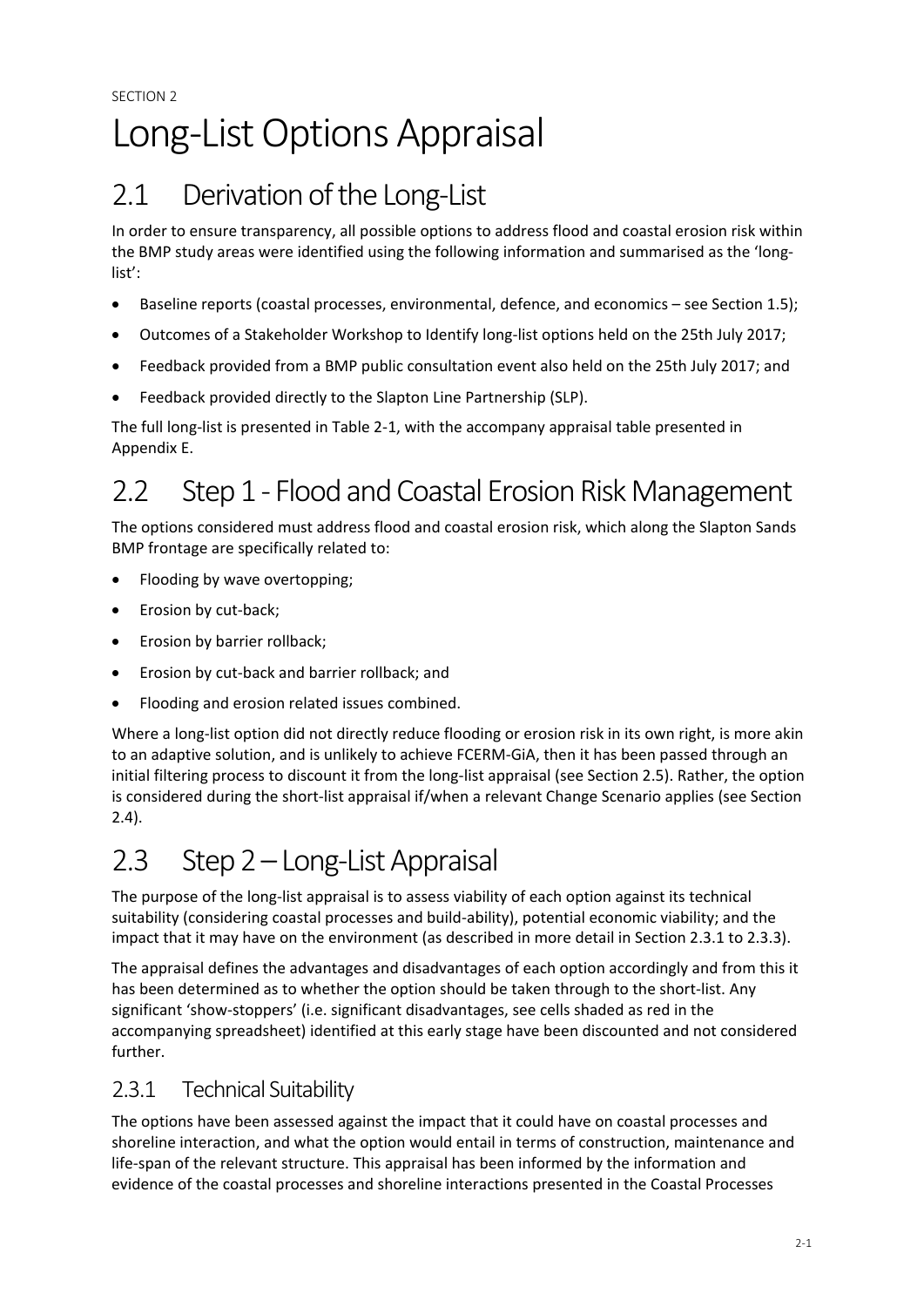Baseline Report (refer to Appendix A) and coastal asset information presented in the Defence Baseline Report (refer to Appendix C).

## 2.3.2 Environmental Impacts

Each option has been considered against a standard suite of environmental aspects in order to identify key potential impacts. The appraisal identifies where possible, the positive and negative impacts on different environmental features of different options. It also attempts to indicate relative differences in environmental impacts between options, however this is not always possible at the high-level of appraisal that this work is undertaken at, and some aspects would only be discernible if more detailed appraisal were undertaken to develop a particular option or options if selected as the preferred option to take forward to such detailed appraisal. This appraisal has been informed by the information and evidence presented in the Environmental Baseline Report (refer to Appendix B)

## 2.3.3 Economic implications

The economic implications are based on a high-level understanding of the likely cost based on typical unit rates for the various options and initial indications of FCERM‐GiA funding (discussed in Section 1.6 and the Economics Baseline Report Appendix D).

# 2.4 Step3 –Change Scenarios

In recognition of the unique situation for which the BMP options are being developed, a series of change scenarios have been defined. The change scenarios reflect a potential breach situation, lack of funding presently (£1,778k of FCERM‐GiA; see Section 1.6), and potential increase in funding in the future. The use of Change Scenarios provides the platform for options that may have otherwise been discounted for reasons of cost to be brought back into the appraisal process.

*Please note that as a rule Change Scenarios have not been considered where options have been selected for short‐lit appraisal. The exception to this rule however, exists for road realignment options (Options 27, 28 and 29) because even with present funding, the means of funding affects their implementation.* 

Six Change Scenarios have been defined, as outlined below:

- 1. A storm breaches the A379 road in part.
- 2. A storm breaches the A379 road in full.
- 3. Funding cannot be achieved to implement the option to maintain the A379 road.
- 4. Funding in the region of less than £2 million becomes available.
- 5. Funding in the region of £2 ‐ 5 million becomes available.
- 6. Funding in the region of £5‐15 million becomes available.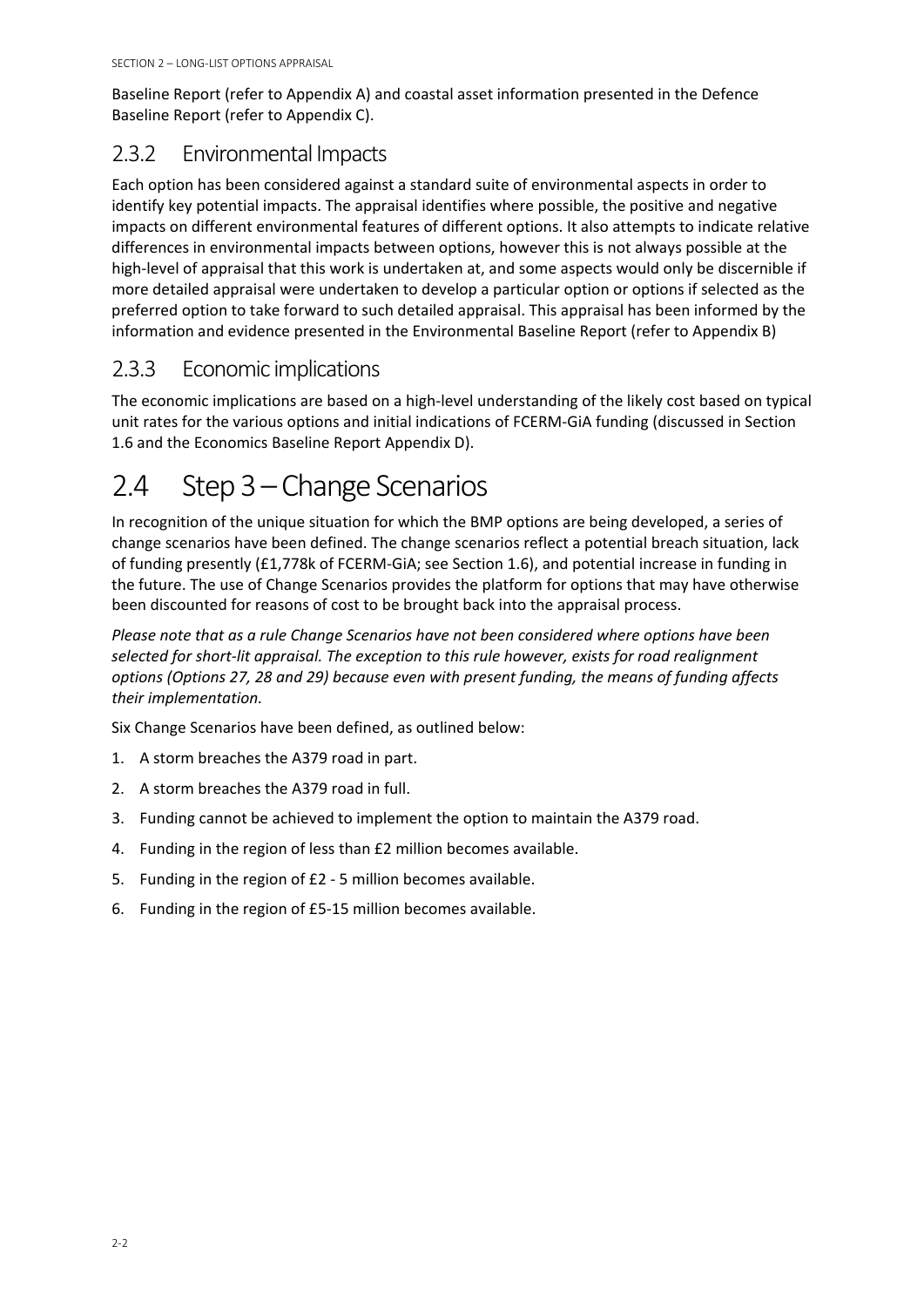| Option<br>Number | <b>Option Description</b>                                                                                                                                                                                                                                                                                                                                                                       |
|------------------|-------------------------------------------------------------------------------------------------------------------------------------------------------------------------------------------------------------------------------------------------------------------------------------------------------------------------------------------------------------------------------------------------|
| 1                | Do nothing                                                                                                                                                                                                                                                                                                                                                                                      |
| 2                | Tidal barrier (enclosing a tidal lagoon to move the risk out to sea and generate energy)                                                                                                                                                                                                                                                                                                        |
| 3                | Tidal/wave energy generation scheme (e.g. an array of surface or submerged wave energy convertors)                                                                                                                                                                                                                                                                                              |
| 4                | Offshore submerged reef (sand bags; surfing)                                                                                                                                                                                                                                                                                                                                                    |
| 5                | Offshore (partially or fully submerged) reef (sunken ships)                                                                                                                                                                                                                                                                                                                                     |
| 6                | Inshore (partially submerged) breakwater                                                                                                                                                                                                                                                                                                                                                        |
| 7                | Offshore breakwater (large, offshore)                                                                                                                                                                                                                                                                                                                                                           |
| 8                | Seawall (along the length of the barrier) (continuation of Torcross)                                                                                                                                                                                                                                                                                                                            |
| 9                | Seawall (strategically placed at specific locations)                                                                                                                                                                                                                                                                                                                                            |
| 10               | Seawall (maintain and upgrade existing seawall at Torcross)                                                                                                                                                                                                                                                                                                                                     |
| 11               | Demountable defences (behind existing seawall)                                                                                                                                                                                                                                                                                                                                                  |
| 12               | Sheet pile wall (along the length of the barrier)                                                                                                                                                                                                                                                                                                                                               |
| 13               | Sheet pile wall (strategically placed at specific locations)                                                                                                                                                                                                                                                                                                                                    |
| 14               | Rock revetment (along the length of the barrier)                                                                                                                                                                                                                                                                                                                                                |
| 15               | Rock revetment (strategically placed at specific locations)                                                                                                                                                                                                                                                                                                                                     |
| 16               | Timber groynes (along length of beach between Torcross and Strete)                                                                                                                                                                                                                                                                                                                              |
| 17               | Timber groynes (strategically placed at specific locations)                                                                                                                                                                                                                                                                                                                                     |
| 18               | Rock groynes (along the length of the barrier)                                                                                                                                                                                                                                                                                                                                                  |
| 19               | Rock groynes (strategically placed at specific locations)                                                                                                                                                                                                                                                                                                                                       |
| 20               | Terminal groyne at Pilchard Cove (to prevent northerly transport of material north towards Black Pool<br>Sands)                                                                                                                                                                                                                                                                                 |
| 21               | Beach recycling (move material along the beach from area of accretion in the north to area of erosion<br>in the south)                                                                                                                                                                                                                                                                          |
| 22               | Beach recycling (strategic movement of material along the coast, in support of beach retaining<br>structures such as wooden groynes)                                                                                                                                                                                                                                                            |
| 23               | Beach recycling (move material from the road / back of the barrier back to the front)                                                                                                                                                                                                                                                                                                           |
|                  | Beach recycling (with the use of a lightweight railway built along the length of the barrier; the railway<br>would be used to transport shingle collected from areas of accretion to two drop-off points; (i) off the<br>sea front in Torcross; and (ii) in the region of the car park in the middle of the barrier. The recycled<br>material would then be redistributed by natural processes. |
| 24               | Loading at the north end could be facilitated by an overhead hopper, and unloading could be by done<br>by using self unloading trucks, with the shingle being carried out to the edge of the sea by means of a<br>conveyor belt at each of the two drop off locations.                                                                                                                          |
|                  | As for the economics of such a scheme, building costs would be low as most of it would simply be laid<br>on top of the existing shingle, while profits from the passenger service would likely cover the cost of<br>carrying shingle, the shingle operation probably only requiring two people to run it, thereby keeping<br>costs to a minimum.                                                |
| 25               | Beach nourishment/recharge                                                                                                                                                                                                                                                                                                                                                                      |
| 26               | Build-up (recharge) sherries bank with similar material/plastic (to reduce the wave energy approaching<br>the shoreline)                                                                                                                                                                                                                                                                        |

#### Table 2‐1 Slapton Sands BMP long‐list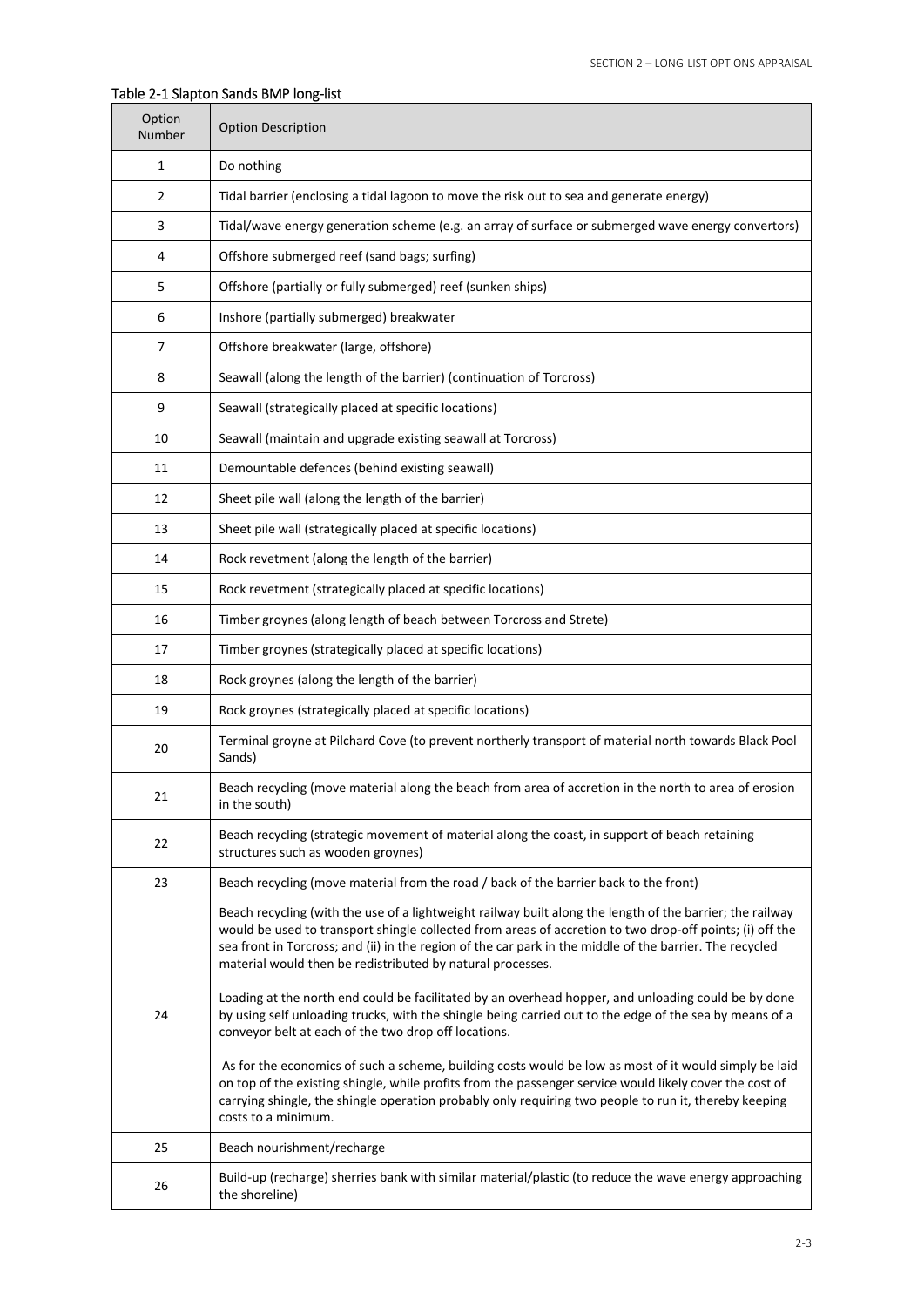SECTION 2 – LONG‐LIST OPTIONS APPRAISAL

| Option<br>Number | <b>Option Description</b>                                                                                           |
|------------------|---------------------------------------------------------------------------------------------------------------------|
| 27               | Reactive realignment of the road, with all planning requirements in place (emergency works)                         |
| 28               | Pro-active realignment of the road at locations identified as 'erosion hotspots' (similar to Option 29)             |
| 29               | Realignment of the A379 road, either side of the previous realignment                                               |
| 30               | Relocate car parks landward                                                                                         |
| 31               | Gravel road (cease maintenance of the tarmac road, but allow the top of the barrier to be used as a<br>carriageway) |
| 32               | Land/road bridge connecting Torcross with Strete                                                                    |
| 33               | Upgrade inland routes                                                                                               |
| 34               | New road (inland)                                                                                                   |
| 35               | Road toll (to fund management of the road)                                                                          |
| 36               | Car ferry (allowing the existing defences and road to fail)                                                         |
| 37               | Develop adaptation plan with adaptation phases                                                                      |
| 38               | Define Slapton as a CCMA and devise adaptation plan                                                                 |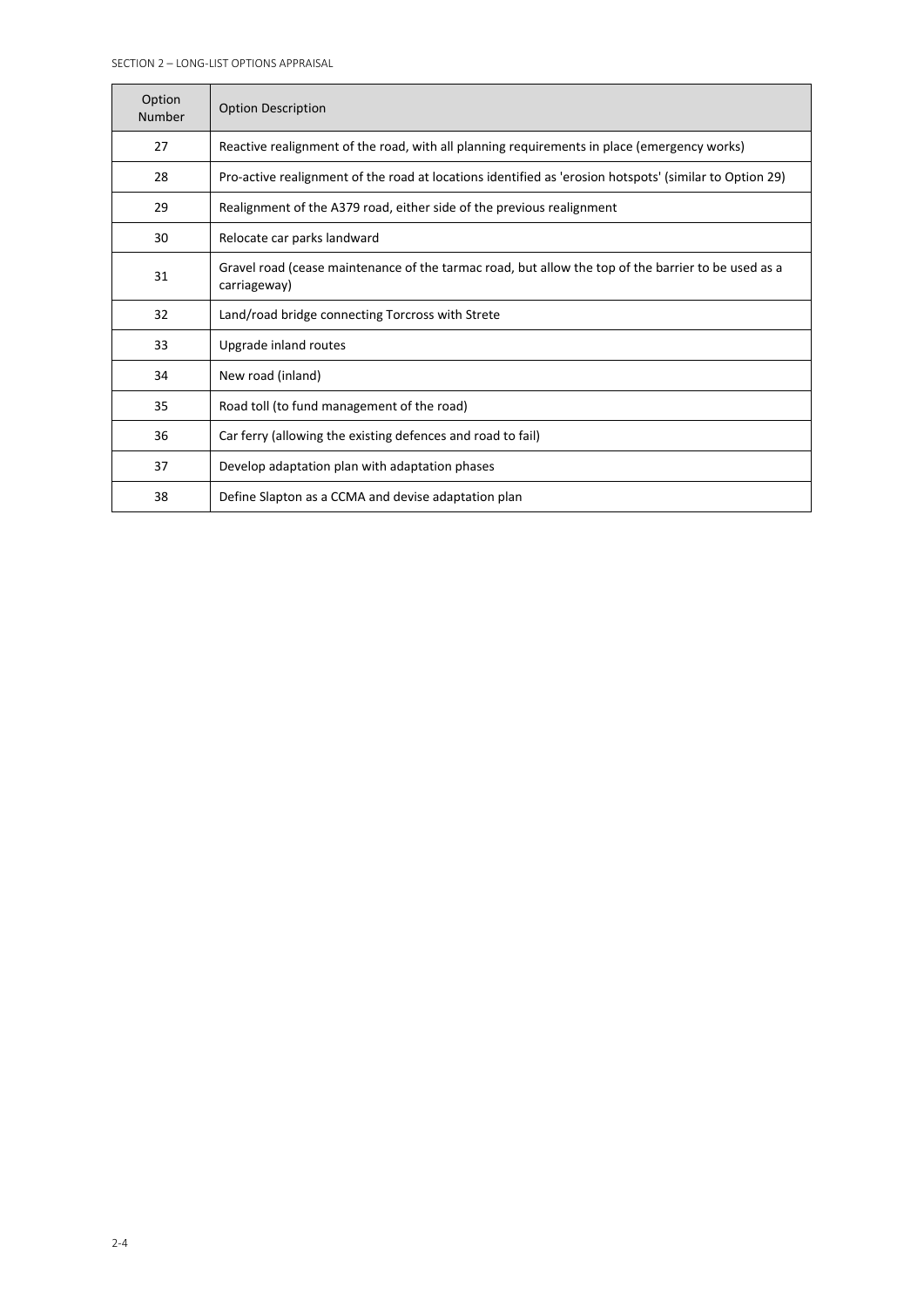#### 2.5Options Filtered Out of the Appraisal Processes

Options discounted on the basis that they do not directly reduce flooding or erosion risk or are considered to be significant 'show‐stoppers' include:

| Option<br><b>Number</b> | <b>Option Description</b>                                                                                | Summary of Rationale for Discounting from Long-list / Taking Forward to Short-List                                                                                                                                                                                                                                                                                                                                                                                                                   | <b>Indicative Cost</b>                     |
|-------------------------|----------------------------------------------------------------------------------------------------------|------------------------------------------------------------------------------------------------------------------------------------------------------------------------------------------------------------------------------------------------------------------------------------------------------------------------------------------------------------------------------------------------------------------------------------------------------------------------------------------------------|--------------------------------------------|
| $\mathbf{1}$            | Do nothing                                                                                               | This option does not directly reduce flooding or erosion.                                                                                                                                                                                                                                                                                                                                                                                                                                            | Option not<br>costed                       |
| $\overline{2}$          | Tidal barrier (enclosing a tidal lagoon to move the<br>risk out to sea and generate energy)              | A tidal barrier could help to reduce the wave energy reaching the shoreline, however, a tidal barrier is not<br>viable on the basis of the tidal climate, costs and environmental impacts and is therefore considered to be a<br>significant 'show stopper'.                                                                                                                                                                                                                                         | £1.3 billion                               |
| 3                       | Tidal/wave energy generation scheme (e.g. an<br>array of surface or submerged wave energy<br>convertors) | A tidal/wave generation scheme could help to reduce the wave energy reaching the shoreline, however, it is<br>not viable on the basis of the available technologies, tidal climate, costs and environmental impacts and is<br>therefore considered to be a significant 'show stopper'.                                                                                                                                                                                                               | £1.3 billion                               |
| 4                       | Offshore submerged reef (sand bags; surfing)                                                             | A submerged offshore reef is unlikely to provide sufficient protection to the coastline over the next 20 years,<br>with repairs, maintenance and possible replacement. The success of the reef is very dependent on the local<br>tidal and wave conditions, and therefore is unlikely to provide 'around the clock' protection. The option is<br>costly with no proven success record in the UK. This is considered to be a very high-risk option. Considered to<br>be a significant 'show stopper'. | £3 million                                 |
| 5                       | Offshore (partially or fully submerged) reef<br>(sunken ships)                                           | Sunken ships are unlikely to provide sufficient protection against erosion and flood risk. The option is costly<br>with no proven success record in the UK. This is considered to be a very high-risk option. Considered to be a<br>significant 'show stopper'.                                                                                                                                                                                                                                      | Option not<br>costed due to<br>uncertainty |
| 6                       | Inshore (partially submerged) breakwater                                                                 | Although this option would provide sufficient protection for 20 years, it is a very expensive option. Sediment<br>transport process down drift could be effected, thereby increasing the risk to erosion and flooding there.<br>Considered to be a significant 'show stopper'.                                                                                                                                                                                                                       | £5.25 million to<br>$£13$ million +        |
| 7                       | Offshore breakwater (large, offshore)                                                                    | Although this option would provide sufficient protection for 20 years, it is an even more expensive option<br>than 'partially submerged' breakwaters. Sediment transport process down drift could be effected, thereby<br>increasing the risk to erosion and flooding there. There would also be substantial changes to the<br>landscape/character of the area. Considered to be a significant 'show stopper'.                                                                                       | £8.1 million to<br>£22 million $+$         |
| 8                       | Seawall (along the length of the barrier)<br>(continuation of Torcross)                                  | Although this option would provide sufficient protection for 20 years, it is an expensive option and does not<br>work well with cross-shore processes. The option of a seawall is contrary to the SMP2 policy of Managed<br>Realignment. Considered to be a significant 'show stopper'.                                                                                                                                                                                                              | £22 million                                |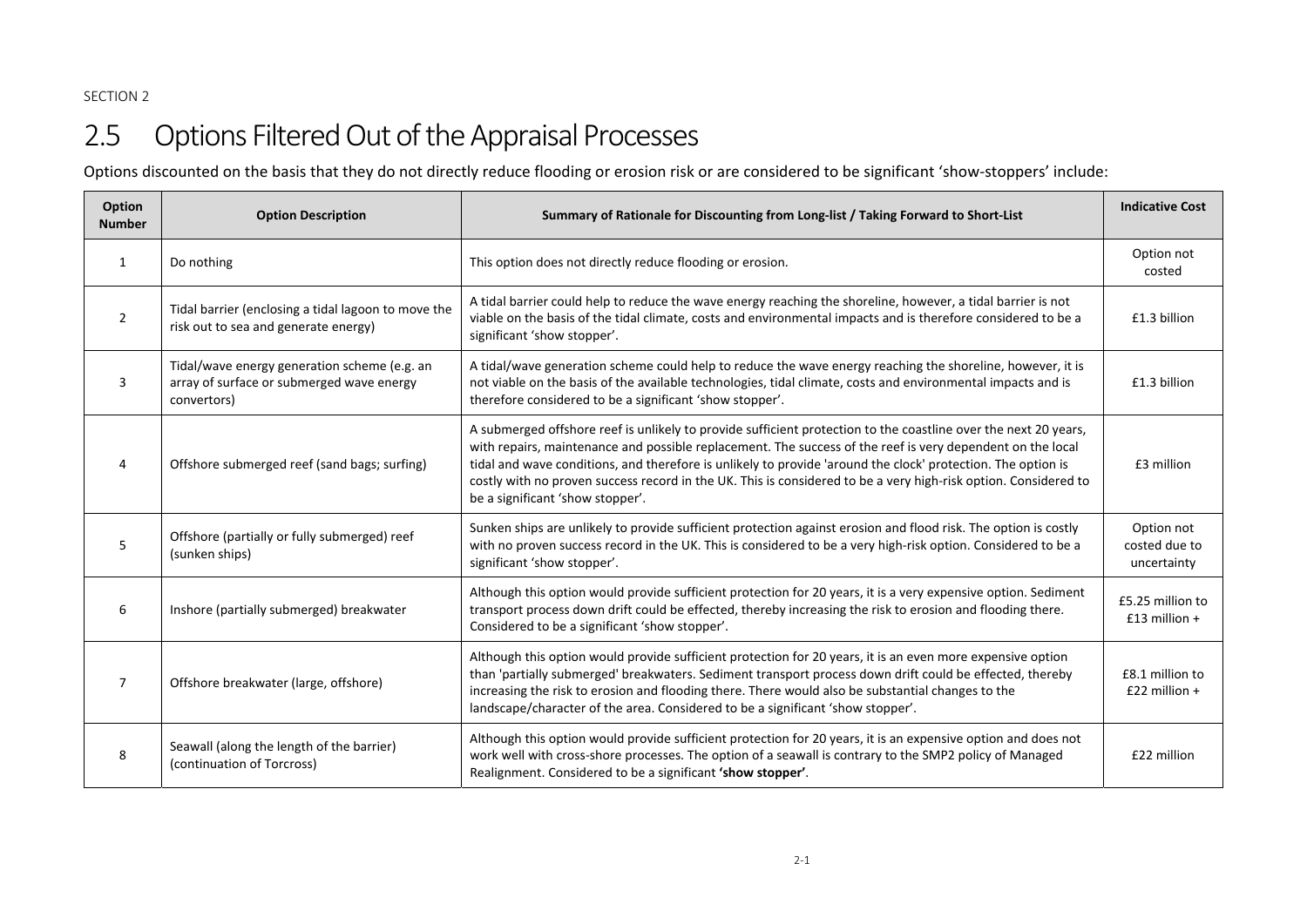| Option<br><b>Number</b> | <b>Option Description</b>                                                                                                                                                                                                                                         | Summary of Rationale for Discounting from Long-list / Taking Forward to Short-List                                                                                                                                                                                                                                                                                                                                                                                                                                                                                                                                                                      | <b>Indicative Cost</b>                     |
|-------------------------|-------------------------------------------------------------------------------------------------------------------------------------------------------------------------------------------------------------------------------------------------------------------|---------------------------------------------------------------------------------------------------------------------------------------------------------------------------------------------------------------------------------------------------------------------------------------------------------------------------------------------------------------------------------------------------------------------------------------------------------------------------------------------------------------------------------------------------------------------------------------------------------------------------------------------------------|--------------------------------------------|
| 9                       | Seawall (strategically placed at specific locations)                                                                                                                                                                                                              | Although this option would provide sufficient protection for 20 years, there is potential for cutback and<br>outflanking between each section of seawall, which would leave isolated hard-points. Although cheaper than<br>the full-length seawall, the option remains expensive as there are costs associated with patch-repairs and<br>outflanking issues. The alignment to the SMP2 Managed Realignment Policy is also questioned as the<br>shoreline will still be 'held' in places. Considered to be a significant 'show stopper'.                                                                                                                 | £10 million                                |
| 11                      | Demountable defences (behind existing seawall)                                                                                                                                                                                                                    | In isolation, demountable defences do not provide sufficient protection against erosion and flooding. They<br>may be used in conjunction with alternative approaches to divert the flow of overtopped water, but even<br>then, the funds available would be better spent on an all-encompassing solution. Considered to be a<br>significant 'show stopper'.                                                                                                                                                                                                                                                                                             | Option not<br>costed due to<br>uncertainty |
| 12                      | Sheet pile wall (along the length of the barrier)                                                                                                                                                                                                                 | This option would provide sufficient protection for 20 years. There are a number of issues relating to the<br>corrosion of the piles, maintenance and replacement of sheet-piles, which outweigh the pros of this option.<br>Therefore, unlike the seawall, this option will not be carried forward via a Change Scenario. The option does<br>not work well with cross-shore processes and there are environmental impacts. The option of a sheet pile wall<br>is contrary to the SMP2 policy of Managed Realignment. Considered to be a significant 'show stopper'.                                                                                    | £11 million                                |
| 13                      | Sheet pile wall (strategically placed at specific<br>locations)                                                                                                                                                                                                   | Although this option may provide sufficient protection for 20 years, there is potential for cutback and<br>outflanking between each section of sheet pile wall, which would leave isolated hard-points. Although<br>cheaper than the full-length sheet pile wall, the option remains expensive and there are costs associated with<br>patch-repairs and outflanking issues. The option does not work well with cross-shore processes and there are<br>environmental impacts. The alignment to the SMP2 Managed Realignment Policy is also questioned as the<br>shoreline will still be 'held' in places. Considered to be a significant 'show stopper'. | £5 million                                 |
| 14                      | Rock revetment (along the length of the barrier)                                                                                                                                                                                                                  | Although this option may provide sufficient protection for 20 years, it is expensive to build and maintain. A<br>rock revetment is less reflective than a seawall or sheet pile wall and would therefore have less impact on<br>cross-shore processes. Rock can be readily moved in response to change, which makes it more flexible. The<br>option of a rock revetment is contrary to the SMP2 policy of Managed Realignment, so if reconsidered under<br>different change scenarios, necessary action and agreement would be required to amend the SMP2 policy.                                                                                       | (>£31million)                              |
| 23                      | Beach recycling (move material from the road /<br>back of the barrier back to the front)                                                                                                                                                                          | Not considered to be an option to address flooding and erosion risk in its entirety, rather an ongoing option<br>that will be included as a recommendation for ongoing works. Therefore, the option will not be taken through<br>the short-list appraisal.                                                                                                                                                                                                                                                                                                                                                                                              | Not costed                                 |
| 24                      | Beach recycling (with the use of a lightweight<br>railway built along the length of the barrier; the<br>railway would be used to transport shingle<br>collected from areas of accretion to two drop-off<br>points; (i) off the sea front in Torcross; and (ii) in | Recycling is considered within the options above.<br>Costs of construction of a railway will not be funded via FCERM-GiA and not aware that there are any firm<br>plans with investment identified to deliver such a railway, which in itself will be as vulnerable (if not more so)                                                                                                                                                                                                                                                                                                                                                                    | Option not<br>costed due to<br>uncertainty |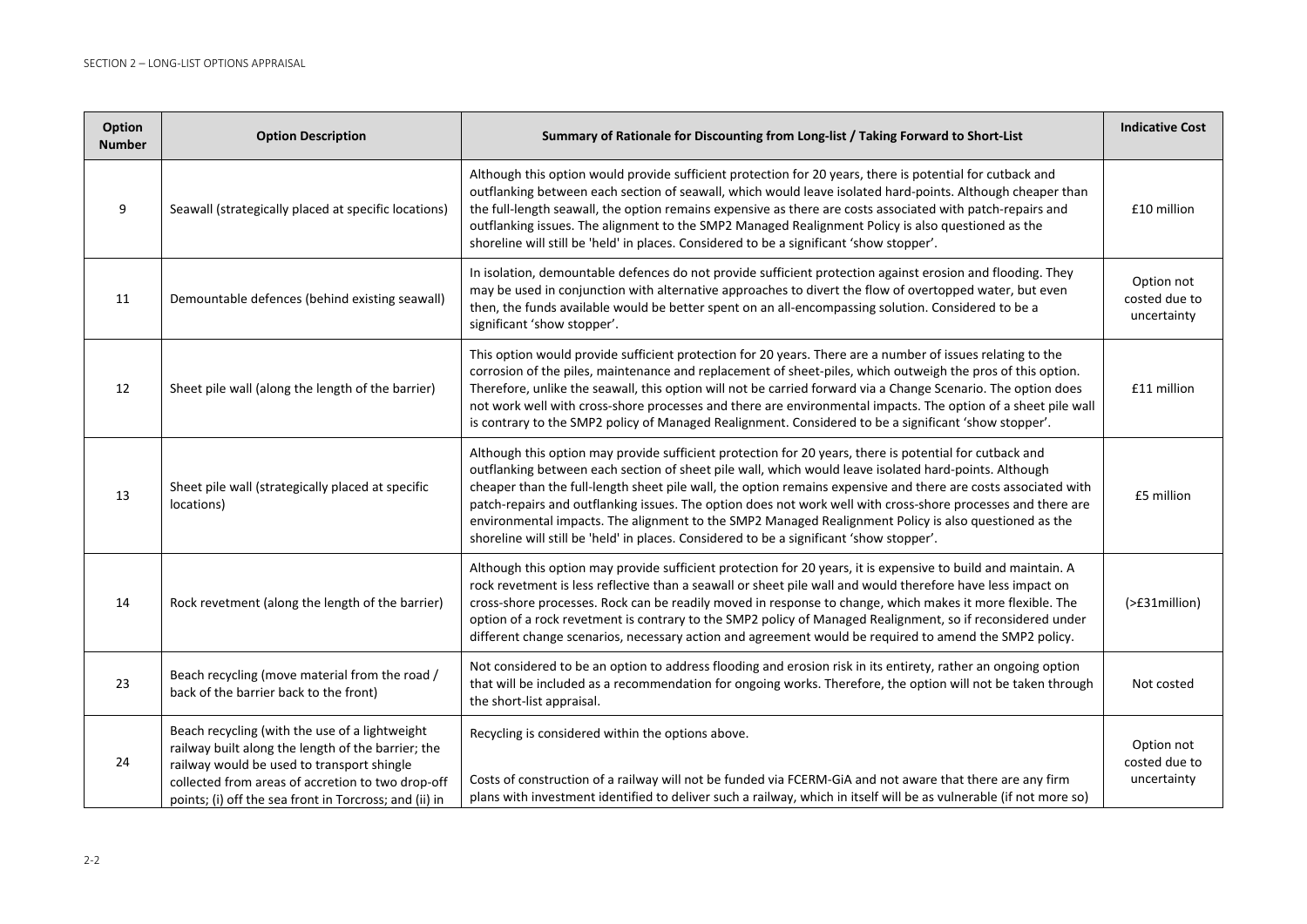| Option<br><b>Number</b> | <b>Option Description</b>                                                                                                                                                                                                                                                                                                                                 | Summary of Rationale for Discounting from Long-list / Taking Forward to Short-List                                                                                                                        | <b>Indicative Cost</b>                     |
|-------------------------|-----------------------------------------------------------------------------------------------------------------------------------------------------------------------------------------------------------------------------------------------------------------------------------------------------------------------------------------------------------|-----------------------------------------------------------------------------------------------------------------------------------------------------------------------------------------------------------|--------------------------------------------|
|                         | the region of the car park in the middle of the<br>barrier. The recycled material would then be<br>redistributed by natural processes.                                                                                                                                                                                                                    | than the road already is without major investment in appropriate defences along the length of the frontage.<br>Considered to be a significant 'show stopper'.                                             |                                            |
|                         | Loading at the north end could be facilitated by<br>an overhead hopper, and unloading could be by<br>done by using self unloading trucks, with the<br>shingle being carried out to the edge of the sea<br>by means of a conveyor belt at each of the two<br>drop off locations.                                                                           |                                                                                                                                                                                                           |                                            |
|                         | As for the economics of such a scheme, building<br>costs would be low as most of it would simply be<br>laid on top of the existing shingle, while profits<br>from the passenger service would likely cover the<br>cost of carrying shingle, the shingle operation<br>probably only requiring two people to run it,<br>thereby keeping costs to a minimum. |                                                                                                                                                                                                           |                                            |
| 26                      | Build-up (recharge) sherries bank with similar<br>material/plastic (to reduce the wave energy<br>approaching the shoreline)                                                                                                                                                                                                                               | This option is discounted on environmental grounds, in that it will not be acceptable, and that it will not<br>provide sufficient protection to the north. Considered to be a significant 'show stopper'. | Option not<br>costed due to<br>uncertainty |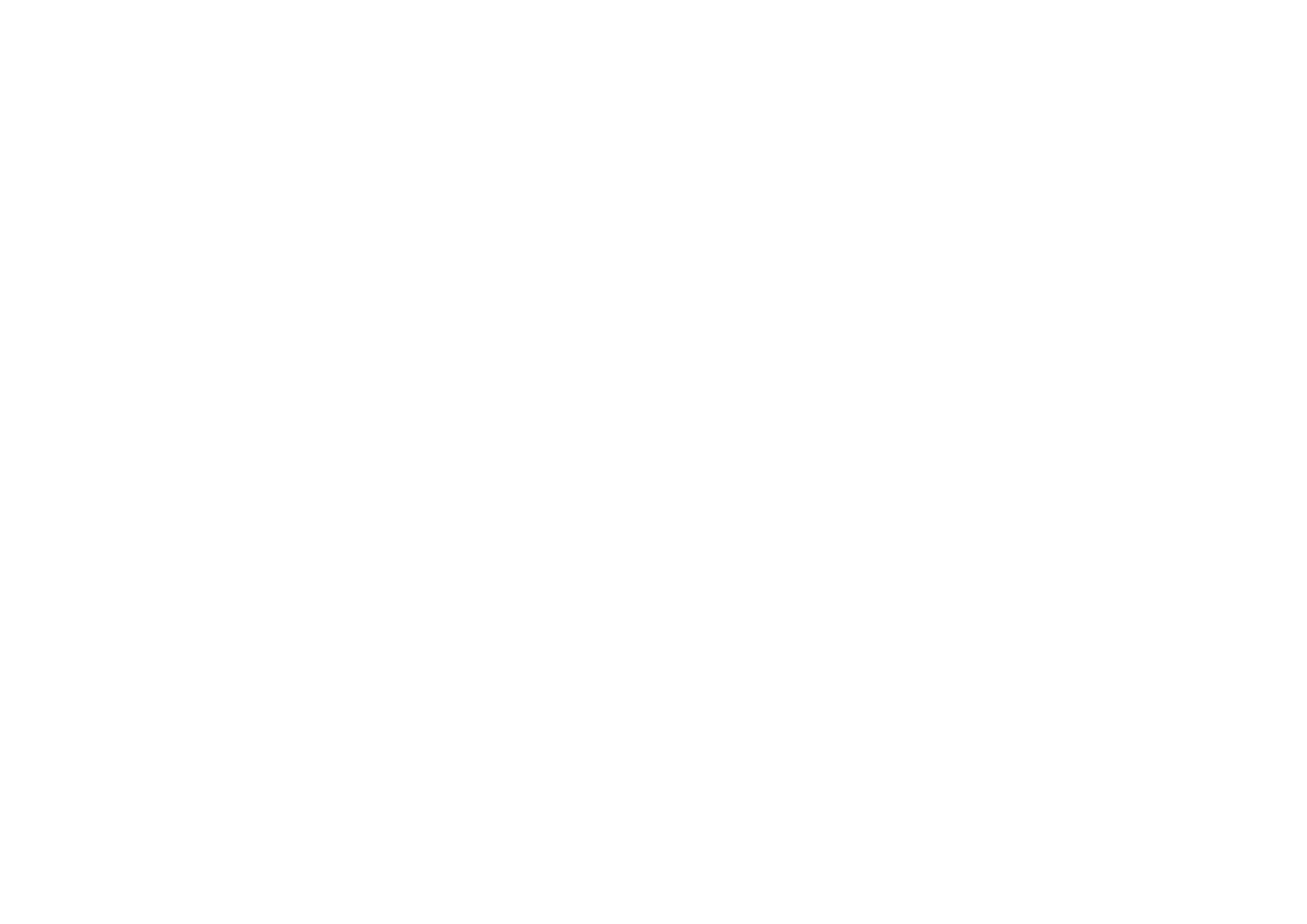#### 2.6Short-list Options

#### 2.6.1Short-list Options

The following options were forward to the short‐list; this includes short‐listed options road realignment options, which were considered under various Change Scenarios.

| Option<br><b>Number</b> | <b>Option Description</b>                                             | Summary of Rationale for Discounting from Long-List / Taking Forward to Short-List                                                                                                                                                                                                                                                                                                                                                                                                                                               | <b>Indicative Cost (20</b><br>vear discounted<br><b>Present Value</b><br>whole life cost) |
|-------------------------|-----------------------------------------------------------------------|----------------------------------------------------------------------------------------------------------------------------------------------------------------------------------------------------------------------------------------------------------------------------------------------------------------------------------------------------------------------------------------------------------------------------------------------------------------------------------------------------------------------------------|-------------------------------------------------------------------------------------------|
| 10                      | Seawall (maintain and upgrade existing seawall at<br>Torcross)        | This option provides sufficient protection against erosion and flooding at the southern end of the BMP<br>frontage. Since the wall is already in place and is compliant with the current SMP2 policy, it will need to be<br>considered alongside all other options going forward.                                                                                                                                                                                                                                                | £376,244                                                                                  |
| 15                      | Rock revetment (strategically placed at specific<br>locations)        | This option reduces overtopping and risk of cut-back, but there is a risk of potential for cutback and<br>outflanking between each section of rock revetment, which would leave isolated hard-points. Costs are<br>reduced when considered against a full-length revetment. The alignment to the SMP2 Managed<br>Realignment Policy is questioned.                                                                                                                                                                               | £6,155,904 to<br>£14,452,992                                                              |
| 16                      | Timber groynes (along length of beach between<br>Torcross and Strete) | This option would provide sufficient protection for 20 years. The timber groynes would act to reduce the<br>alongshore movement of material, which is a key contributor to the erosion of this coastline.                                                                                                                                                                                                                                                                                                                        | £15,954,244                                                                               |
| 17                      | Timber groynes (strategically placed at specific<br>locations)        | This option would provide sufficient protection for 20 years. The timber groynes would act to reduce the<br>alongshore movement of material, which is a key contributor to the erosion of this coastline. There is a risk<br>of cutback and outflanking around the strategically placed structures, which would require further<br>construction and costs to rectify - the placement and number of groynes would need to be considered very<br>carefully, and may even need to be considered alongside a beach recycling option. | £2,991,421 to<br>£6,847,030                                                               |
| 18                      | Rock groynes (along the length of the barrier)                        | This option would provide sufficient protection for 20 years. The rock groynes would act to reduce the<br>alongshore movement of material, which is a key contributor to the erosion of this coastline.                                                                                                                                                                                                                                                                                                                          | £12,559,955                                                                               |
| 19                      | Rock groynes (strategically placed at specific<br>locations)          | This option would provide sufficient protection for 20 years. The rock groynes would act to reduce the<br>alongshore movement of material, which is a key contributor to the erosion of this coastline. There is a risk<br>of cutback and outflanking around the strategically placed structures, which would require further<br>construction and costs to rectify - the placement and number of groynes would need to be considered very<br>carefully, and may even need to be considered alongside a beach recycling option.   | £2,374,348 to<br>£5,677,788                                                               |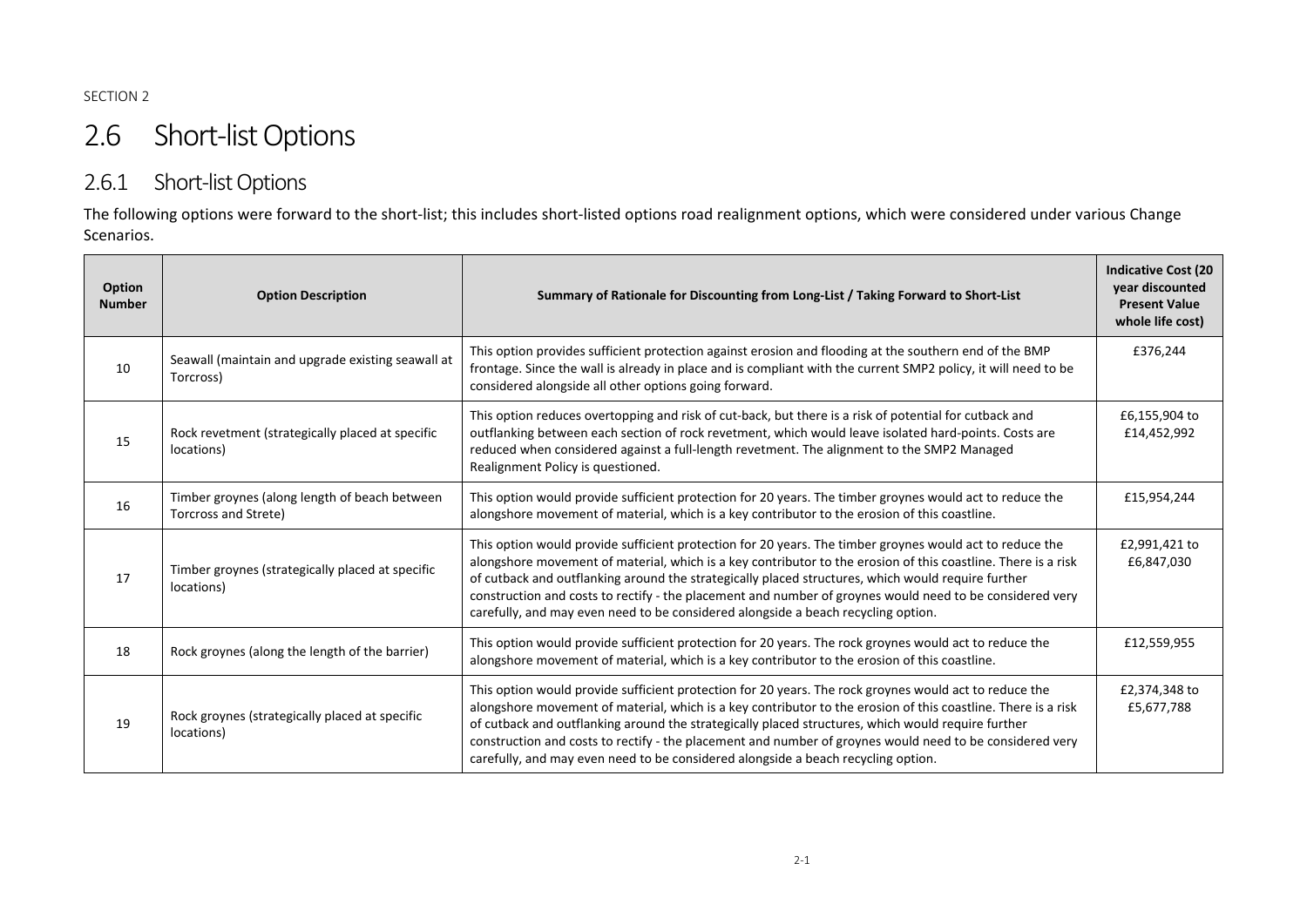| Option<br><b>Number</b> | <b>Option Description</b>                                                                                                               | Summary of Rationale for Discounting from Long-List / Taking Forward to Short-List                                                                                                                                                                                                                                                                                                                                                                                                                                   | <b>Indicative Cost (20</b><br>year discounted<br><b>Present Value</b><br>whole life cost) |
|-------------------------|-----------------------------------------------------------------------------------------------------------------------------------------|----------------------------------------------------------------------------------------------------------------------------------------------------------------------------------------------------------------------------------------------------------------------------------------------------------------------------------------------------------------------------------------------------------------------------------------------------------------------------------------------------------------------|-------------------------------------------------------------------------------------------|
| 20                      | Terminal groyne at Pilchard Cove (to prevent<br>northerly transport of material north towards<br><b>Black Pool Sands)</b>               | A groyne at this location would prevent the loss of material from the Slapton Sands frontage, however, alone<br>it doesn't allow for the movement back of material to the south. This option will only be successful if<br>considered in conjunction with beach recycling.                                                                                                                                                                                                                                           | £2,218,383                                                                                |
| 21                      | Beach recycling (move material along the beach<br>from area of accretion in the north to area of<br>erosion in the south)               | Beach recycling is an agreeable option when considering costs, impacts on coastal processes and the<br>environment. It is relatively low cost, however, movement is strongly linked to weather patterns and the<br>ability for the material to move to the right place at the right time. This option would work better with beach<br>control structures to help reduce the uncertainty.                                                                                                                             | £1,278,200                                                                                |
| 22                      | Beach recycling (strategic movement of material<br>along the coast, in support of beach retaining<br>structures such as wooden groynes) | This option would provide sufficient protection for 20 years. Beach recycling is an agreeable option when<br>considering costs, impacts on coastal processes and the environment. It is relatively low cost, however,<br>movement is strongly linked to weather patterns and the ability for the material to move to the right place<br>at the right time. The use of a control structure would help to retain the material where paced, but does<br>come with its own pros and cons.                                | £1,278,200                                                                                |
| 25                      | Beach nourishment/recharge                                                                                                              | This option could provide sufficient protection for 20 years. The success of this option will ultimately depend<br>on the ability to source appropriate material and achieve associated licensing approval.                                                                                                                                                                                                                                                                                                          | £8,947,399                                                                                |
| 27                      | Reactive realignment of the road, with all<br>planning requirements in place (emergency<br>works)                                       | This option could help to maintain the road link over the next 20 years, however, it will be focused on an<br>isolated area of the coastline and does not therefore protect the length of Slapton Sands from flooding and<br>erosion risks. It should be considered alongside other beach management options that aim to reduce the risk<br>of flooding and erosion, and subsequently road loss.                                                                                                                     | £892,875                                                                                  |
| 28                      | Pro-active realignment of the road at locations<br>identified as 'erosion hotspots' (similar to Option<br>29)                           | This option could help to maintain the road link over the next 20 years, however, it would only be successful<br>if that particular section of coastline is at risk. Similar to reactive realignment, it will be focused on an<br>isolated area of the coastline and does not therefore protect the length of Slapton Sands from flooding and<br>erosion risks. It should be considered alongside other beach management options that aim to reduce the risk<br>of flooding and erosion, and subsequently road loss. | £1,434,233                                                                                |
| 29                      | Realignment of the A379 road, either side of the<br>previous realignment                                                                | This option could help to maintain the road link over the next 20 years, however, it would only be successful<br>if that particular section of coastline is at risk. Similar to reactive realignment, it will be focused on an<br>isolated area of the coastline and does not therefore protect the length of Slapton Sands from flooding and<br>erosion risks. It should be considered alongside other beach management options that aim to reduce the risk<br>of flooding and erosion, and subsequently road loss. | £1,590,128                                                                                |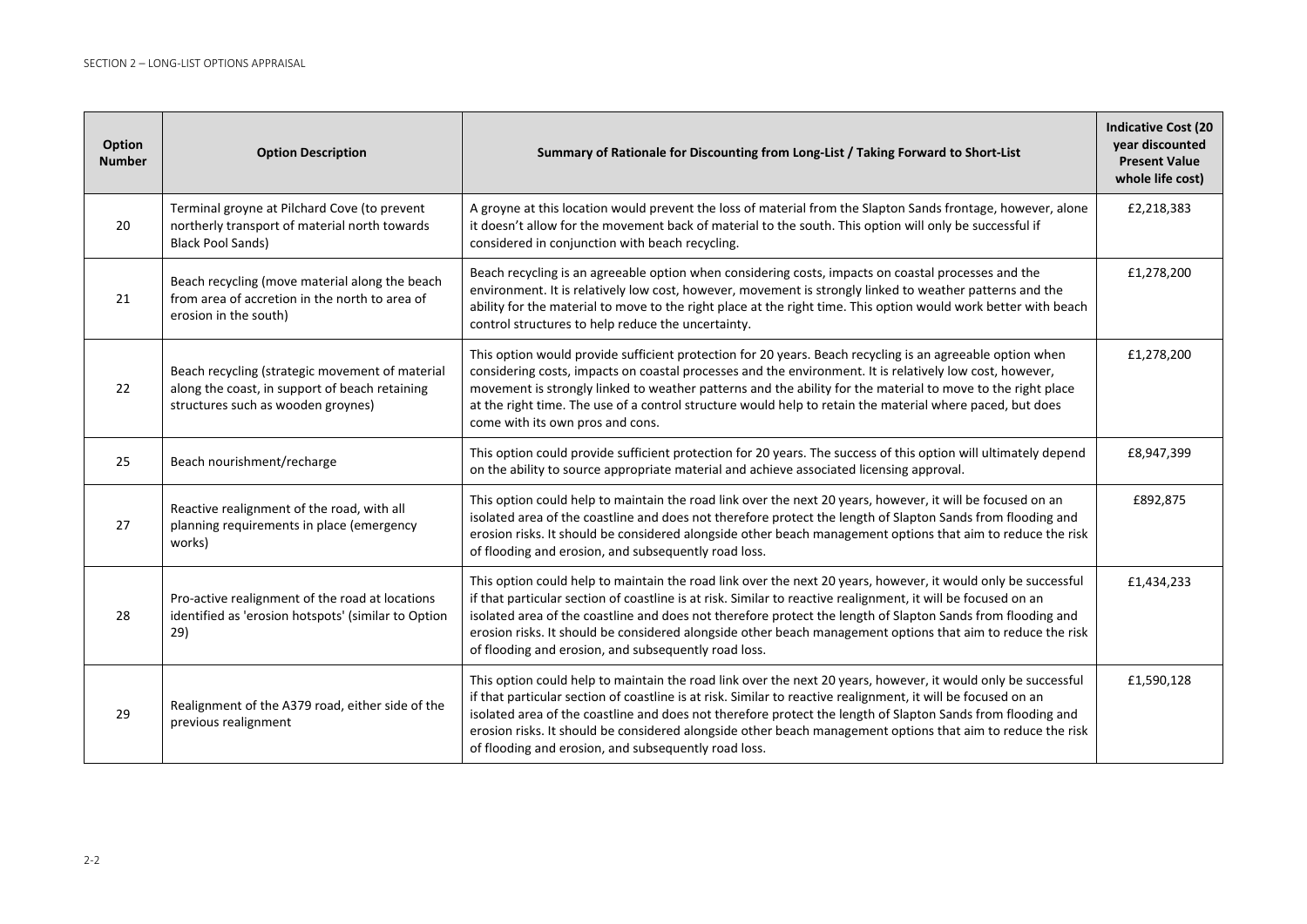#### 2.6.2Options That Do Not Directly Reduce Flooding or Erosion but Considered Under Change Scenario

The following '**adaptive'** options will be carried forward to the short‐list under the relevant Change Scenario.

|                      |                                                                                                                        |                                                                                                                                                                                                                                                                                                                                                              |                                                                                    | <b>Change Scenario</b>                 |                                        |                                    |                                     |                                      |                                       |
|----------------------|------------------------------------------------------------------------------------------------------------------------|--------------------------------------------------------------------------------------------------------------------------------------------------------------------------------------------------------------------------------------------------------------------------------------------------------------------------------------------------------------|------------------------------------------------------------------------------------|----------------------------------------|----------------------------------------|------------------------------------|-------------------------------------|--------------------------------------|---------------------------------------|
|                      |                                                                                                                        |                                                                                                                                                                                                                                                                                                                                                              |                                                                                    | Storm -<br>breaches<br>road in<br>part | Storm -<br>breaches<br>road in<br>full | <b>Funding</b><br>- is an<br>issue | <b>Funding</b><br>$- E2$<br>million | <b>Funding</b><br>$-E2-5$<br>million | <b>Funding</b><br>$-£5-15$<br>million |
| <b>Option Number</b> | <b>Option Description</b>                                                                                              | <b>Summary of Rationale for Discounting from</b><br>Long-List / Taking Forward to Short-List                                                                                                                                                                                                                                                                 | <b>Take</b><br><b>Forward to</b><br><b>Short-List</b><br><b>Appraisal</b><br>(Y/N) | <b>Back in:</b><br>y/n?                | <b>Back in:</b><br>y/n?                | <b>Back in:</b><br>y/n?            | <b>Back in:</b><br>y/n?             | <b>Back in:</b><br>y/n?              | <b>Back in:</b><br>y/n?               |
| 30                   | Relocate car parks landward                                                                                            | This option does not directly reduce flooding<br>or erosion and for that reason will not<br>achieve FCERM-GiA funding. It will not<br>therefore be continued through the BMP<br>short-list appraisal, but will be considered<br>within the BMP going forward as an<br>alternative option when considering the<br>Change Scenario of 'Funding - Is An Issue'. | N                                                                                  | N                                      | N                                      | Y                                  | N                                   | N                                    | N                                     |
| 31                   | Gravel road (cease maintenance of the<br>tarmac road, but allow the top of the barrier<br>to be used as a carriageway) | This option does not directly reduce flooding<br>or erosion and for that reason will not<br>achieve FCERM-GiA funding. It will not<br>therefore be continued through the BMP<br>short-list appraisal, but will be considered<br>within the BMP going forward as an<br>alternative option when considering the<br>Change Scenario of 'Funding - Is An Issue'. | N                                                                                  | N                                      | N                                      | Y                                  | N                                   | N                                    | N                                     |
| 32                   | Land/road bridge connecting Torcross with<br>Strete                                                                    | This option does not directly reduce flooding<br>or erosion and for that reason will not<br>achieve FCERM-GiA funding. It will not<br>therefore be continued through the BMP<br>short-list appraisal, but will be considered                                                                                                                                 | N                                                                                  | N                                      | Y                                      | Y                                  | N                                   | N                                    | N                                     |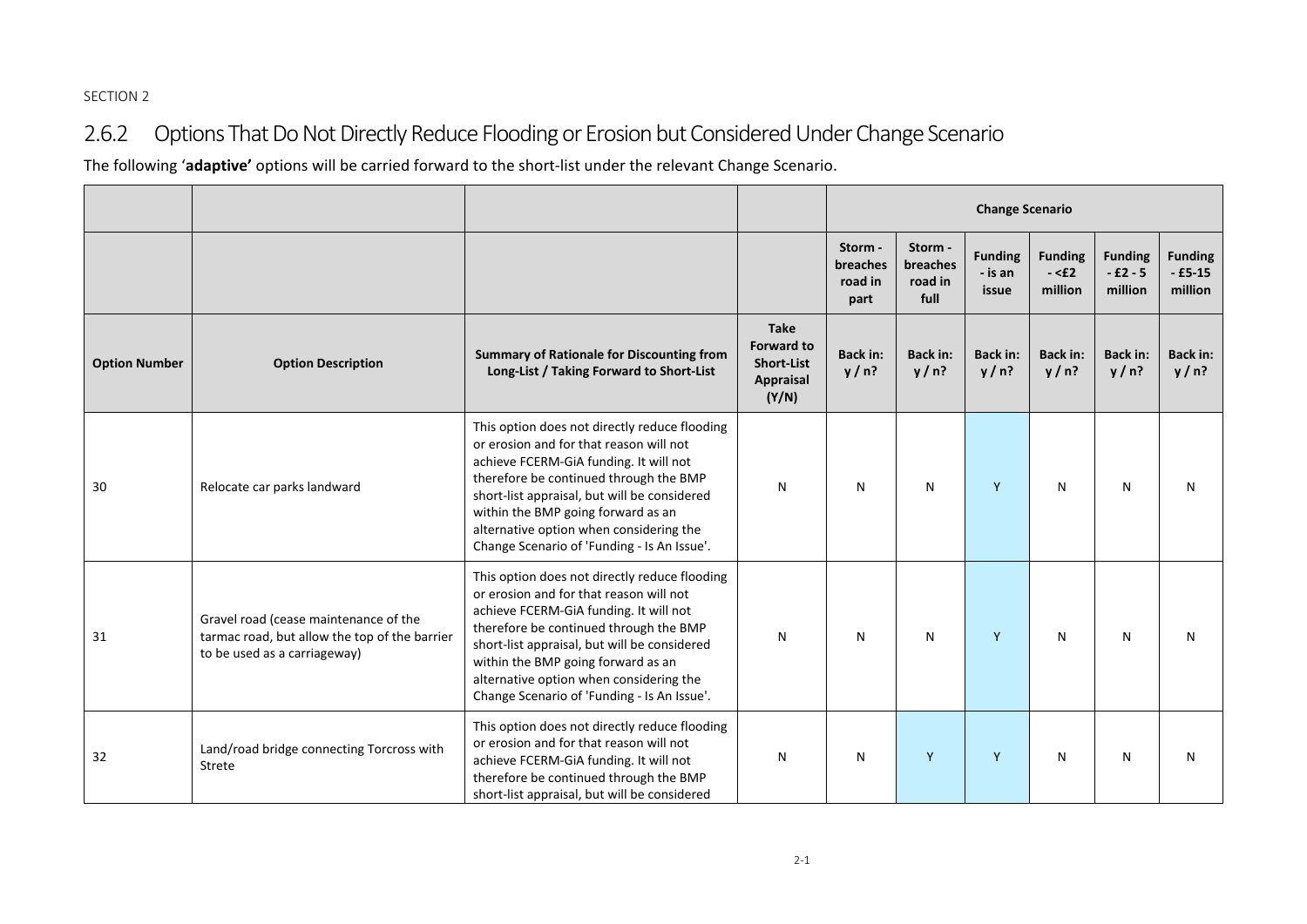|                      |                                            |                                                                                                                                                                                                                                                                                                                                                                                                        |                                                                             |                                        |                                        | <b>Change Scenario</b>             |                                     |                                      |                                       |
|----------------------|--------------------------------------------|--------------------------------------------------------------------------------------------------------------------------------------------------------------------------------------------------------------------------------------------------------------------------------------------------------------------------------------------------------------------------------------------------------|-----------------------------------------------------------------------------|----------------------------------------|----------------------------------------|------------------------------------|-------------------------------------|--------------------------------------|---------------------------------------|
|                      |                                            |                                                                                                                                                                                                                                                                                                                                                                                                        |                                                                             | Storm -<br>breaches<br>road in<br>part | Storm -<br>breaches<br>road in<br>full | <b>Funding</b><br>- is an<br>issue | <b>Funding</b><br>$- E2$<br>million | <b>Funding</b><br>$-E2-5$<br>million | <b>Funding</b><br>$-£5-15$<br>million |
| <b>Option Number</b> | <b>Option Description</b>                  | <b>Summary of Rationale for Discounting from</b><br>Long-List / Taking Forward to Short-List                                                                                                                                                                                                                                                                                                           | <b>Take</b><br><b>Forward to</b><br><b>Short-List</b><br>Appraisal<br>(Y/N) | <b>Back in:</b><br>y/n?                | <b>Back in:</b><br>y/n?                | <b>Back in:</b><br>y/n?            | <b>Back in:</b><br>y/n?             | <b>Back in:</b><br>y/n?              | <b>Back in:</b><br>y/n?               |
|                      |                                            | within the BMP going forward as an<br>alternative option when considering the<br>Change Scenarios; (i) 'Full Breach of the<br>Road'; and (ii) 'Funding - Is An Issue'.                                                                                                                                                                                                                                 |                                                                             |                                        |                                        |                                    |                                     |                                      |                                       |
| 33                   | Upgrade inland routes                      | This option does not directly reduce flooding<br>or erosion and for that reason will not<br>achieve FCERM-GiA funding. It will not<br>therefore be continued through the BMP<br>short-list appraisal, but will be considered<br>within the BMP going forward as an<br>alternative option when considering the<br>Change Scenarios; (i) 'Full Breach of the<br>Road'; and (ii) 'Funding - Is An Issue'. | N                                                                           | N                                      | Y                                      | Y                                  | N                                   | N                                    | N                                     |
| 34                   | New road (inland)                          | This option does not directly reduce flooding<br>or erosion and for that reason will not<br>achieve FCERM-GiA funding. It will not<br>therefore be continued through the BMP<br>short-list appraisal, but will be considered<br>within the BMP going forward as an<br>alternative option when considering the<br>Change Scenarios; (i) 'Full Breach of the<br>Road'; and (ii) 'Funding - Is An Issue'. | N                                                                           | N                                      | Y                                      | Y                                  | N                                   | N                                    | N                                     |
| 35                   | Road toll (to fund management of the road) | This option does not directly reduce flooding<br>or erosion and for that reason will not<br>achieve FCERM-GiA funding. It will not                                                                                                                                                                                                                                                                     | N                                                                           | N                                      | N                                      | Y                                  | N                                   | N                                    | N                                     |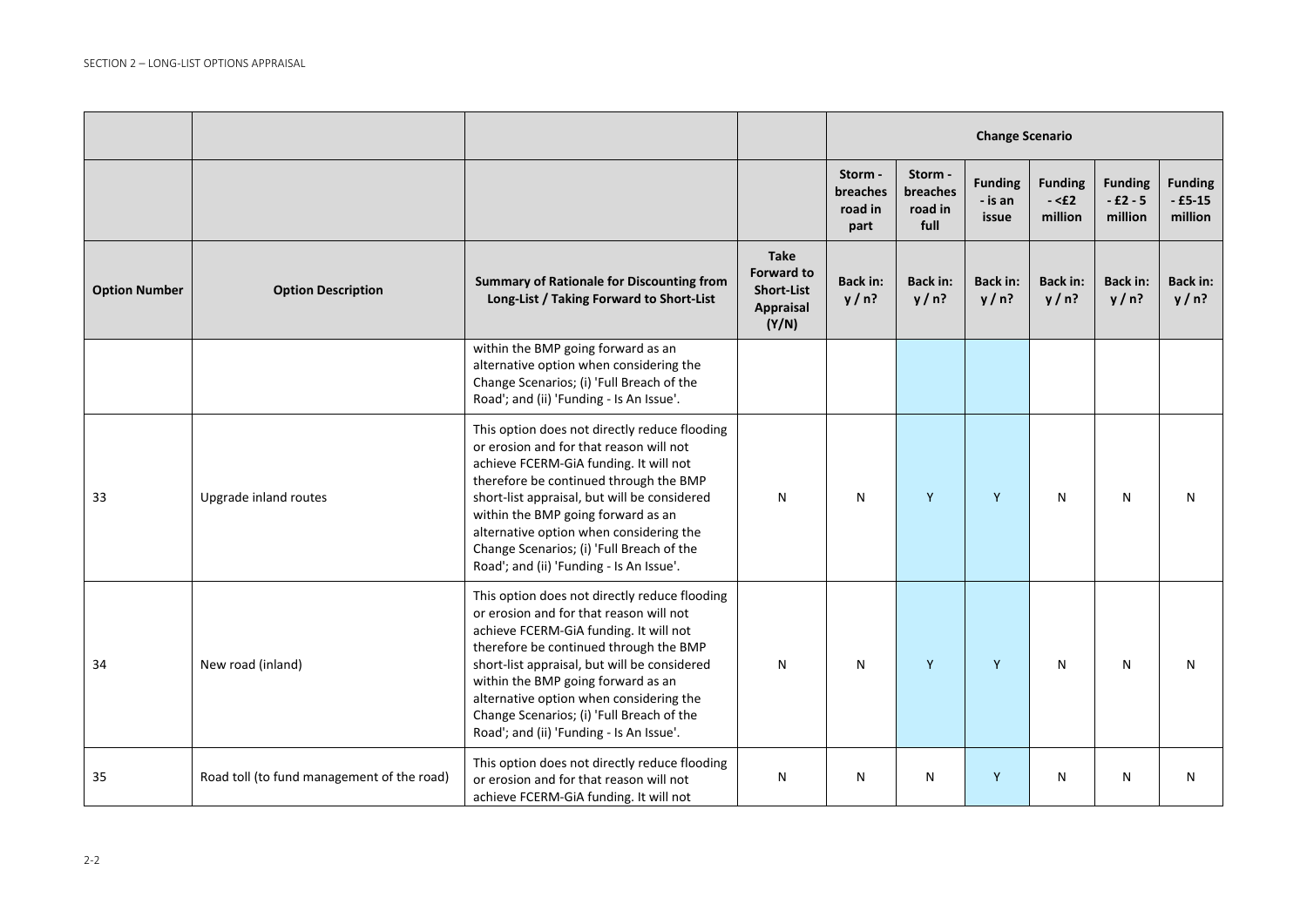|                      |                                                                |                                                                                                                                                                                                                                                                                                                                                                                                        |                                                                                    |                                        |                                        | <b>Change Scenario</b>             |                                       |                                      |                                       |
|----------------------|----------------------------------------------------------------|--------------------------------------------------------------------------------------------------------------------------------------------------------------------------------------------------------------------------------------------------------------------------------------------------------------------------------------------------------------------------------------------------------|------------------------------------------------------------------------------------|----------------------------------------|----------------------------------------|------------------------------------|---------------------------------------|--------------------------------------|---------------------------------------|
|                      |                                                                |                                                                                                                                                                                                                                                                                                                                                                                                        |                                                                                    | Storm -<br>breaches<br>road in<br>part | Storm ·<br>breaches<br>road in<br>full | <b>Funding</b><br>- is an<br>issue | <b>Funding</b><br>$- < f2$<br>million | <b>Funding</b><br>$-E2-5$<br>million | <b>Funding</b><br>$-£5-15$<br>million |
| <b>Option Number</b> | <b>Option Description</b>                                      | <b>Summary of Rationale for Discounting from</b><br>Long-List / Taking Forward to Short-List                                                                                                                                                                                                                                                                                                           | <b>Take</b><br><b>Forward to</b><br><b>Short-List</b><br><b>Appraisal</b><br>(Y/N) | <b>Back in:</b><br>y/n?                | <b>Back in:</b><br>y/n?                | <b>Back in:</b><br>y/n?            | <b>Back in:</b><br>y/n?               | <b>Back in:</b><br>y/n?              | <b>Back in:</b><br>y/n?               |
|                      |                                                                | therefore be continued through the BMP<br>short-list appraisal, but will be considered<br>within the BMP going forward as an<br>alternative option when considering the<br>Change Scenario of 'Funding - Is An Issue'.                                                                                                                                                                                 |                                                                                    |                                        |                                        |                                    |                                       |                                      |                                       |
| 36                   | Car ferry (allowing the existing defences and<br>road to fail) | This option does not directly reduce flooding<br>or erosion and for that reason will not<br>achieve FCERM-GiA funding. It will not<br>therefore be continued through the BMP<br>short-list appraisal, but will be considered<br>within the BMP going forward as an<br>alternative option when considering the<br>Change Scenarios; (i) 'Full Breach of the<br>Road'; and (ii) 'Funding - Is An Issue'. | N                                                                                  | N                                      | Y                                      | Y                                  | N                                     | N                                    | N                                     |
| 37                   | Develop adaptation plan with adaptation<br>phases              | This option does not directly reduce flooding<br>or erosion and for that reason will not<br>achieve FCERM-GiA funding. It will not<br>therefore be continued through the BMP<br>short-list appraisal, but will be considered<br>within the BMP going forward as an<br>alternative option when considering the<br>Change Scenario of 'Funding - Is An Issue'.                                           | N                                                                                  | N                                      | N                                      | Y                                  | N                                     | N                                    | N                                     |
| 38                   | Define Slapton as a CCMA and devise<br>adaptation plan         | This option does not directly reduce flooding<br>or erosion and for that reason will not<br>achieve FCERM-GiA funding. It will not                                                                                                                                                                                                                                                                     | N                                                                                  | N                                      | N                                      | Y                                  | N                                     | N                                    | N                                     |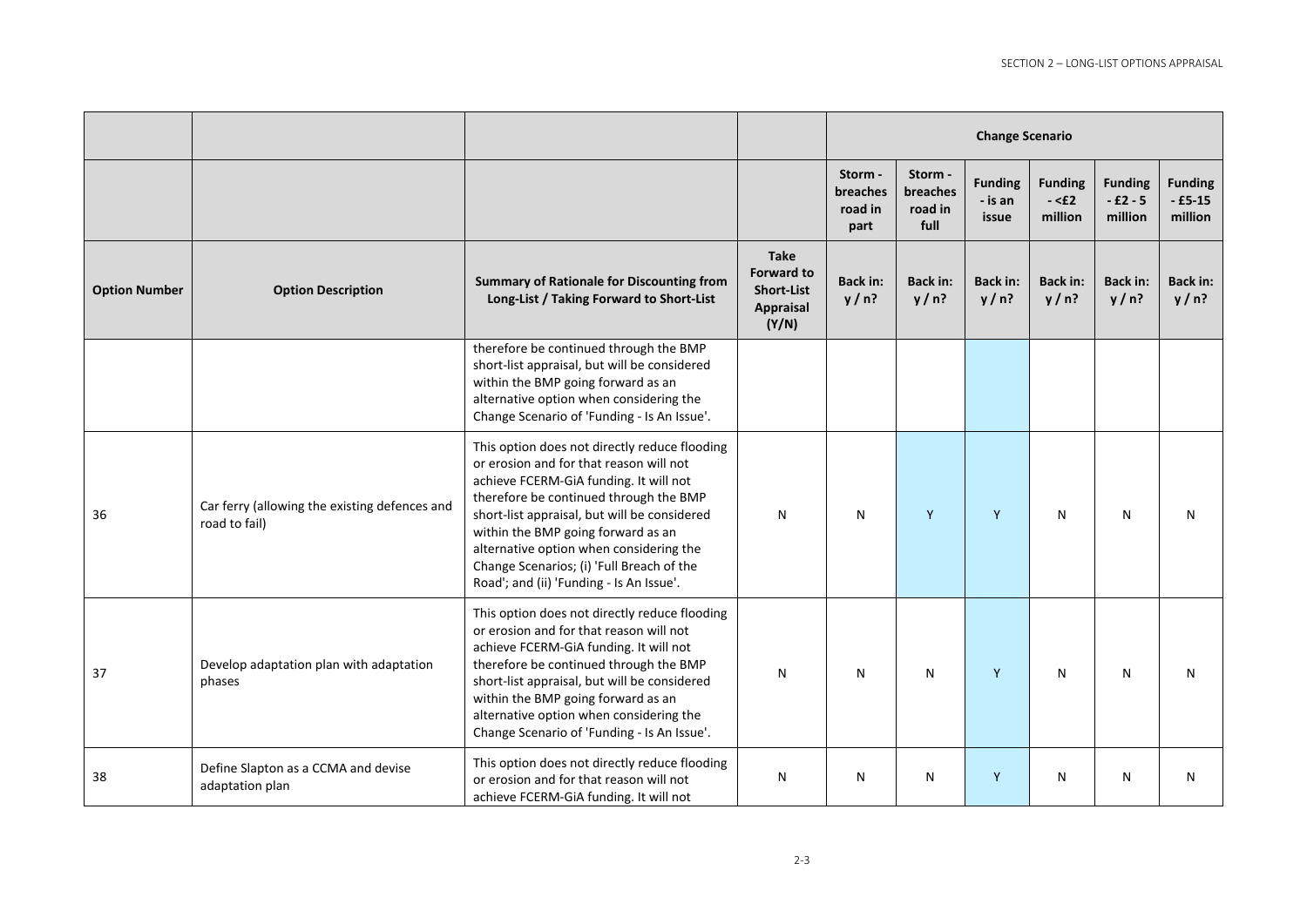|                      |                           |                                                                                                                                                                                                                        |                                                               | <b>Change Scenario</b>                 |                                        |                                    |                                      |                                      |                                        |
|----------------------|---------------------------|------------------------------------------------------------------------------------------------------------------------------------------------------------------------------------------------------------------------|---------------------------------------------------------------|----------------------------------------|----------------------------------------|------------------------------------|--------------------------------------|--------------------------------------|----------------------------------------|
|                      |                           |                                                                                                                                                                                                                        |                                                               | Storm -<br>breaches<br>road in<br>part | Storm -<br>breaches<br>road in<br>full | <b>Funding</b><br>- is an<br>issue | <b>Funding</b><br>$-<$ £2<br>million | <b>Funding</b><br>$-E2-5$<br>million | <b>Funding</b><br>$-$ £5-15<br>million |
| <b>Option Number</b> | <b>Option Description</b> | <b>Summary of Rationale for Discounting from</b><br>Long-List / Taking Forward to Short-List                                                                                                                           | Take<br>Forward to<br><b>Short-List</b><br>Appraisal<br>(Y/N) | <b>Back in:</b><br>y/n?                | <b>Back in:</b><br>y/n?                | <b>Back in:</b><br>y/n?            | <b>Back in:</b><br>y/n?              | <b>Back in:</b><br>y/n?              | <b>Back in:</b><br>y/n?                |
|                      |                           | therefore be continued through the BMP<br>short-list appraisal, but will be considered<br>within the BMP going forward as an<br>alternative option when considering the<br>Change Scenario of 'Funding - Is An Issue'. |                                                               |                                        |                                        |                                    |                                      |                                      |                                        |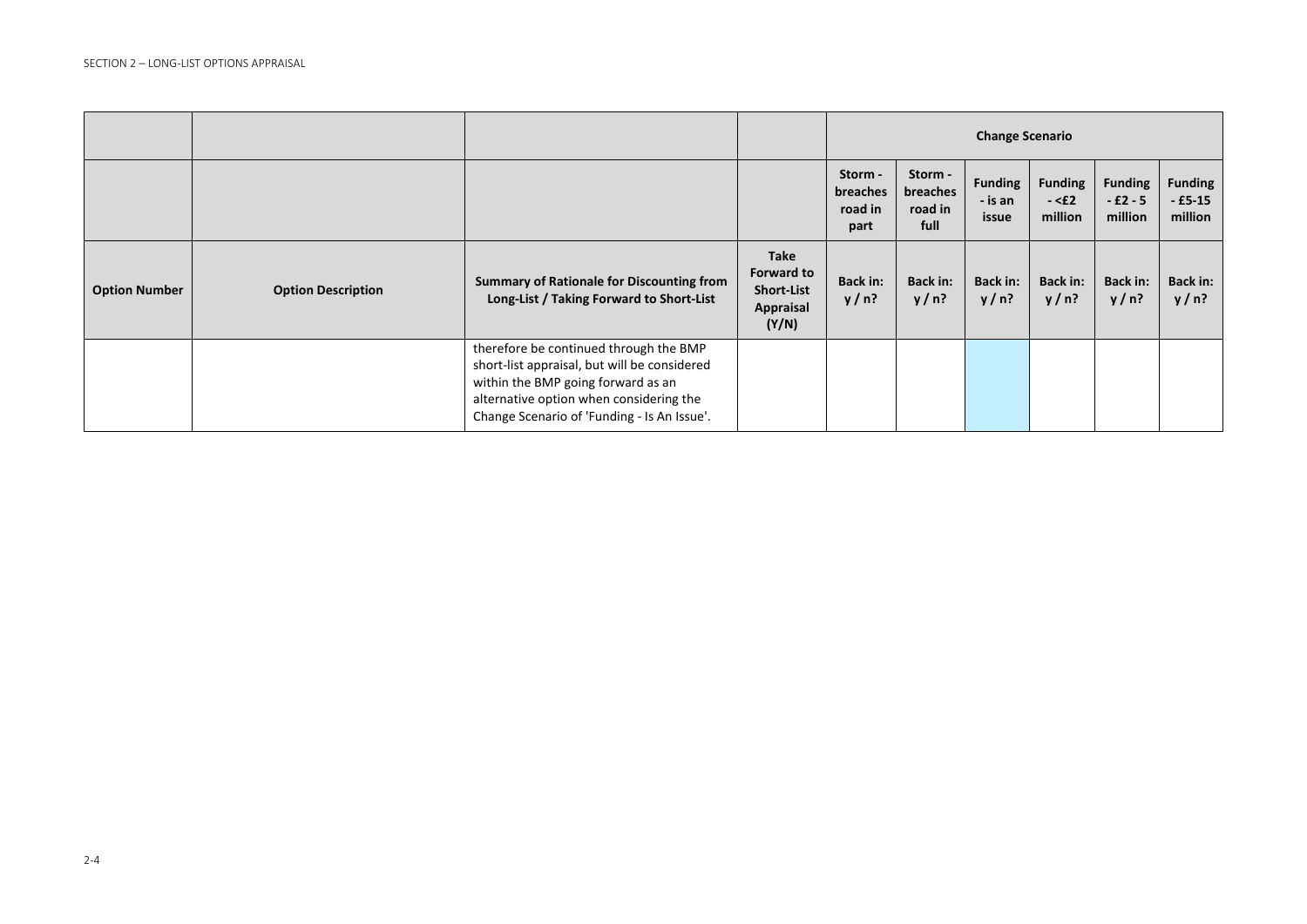# Short-List Options Appraisal

# 3.1 Derivation of the Short-List

The purpose of the short‐list appraisal was to assess the viability of the short‐listed options in more detail, which required a more vigorous assessment of their technical suitability (considering coastal processes and build‐ability), potential economic viability, and the impact that it may have on the environment, as described below. As with the long-list appraisal, the short-list appraisal draws from the four baseline reports already completed for the BMP (including the coastal processes, environmental, defence, economics baselines), to provide an assessment of the advantages and disadvantages of each short‐listed option.

The full short‐list appraisal table is presented in Appendix F.

### 3.1.1 Technical Suitability

The options have been assessed against the impact (be it positive and negative) that it could have on coastal processes and shoreline interaction, and what the option would entail in terms of construction, maintenance and life‐span of the relevant structure.

For the short-list appraisal, consideration has been given to alternative layouts within an option (i.e. sub‐options). This included defining a series of assumptions, such as the length of coastline over which the structure would extend, the number of grovnes/length of groynes, and  $m<sup>3</sup>$  of beach recycling required. The short-list options layouts are presented in Appendix G of this note.

### 3.1.2 Environmental Impacts

Each option has been considered against a standard suite of environmental aspects in order to identify key potential impacts. For the short‐list appraisal, this also included:

- A range of other impacts might be introduced by construction or modification of new and existing coastal defence structures. Many parts of the BMP frontage are currently popular tourism resources and provide amenity use for residents throughout the year. Changes to coastal defences in these locations will influence the amenity use of the areas and may also create a visual impact to residents and the wider area.
- Some options introduce additional Health and Safety concerns by including concealed structures or allowing members of the public to access structures that may pose trip hazards and wider Health and Safety concerns.
- Such impacts are identified where appropriate in the options appraisal.

*PLEASE NOTE: The assessment of environmental impacts presents the case for social and natural* considerations, and it is not so easy to draw a clear-cut conclusion on whether an option is *acceptable. For example, an option may result in the coastline behaving 'naturally' but this could* result in impacting on socio-economics, which may not be considered as a positive outcome'. This has *been flagged accordingly in the accompanying spreadsheet, but it could be worth consulting on this with representatives of Natural England/Devon County Council/South Hams etc. to firm up the overall thought on the options from an 'environmental perspective'.*

### 3.1.3 Economic Implications

The economic implications are based on a high-level understanding of the likely cost for the various options, and initial indications of Flood Defence Grant‐in‐Aid (FCERM‐GiA) funding. For the short‐list appraisal, this included: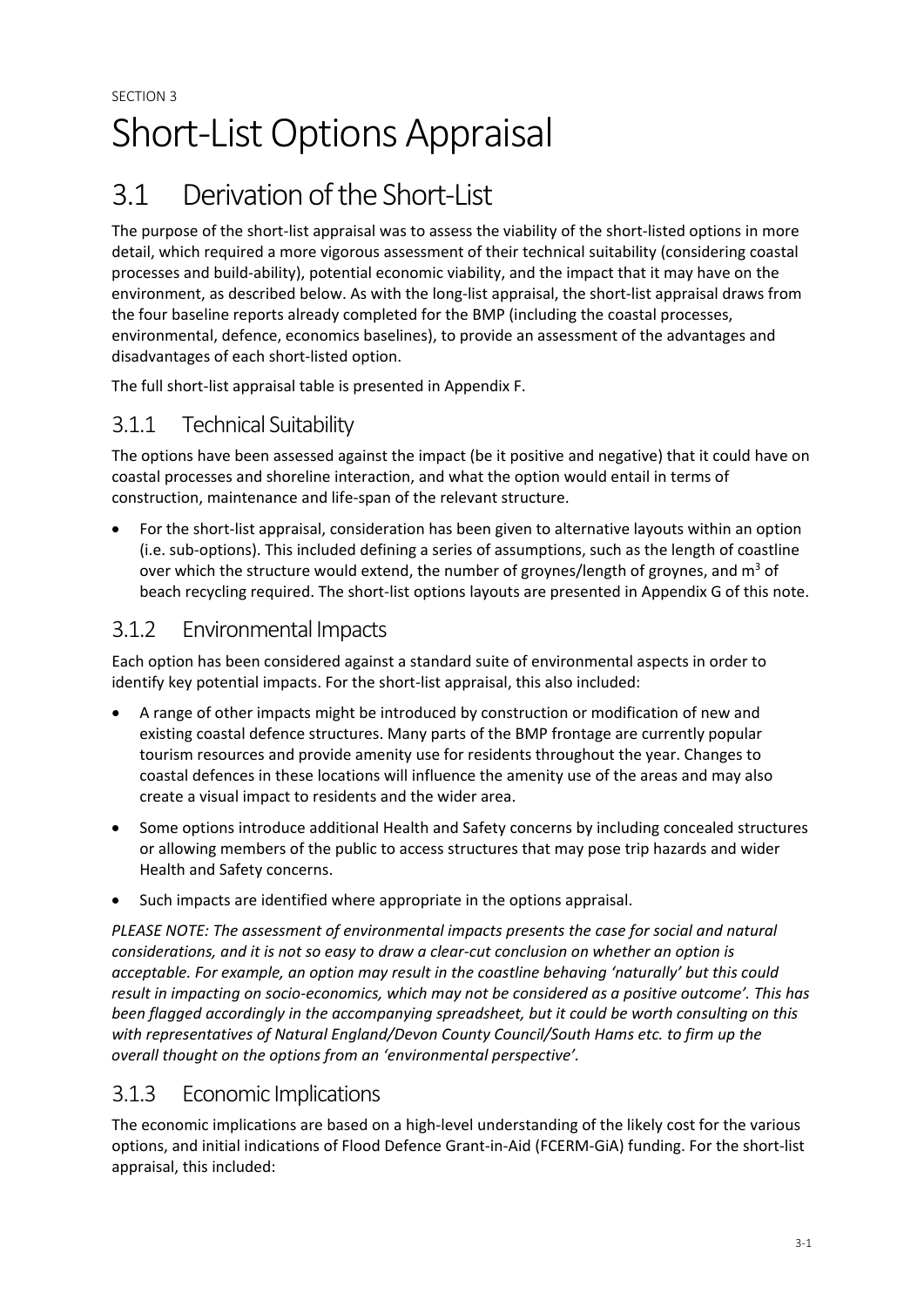- An assessment of option costs (based on typical unit rates). This utilised Government guidance, best practices and previous scheme examples, and included optimism bias of 60% (also in line with current costing guidance).
- The costs estimated have been used alongside the monetary damages/benefits estimated to determine indicative benefit:cost ratios that can be fully carried by FCERM‐GiA funding (and those that would require partnership funding.
	- o The amount of FCERM‐GiA estimated to be available for works at Slapton between Torcross and Strete Gate is £1,778,000 (full details are provided in the Economics Baseline).
		- *Note: this is on the basis of providing protection to the 48 properties at risk of flooding at Torcross and protecting the damage to the A379 road and thereby preventing its closure.*
	- o On this basis, the amount of partnership funding required for each short‐listed option was also calculated.
		- *Note: The amount of FCERM‐GiA is wholly dependent on existing damages; it does not change if more third‐party contributions become available.*
	- o A key source of third‐party funding for road management is Devon County Council (Highways). Responsibility to safeguard the A379 road falls to Devon County Council (DCC) (Highways); they currently maintain the road and have contributed to the previous road realignment.

## 3.1.4 Short-List Stakeholder Workshop – 13th October 2017

A presentation on the long--list and short-list of options was given to the SLP and stakeholders at a workshop on the 13th October 2017. The workshop provided an opportunity for a discussion to be held around the pros and cons of various options and what the preferred options may be. Comments made during the workshop were taken onboard and used to inform the appraisal process.

It was flagged during the workshop that FCERM‐GiA funding has not been used previously to fund road realignment projects and a strong case for it would need to put forward to the Environment Agency Projects Assurance Board (NPAS). Following this, enquiries were made and discussions held with the Environment Agency to determine what would be required for a road realignment such as those proposed for Slapton Line to achieve FCERM‐GiA funding. The outcomes are presented in Section 3.2.

## 3.2 Notes on FCERM-GiA Funding

During the course of developing the short‐list, the Environment Agency (Martin Davies, *Pers. Comms.*, 2017) confirmed that FCERM‐GiA funding must be used to provide measures that protect against flood and erosion damages and realise the 'benefits'. Any business case submitted to NPAS must demonstrate 'confidently' that the problem of flooding/erosion would be 'solved' and not need further protecting for the duration of the 'benefits' claimed. This 'confidence' may be provided through scientific evidence/modelling outputs. Further to this, FCERM‐GiA funding must allow for the associated costs of production and provision of the supporting materials, including the likes of modelling, ground investigations and business case.

## 3.2.1 Criteria for Proactive Realignment to Achieve FCERM-GiA Funding

For a proactive realignment project to achieve FCERM‐GiA funding, the Environment Agency have confirmed that the following assurances would be required:

 Confidence that any proactive realignment would 'solve the problem' (i.e. road wouldn't need further realigning and properties not need further protecting) for the duration of benefits of the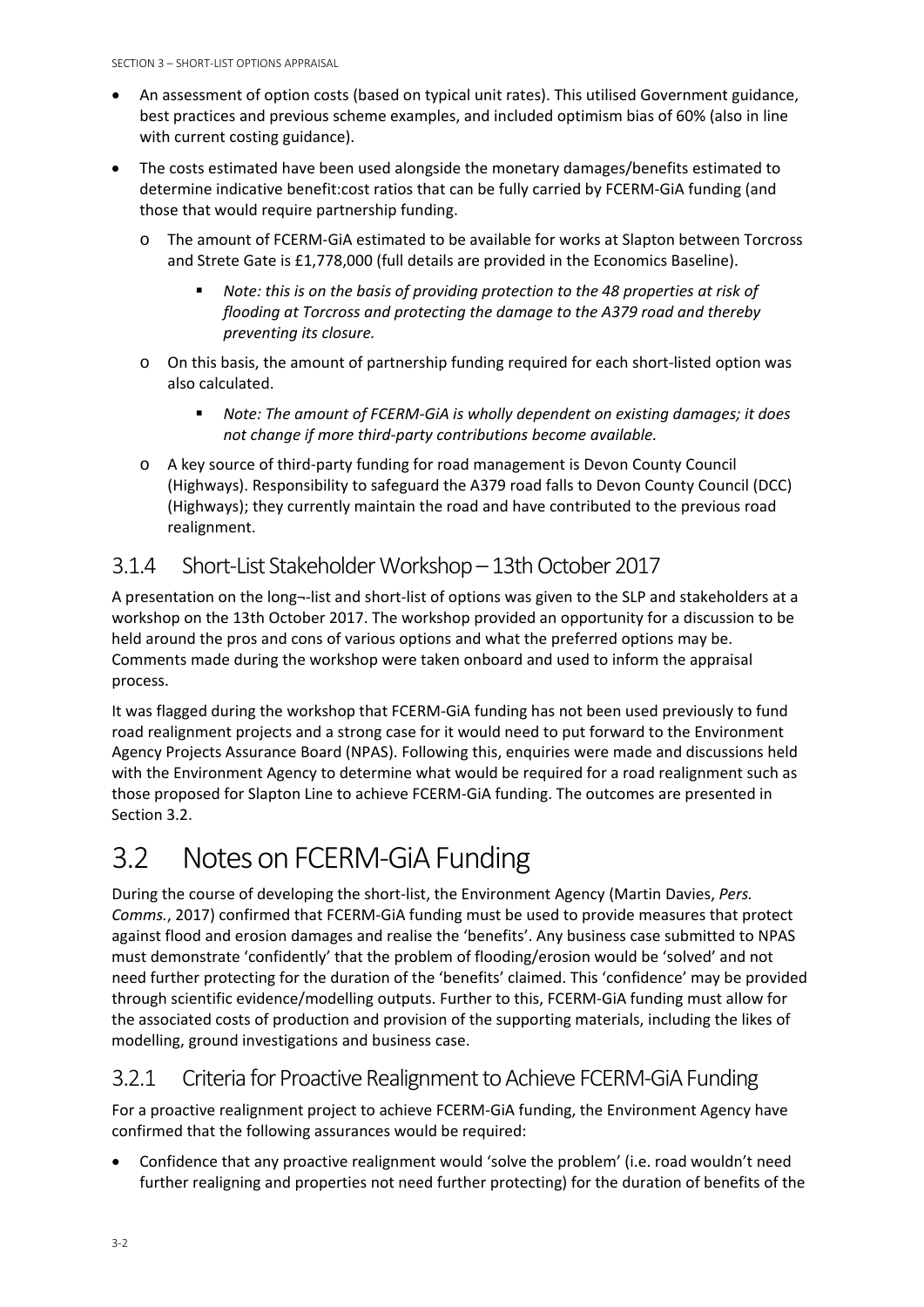scheme (i.e. 20 years). As described above, confidence may be achieved scientific evidence/modelling outputs.

- A strong benefit to risk case would be required, with compelling evidence that the risk of erosion to the road will be reduced along a majority of its length. Informing this:
	- o How do the costs of reactive and proactive realignment compare? There may be efficiency/value to proactive realignment as it is likely to be cheaper than reactive realignment on the basis that it is better planned and not 'last-minute'.
	- o The majority of vulnerable sections would need to be realigned; any part of the road that is not realigned could still be vulnerable to damage post‐scheme. Should this be the case then proactive realignment is unlikely to be approved for FCERM‐GiA funding.

#### 3.2.2 Conclusions

Proactive realignment is very unlikely (if at all) to be eligible for FCERM‐GiA funding on the basis that it would not be possible to confidently demonstrate that proactive realignment of parts of the A379 would provide sufficient protection along a majority of the length of the A379 road over the next 20 years (i.e. realigned sections may be protected, but investment in these areas may be compromised in the future by an increase in vulnerability/loss of un-realigned sections within the 20 year benefits period).

FCERM‐GiA funding would be more likely to be available to fund reactive realignment of the A379 road (with contributions from others, e.g. DCC (Highways), on the basis that with this solution, the road would continue to function and thereby economics damages/losses are avoided.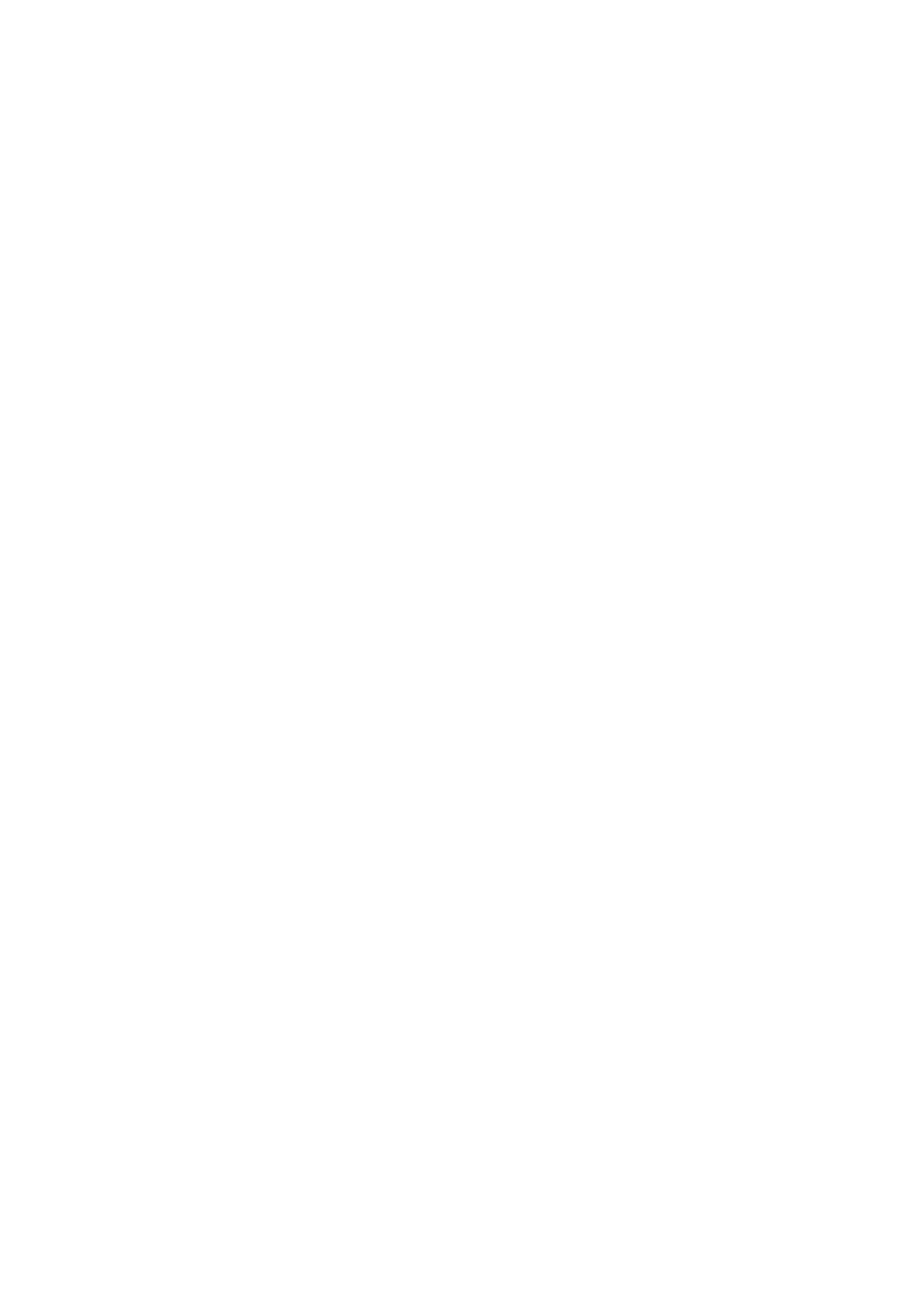# Preferred Option Selection

## 4.1 Preferred Options – With Current FCERM-GiA Funding

The findings of the short-list appraisal were drawn-together to determine which of the options would be suitable to carry forward as a preferred option. Details of the preferred options are presented in Table 4‐1; in summary, the preferred options include:

- Option 10 ‐ Seawall (maintain and upgrade existing seawall at Torcross). *Note Option 10 has been extended to include maintenance, upgrade and improvement of the existing defences adjacent to the Torcross seawall (including the concrete wall, sheet pile wall and the rock revetment) to address the risk of flood and coastal erosion to the north of the seawall caused by outflanking.*
- Option 27 Reactive realignment of the road, with all planning requirements in place (emergency works) (location will be dependent on where the road fails).
- Option 29A ‐ Reactive realignment of the A379 road, location refers to either side of the previous realignment (as per existing planning application).

### 4.1.1 Option 10 - Seawall (maintain, improve and upgrade existing seawalls at Torcross)

The purpose of this option would be to provide a robust defence for the properties at Torcross against flooding via wave overtopping and protection of the road behind from erosion.

#### 4.1.1.1 Maintain the Existing Seawall at Torcross

The purpose of this activity is to ensure that the existing seawall at Torcross continues to provide a robust defence for the properties at Torcross against flooding via wave overtopping and protection of the A379 road behind from erosion. It is not anticipated that the seawall is upgraded and made higher due to landscape issues.

During the Stakeholder Workshop held on the 13th October (see Section 3.1.4), the Environment Agency confirmed that maintenance of the existing seawall would be covered by the Environment Agency as part of their asset maintenance programme. It is not anticipated that the seawall is upgraded and made higher due to landscape issues.

#### 4.1.1.2 Existing Defences Adjacent to Torcross Seawall

In developing the short-list/preferred list of options, it was recognised that the maintenance of the Torcross seawall alone does not fully address flood and coastal erosion risk at this location, and further, the wall could also be at risk from outflanking in the future. Therefore, Option 10 has been extended to include protection of the coastline adjacent to the Torcross seawall, as a means to prevent erosion of the road behind and outflanking of the existing seawall. Under current guidance, FCERM‐GiA can be used for to extend the useful life of an asset beyond its original design. Therefore, funding would be sought via FCERM‐GiA, as well as SHDC/DCC (Highways), to make improvements to the defences adjacent to the Torcross seawall, including:

- Maintain 23m of concrete seawall along landward edge of slipway (reference 'Concrete Seawall 3' in the Defence Baseline Report) to address signs of cracking and loss of structural concrete at the crest and raise to the same standard as the adjacent sheet pile wall to the north. Refer to images in Figure 4‐1.
- Maintain existing 60m Sheet Pile Wall at Torcross (replaced approximately one year ago in 2016 to a cost in the region of £180,000).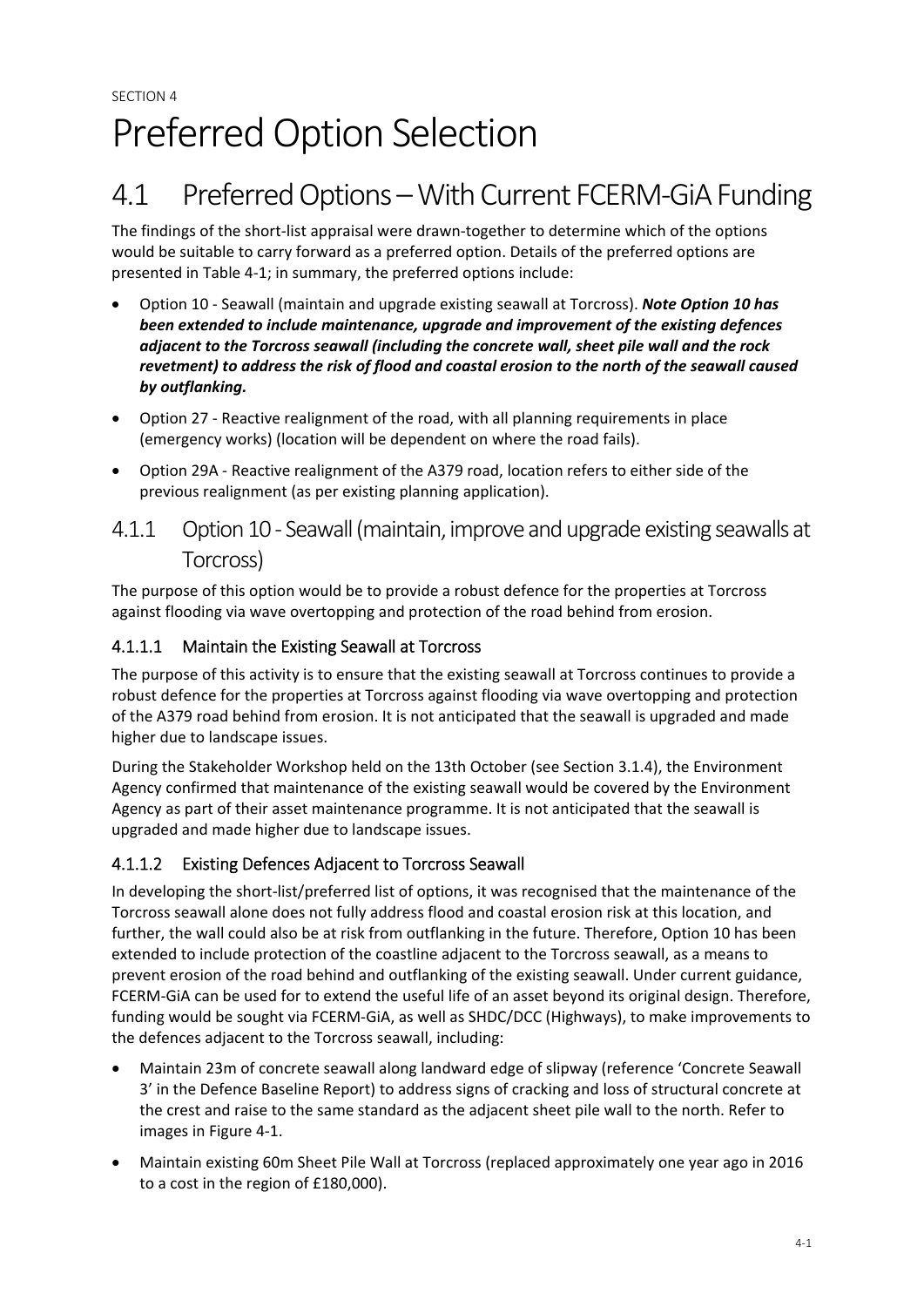- Upgrade and improve existing 60m concrete seawall at Torcross (reference 'Concrete Seawall 4' in the Defence Baseline Report) to the same standard as the adjacent sheet pile wall to the south. Refer to images in Figure 4‐2. The estimated costs to undertake these works could be in the region of £250k (Dan Field, *Pers. Comms.*, 2018).
- Upgrade and improve 700m of rock revetment at Torcross, to address issues of displaced along the barrier, including recovery and re‐profiling of the rock, in line with the SMP2 Policy. The estimated costs to undertake these works could be in the region of £500k (Dan Field, *Pers. Comms.*, 2018).



Figure 4-1 Concrete seawall; Left - location of works indicated by yellow line and Right – photograph of the seawall *Source: Left ‐ (© 2015 Google Earth) and Right – photograph taken during condition assessment on 27th April 2017, looking north‐east* 



Figure 4-2 Concrete seawall; Left - location of works indicated by yellow line and Right – photograph of the seawall *Source: Left ‐ (© 2015 Google Earth) and Right – photograph taken during condition assessment on 27th April 2017, looking north‐east* 

### 4.1.2 Option 27 – Reactive Realignment

The purpose of this option would be to re-instate the A379 road in the event that it is damaged during storm activity, as and when/where the road fails.

Reactive realignment as an emergency measure, should form part of the strategy to manage the A379 going forward.

Reactive realignment of the road should take place when in response to failure of the road as and when it occurs. It is suggested that where possible any necessary preliminary studies, consents and planning works are undertaken so emergency works can be undertaken as quickly and smoothly as possible.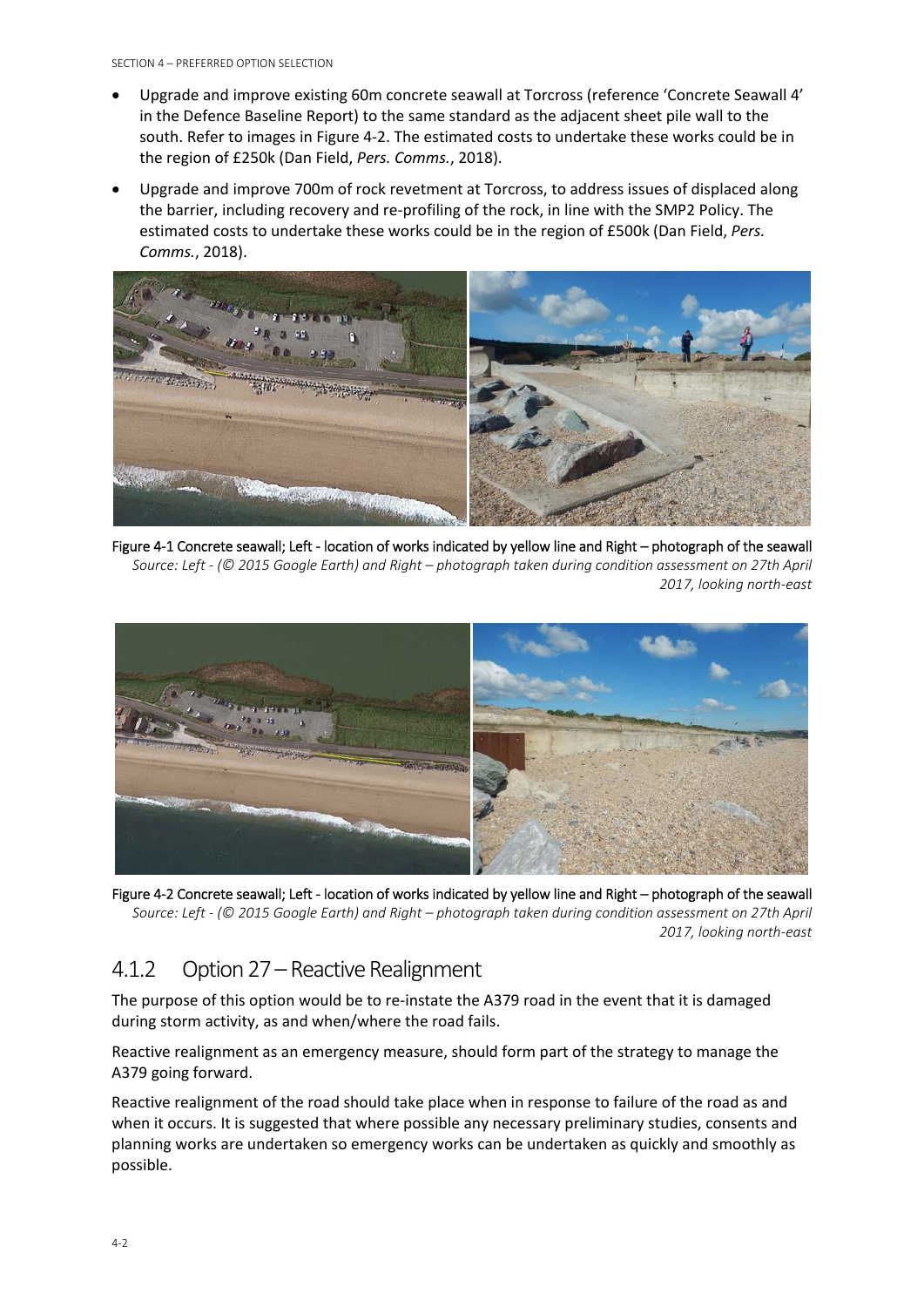Should storm damage result in failure of the road to a state that is repairable within budgets available at the time, it is anticipated that funding will be made available through FCERM‐GiA and funds provided by DCC (Highways).

### 4.1.3 Option 29A – Reactive Realignment

The purpose of this option would be to re-instate the A379 road in the event that it is damaged during storm activity to the north of the BMP frontage, as per the existing planning application (location as shown in Figure 4‐3).

Reactive realignment as an emergency measure, should form part of the strategy to manage the A379 going forward.

An existing planning application has been submitted to realign the road to the north of the junction of the A379 and the road to Slapton village; the current status of the planning application will need to be confirmed in due course. The ground work to implement the realignment is therefore all in place and this realignment could be implemented as and when damage occurs.

Should storm damage result in failure of the road to a state that is repairable within budgets available at the time, it is anticipated that funding will be made available through FCERM‐GiA and DCC (Highways).



Figure 4‐3 Approximate location of proposed realignment to north of Slapton *Image Source: © 2015 Google Earth* 

## 4.2 Preferred Options – 'Change in Circumstances' Scenario

The estimate of available funding via FCERM‐GiA is based on present‐day conditions, which as calculated for the Economics Baseline, is limited. However, it may be that in the future more funds become available to invest in coastal protection measures at Slapton Sands through the likes of third‐parties, lobbying or increased funding pots etc. Considering this potential eventuality, a sensitivity test was completed as part of the options appraisal processes to determine if there may be options, previously discounted from the appraisal process, that could be reconsidered within the short‐list should more money become available.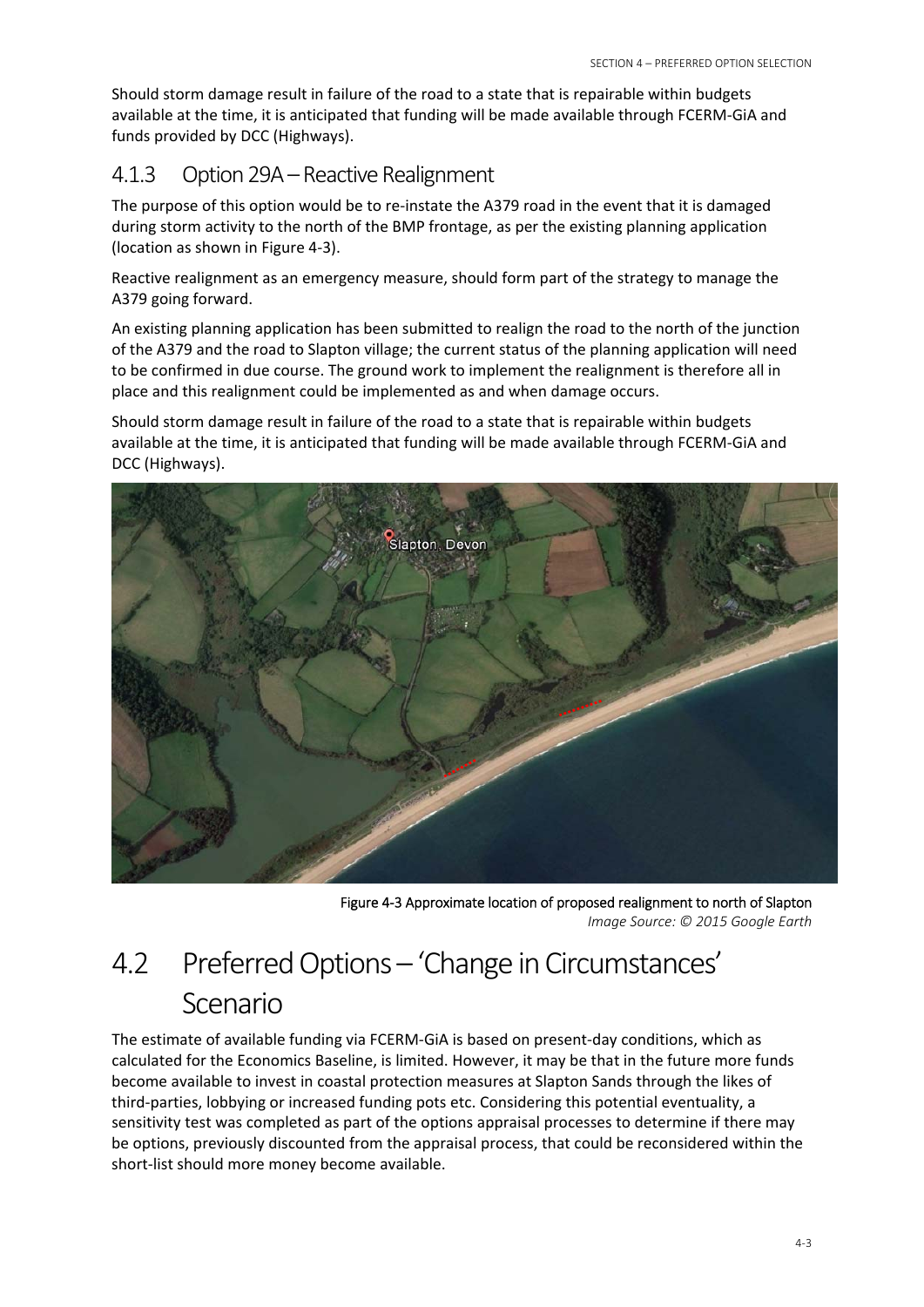The sensitivity test, considered a situation or 'Change in Circumstances Scenario', whereby there would be an availability of 'unlimited funds'. However, the impacts that the option could have technically and environmentally still required consideration, and for this reason, the pros and cons on coastal processes, shoreline interaction, the buildability of the option, and the impacts that it could have on the environment still determine the appropriateness of the option

### 4.2.1 Change in Circumstances Scenario Options

Following the test, six options were considered to be appropriate for the Slapton Sands BMP study area under a scenario of 'unlimited funds', and of those, there was one clear option that would also be suitable technically and environmentally. Details of those options are presented in Table 4‐2.

- Option 16 ‐ Timber groynes (along length of beach between Torcross and Strete) (indicative cost £15,954,244).
- Option 18 ‐ Rock groynes (along the length of the barrier between Torcross and Strete) (indicative cost = £12,559,955).
- Option 22 Beach recycling (strategic movement of material along the coast, in support of beach retaining structures such as wooden groynes, rock groynes or terminal groyne at Pilchard Cove) (indicative cost =  $£1,278,200$ ).
- Option 25 ‐ Beach nourishment/recharge (could be anywhere along the frontage and will depend on volumes required, where placed, beach level required and how frequently recharge is required) (indicative cost = £8,947,399).
- Option 28 ‐ Proactive realignment of the road at locations identified as 'erosion hotspots' (between P0 ‐ P3 and P8 ‐ P11 (as per CP Baseline) (indicative cost = £1,434,233).
- Option 29B Proactive realignment of the A379 road, either side of the previous realignment (as per existing planning application) (indicative cost = £1,590,128).

To Note: as noted above in Section 3.1.2, these options would need to be consulted on going forward, *as they may not be acceptable when considering the impacts on the environment and the views of Natural England.*

## 4.2.2 Most Favourable 'Change in Circumstances' Scenario Options

Of the six options under a 'Change in Circumstances Scenario', the most favourable options would be 22, 28 and 29:

- Option 22 ‐ Beach recycling would involve the movement of material from areas of accretion to areas of erosion.
	- o Beach recycling has been undertaken in the past along The Line.
	- o Movement of material to the southern erosion hot spot could help to raise beach levels to a healthier level, thereby providing some buffer to wave energy.
	- o However, in the absence of control structures this material could be removed in one storm. Therein, it is appreciated that there are many uncertainties and risks associated with this option (as noted by the BMP options appraisal), including the volumes required, frequency of movement, the likelihood that the beach material will stay in place and provide a sufficient level of protection. Any planned movement would therefore need to take consideration of observed weather patterns and their influence on beach erosion/accretion and the latest beach monitoring data to inform this action. Such uncertainty could also be further reduced by undertaking modelling of the beach under various weather conditions.
- Option 28 ‐ Proactive realignment of the road at locations identified as 'erosion hotspots' (between P0 ‐ P3 and P8 ‐ P11 (as per CP Baseline).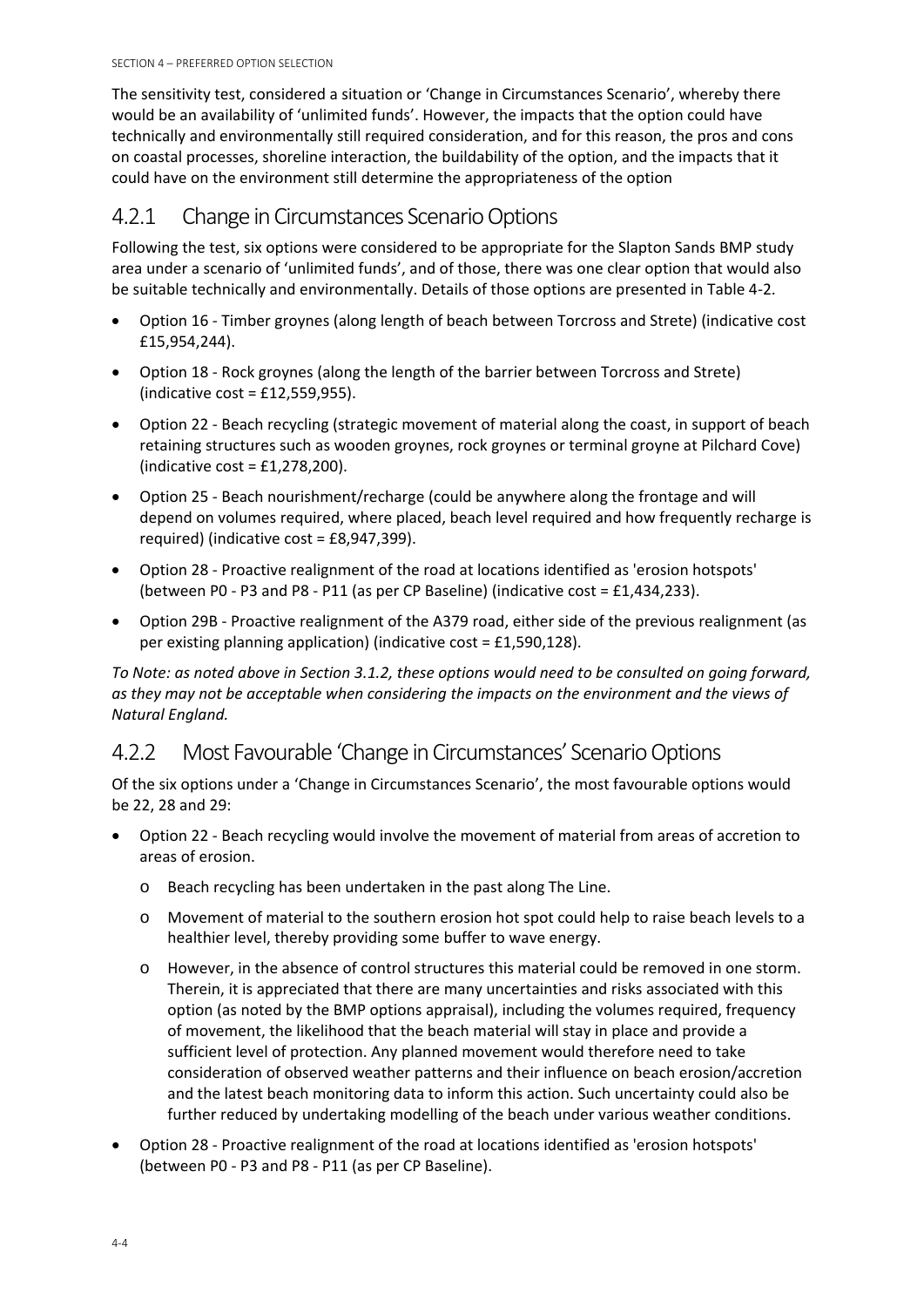- o Funding for this option would not be sourced from FCERM‐GiA and is wholly dependent on the availability of third‐party funds.
- Option 29B ‐ Proactive realignment of the A379 road, either side of the previous realignment (as per existing planning application) (only in combination with/in replace of northern hotspot in Option 28).
	- o Funding for this option would not be sourced from FCERM‐GiA and is wholly dependent on the availability of third‐party funds.

## 4.2.3 Preferred 'Change in Circumstances' Scenario Option

Of the three most favourable 'Change in Circumstances Scenario' options, the preferred is Option 22 ‐ Beach recycling. The key reasons for this are:

- 1. Improves the height and width of the beach, thereby helping to protect the A379 from erosion by providing a buffer to storm activity.
- 2. Works most favourably with coastal processes and recycled material can be taken from areas of beach accretion and re-placed at specific locations where beach levels are low.
- 3. Does not leave a legacy for future generations.
- 4. Relatively affordable.

# 4.3 Recommendations for Flood and Coastal and Erosion Risk Management.

The overall strategy going forward is to recognise that reactive work should be done, but only to patch and mend the defences and road as required over the next 20 years. This is in line with the technical and environmental feasibility of the works and the funding available via FCERM‐GiA. Further options do exist but their implementation is wholly dependent on the availability of thirdparty funds. Preparations should be made for the next 50 years, and not to leave a legacy of unmanageable and unaffordable solutions to future generations.

## 4.3.1 Concrete Seawall Maintenance, Upgrade and Improvements (Option 10) - Funding Source: FCERM-GiA (Environment Agency)

Maintain the existing seawall at Torcross to continue provision of a robust defence for the properties at Torcross against flooding via wave overtopping and protection of the A379 road behind from erosion. It is not anticipated that the seawall is upgraded and made higher due to landscape issues.

Following emergency works in 2016, the sheet pile wall should be maintained. Future maintenance will be undertaken by SHDC as part of their asset maintenance programme.

Works to improve the existing condition and level of protection of the concrete seawall adjacent to the Torcross seawall should be undertaken to protect the seawall from outflanking and in turn protect the road from erosion. Funding for these works should be sort from the Environment Agency FCERM‐GiA.

*Note: This option assumes the ongoing maintenance of the seawall at Torcross and seeks to maximise its performance.*

## 4.3.2 Rock revetment Repairs (Option 10) – Funding Source: SHDC/FCERM-GiA (Environment Agency)

Although a scheme may not be possible, there are works that can be done to address the state of the existing defences, including repairs to the existing rock revetment. Presently, there is approximately 700m of rock revetment that has become displaced along the barrier. At present,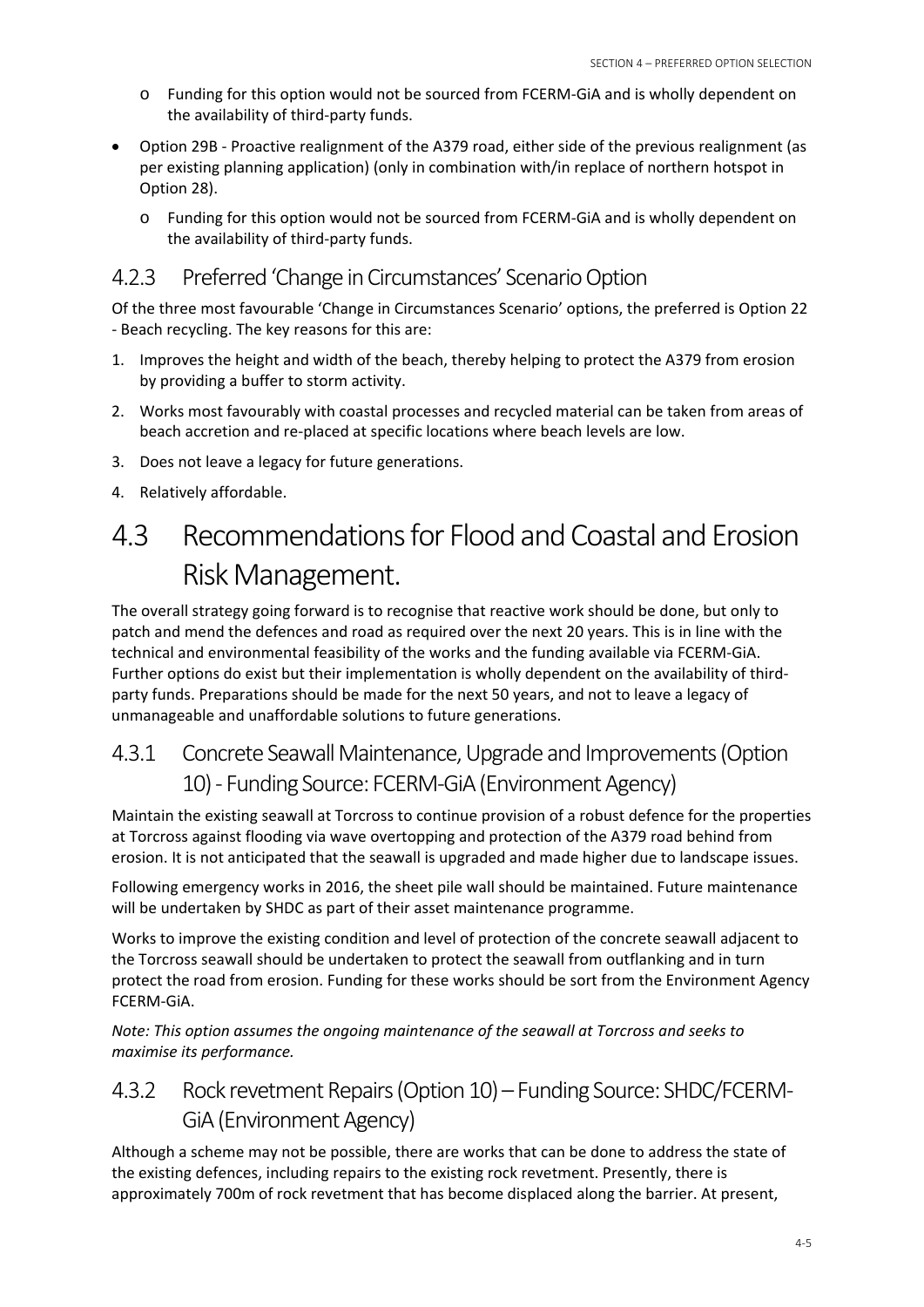some of this rock is providing some degree of protection to the barrier from wave attack. Recovering and re-profiling of the rock in conjunction with concrete seawall improvements (as described above) may attract some FCERM‐GiA contribution. However, if undertaken in isolation it is less likely to achieve FCERM‐GiA funding. Therefore, in order for this option to be implemented, it recommended that funds are identified via SHDC to support any FCERM‐GiA that may be available.

*Note: This option assumes the ongoing maintenance of the seawall at Torcross and seeks to maximise its performance.*

## 4.3.3 Beach Recycling (Option 22) – Funding Source: Environment Agency/SHDC/DCC(Highways)

Beach recycling would not provide protection to the full length of the eroding frontage, rather used to bolster areas along the beach where levels are low. This would provide a temporary protection measure, but the is not guarantee the material will stay in place. Beach control structures would need to be used and, as the appraisal process has identified, there are pros and cons to implementing such structures.

#### *Note: This option assumes the ongoing maintenance of the seawall at Torcross and seeks to maximise its performance.*

Beach recycling may attract some FCERM‐GiA contribution if supporting measures to address outflanking of the Torcross seawall. However, if undertaken to protect the road, it is less likely to achieve FCERM‐GiA funding. Therefore, in order for this option to be implemented, it recommended that funds are identified via SHDC and/or DCC (Highways) to support any FCERM‐GiA that may be available.

## 4.3.4 Emergency Reactive Realignment (Options 27 and 29A) – Funding Source: FCERM-GiA (Environment Agency)/DCC (Highways)

Reactive realignment would achieve funding from both FCERM‐GiA and DCC (Highways) and should be used to fund emergency works as and when they are needed. Any further works required to implement the northern realignment should be undertaken as per the existing planning application, and as much preparatory work relating to consents, planning and funding should be undertaken from the remainder of the A379 along The Line to facilitate a prompt realignment should the need arise.

## 4.3.5 Coastal Change Management and Adaption

It is evident from undertaking the Slapton Sands BMP that funding for the management of flood and coastal erosion risk at Slapton Sands is limited and that there is little that can be done to combat the effects of ongoing coastal change. Over time, the road may become irreparable and even breach. It is therefore important to formally recognise this in the immediate future and define 'The Line' as a 'Coastal Change Management Area' in order to drive future coastal change adaptation efforts in the area.

Recommendations to address coastal change adaptation include:

- Update the Plymouth and South West Local Plan (PSWLP) to include the BMP study area and the associated areas at risk from flooding and erosion within the CCMA (*as defined by Policy Dev38 and shown on SUB3 Policies Map: Thriving Towns and Villages Policy Area (South Hams), plymouth.gov.uk*). The should be completed in accordance with the Coastal Change Planning Guidance (CH2M, 2015) and will need to be mapped as a 'zone', for which specific planning policies will need to be defined.
- Build on the work completed for the Coastal Change Pathfinder Project, including:
	- o High quality education and engagement communicate with the public about the changing processes and landscape and the realities of this.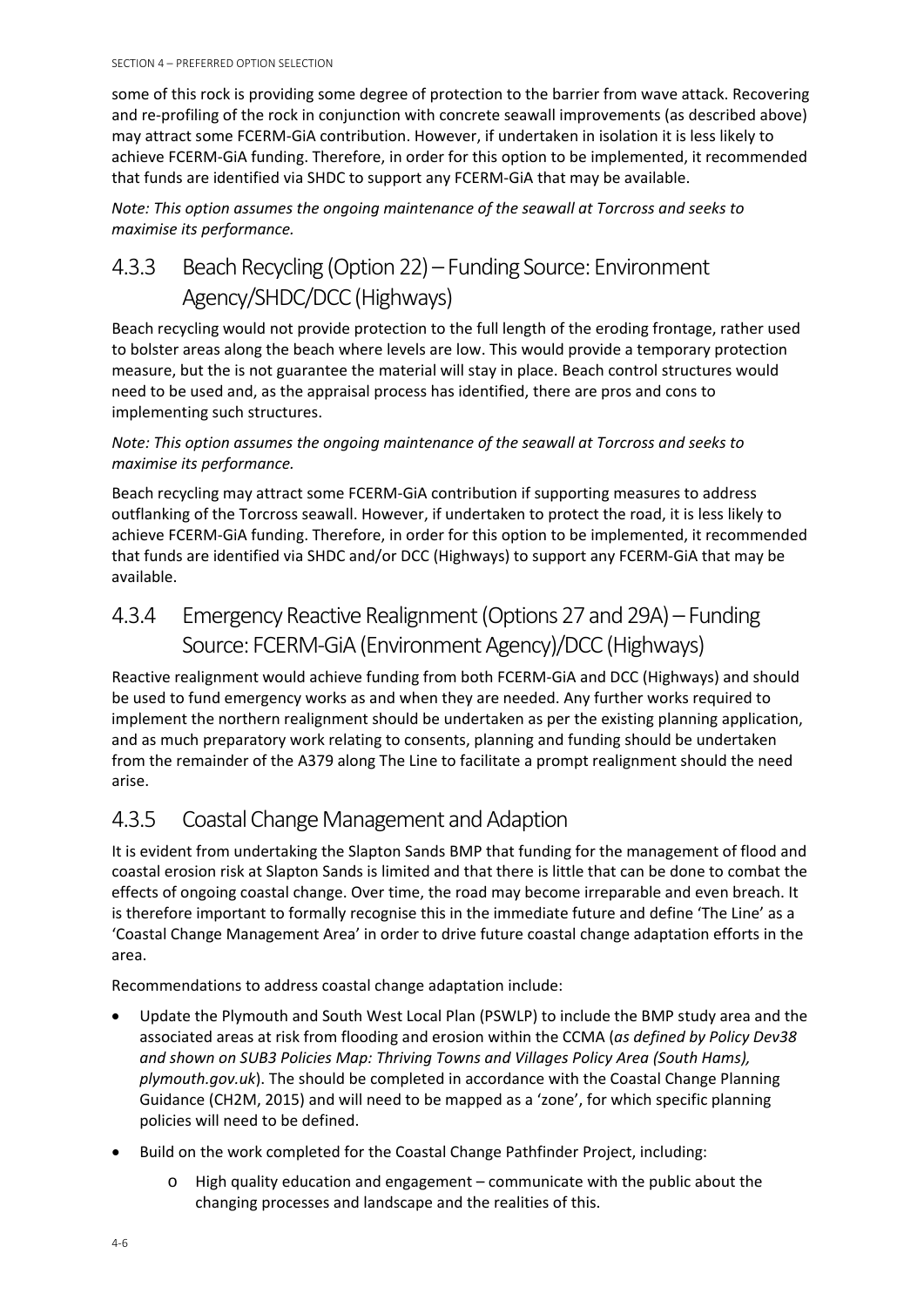- o Wider use of local land charges registers for getting this information out there.
- Prepare for eventuality of road failure including any required pre-existing planning and EIA work.
- Preparing for the eventually of a breach and the need for a new road link identify a suitable inland road network and make movements to improving it. To assist with the BMP project, work is being undertaken by DCC (Highways) to estimate costs associated with improving and upgrading inland routes.
- Work with the SHDC planning department and develop the Local Plan. Investigate adaptive solutions and make provisions to 'roll back' properties and assets at risk, including defining a plan for compensation, changes to planning restrictions, relocation etc.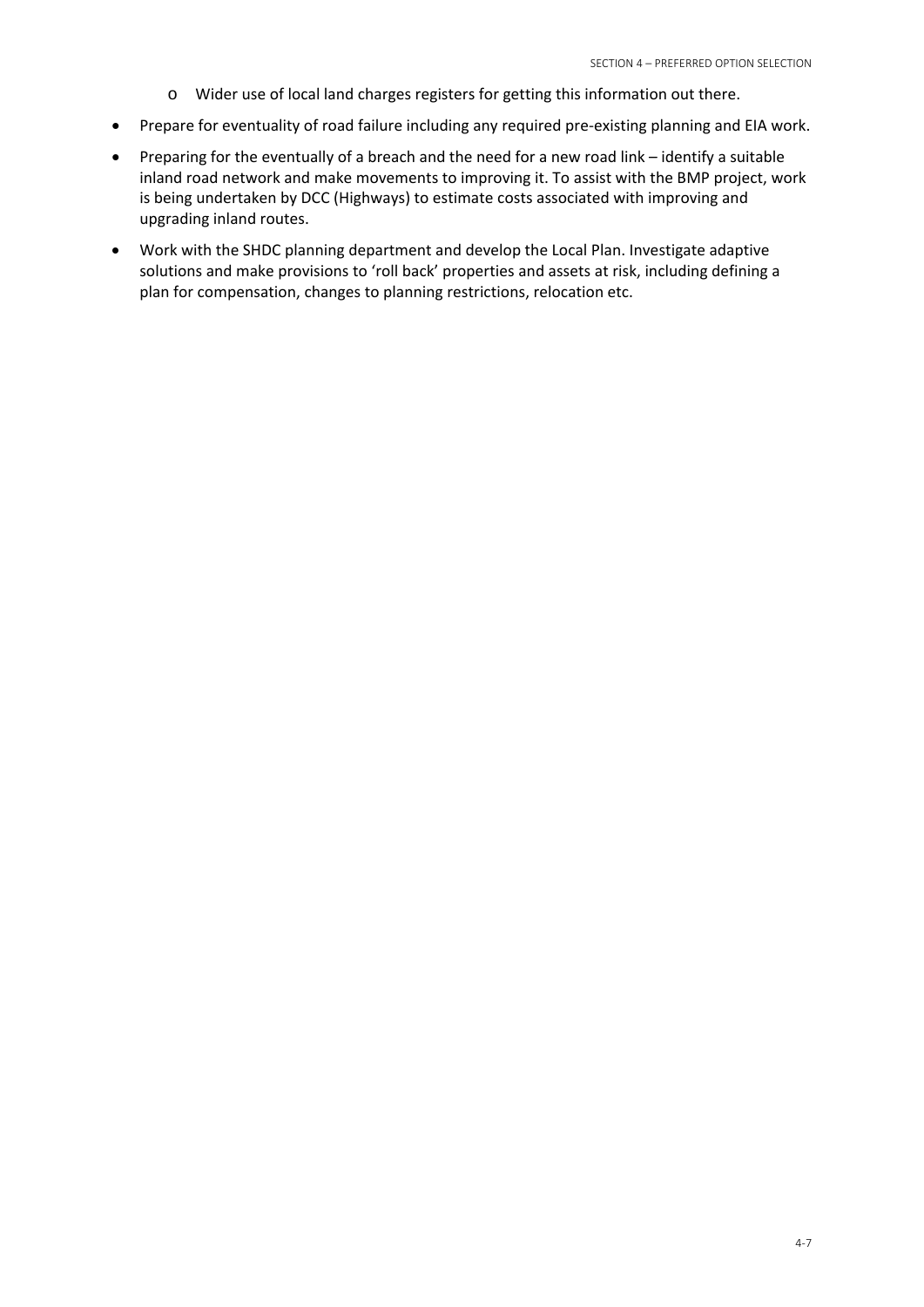| <b>SECTION 4</b> |
|------------------|
|------------------|

#### Table 4‐1 Preferred options

|                        |                         |                                                                                                                                                                 |                                                      |                                                            | <b>Summary Suitable Preferred Management Option (Y/N)</b><br>(numbered notes provided in adjacent column) |                 |                  |                                                                                                                                   |                                                                                                                                                                                                                           |                                                                            |
|------------------------|-------------------------|-----------------------------------------------------------------------------------------------------------------------------------------------------------------|------------------------------------------------------|------------------------------------------------------------|-----------------------------------------------------------------------------------------------------------|-----------------|------------------|-----------------------------------------------------------------------------------------------------------------------------------|---------------------------------------------------------------------------------------------------------------------------------------------------------------------------------------------------------------------------|----------------------------------------------------------------------------|
| <b>Theme</b>           | Option<br><b>Number</b> | <b>Option Description</b>                                                                                                                                       | <b>PV Cost</b><br>(20 year PV<br>whole life<br>cost) | <b>Third</b><br>Party<br><b>Funding</b><br><b>Required</b> | Coastal<br><b>Processes</b>                                                                               | <b>Defences</b> | <b>Economics</b> | <b>Environment</b>                                                                                                                | <b>Numbered Notes on</b><br><b>Summary Selection</b>                                                                                                                                                                      | <b>Carry Forward</b><br>as Preferred<br><b>Management</b><br><b>Option</b> |
| Shoreline<br>Structure | 10                      | Seawall (maintain and<br>upgrade existing seawall at<br>Torcross)                                                                                               | £376,244                                             | £376,244                                                   | Y(1)                                                                                                      | Y(2)            | Y(3)             | Difficult to<br>define as so<br>many<br>variables<br>(social,<br>environment<br>etc). Refer to<br>note above in<br>Section 2.2.3. | $(1+2+3)$ This option<br>affords protection to the<br>properties at risk from<br>flooding, on which the<br>economic<br>damages/benefits are<br>based                                                                      | Y                                                                          |
| Road<br>Realignment    | 27                      | Reactive realignment of the<br>road, with all planning<br>requirements in place<br>(emergency works) (location<br>will be dependent on where<br>the road fails) | £892,875                                             | £0                                                         | Y                                                                                                         | N(1)            | Y                | See comment<br>in Option 10                                                                                                       | (1) Reactive realignment<br>of the road doesn't<br>address the issue of flood<br>and erosion risk before<br>event occurs; however,<br>the option is more likely<br>to achieve FCERM-GIA<br>than proactive<br>realignment. | Ÿ                                                                          |
| Road<br>Realignment    | 29A                     | Re-active realignment of the<br>A379 road, either side of the<br>previous realignment (as per<br>existing planning application)                                 | £1,590,128                                           | £0                                                         | Y                                                                                                         | N(1)            | Y                | See comment<br>in Option 10                                                                                                       | (1) Reactive realignment<br>of the road doesn't<br>address the issue of flood<br>and erosion risk before<br>event occurs; however,<br>the option is more likely<br>to achieve FCERM-GIA<br>than proactive<br>realignment. | Ÿ                                                                          |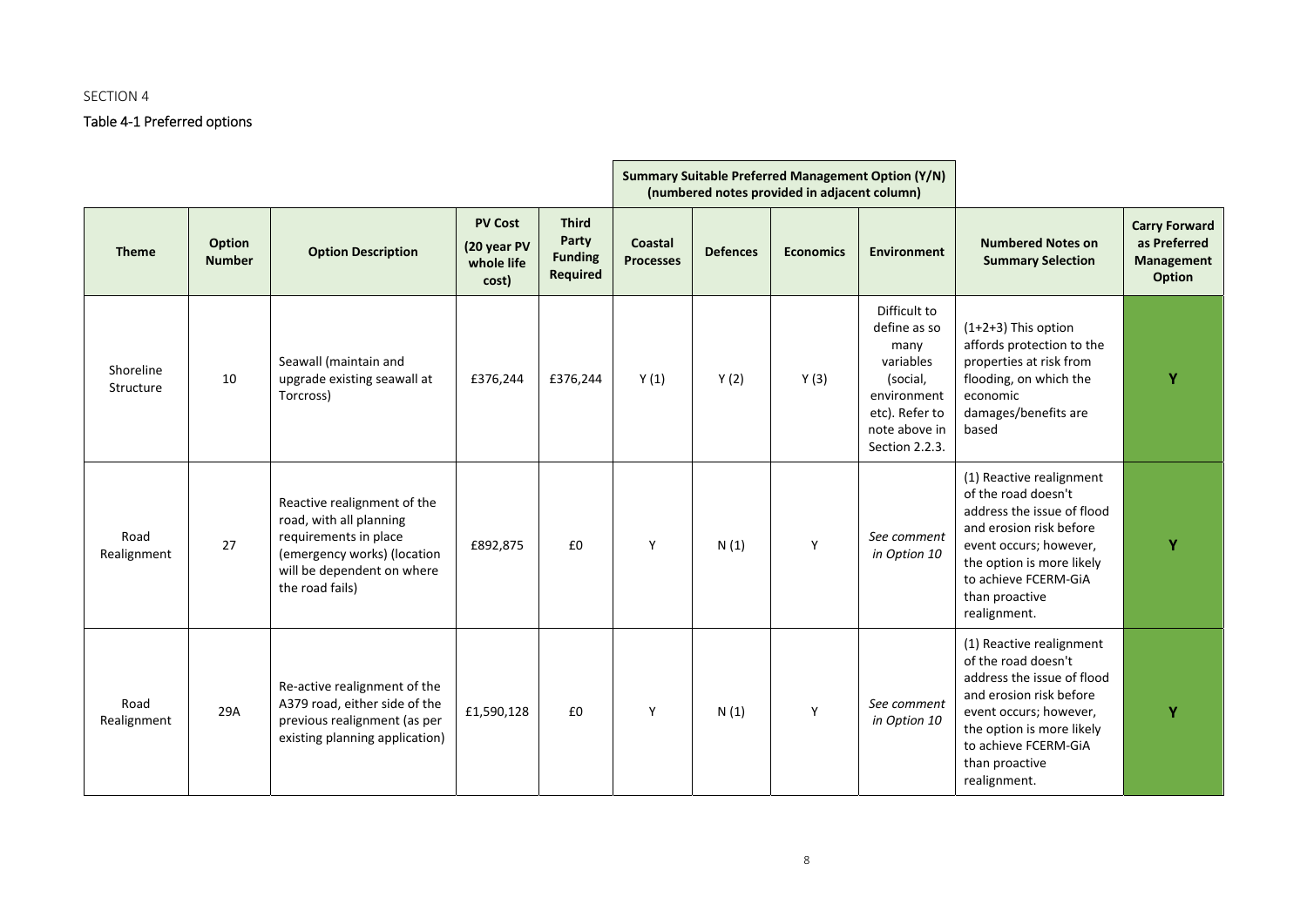#### Table 4‐2 Preferred options – unlimited funding

|                                   |                         |                                                                                |                                                   |                                                         |                             |                 | (numbered notes provided in adjacent column) | <b>Summary Suitable Preferred Management Option (Y/N)</b>                                                                      |                                                                                                                                                                                                                                                                                  |                                                                            |                                                                                  |
|-----------------------------------|-------------------------|--------------------------------------------------------------------------------|---------------------------------------------------|---------------------------------------------------------|-----------------------------|-----------------|----------------------------------------------|--------------------------------------------------------------------------------------------------------------------------------|----------------------------------------------------------------------------------------------------------------------------------------------------------------------------------------------------------------------------------------------------------------------------------|----------------------------------------------------------------------------|----------------------------------------------------------------------------------|
| <b>Theme</b>                      | Option<br><b>Number</b> | <b>Option Description</b>                                                      | <b>PV Cost</b><br>(20 year PV<br>whole life cost) | <b>Third Party</b><br><b>Funding</b><br><b>Required</b> | Coastal<br><b>Processes</b> | <b>Defences</b> | <b>Economics</b>                             | <b>Environment</b>                                                                                                             | <b>Numbered</b><br>Notes on<br><b>Summary</b><br><b>Selection</b>                                                                                                                                                                                                                | <b>Carry Forward</b><br>as Preferred<br><b>Management</b><br><b>Option</b> | Change<br>Scenario -<br><b>Carry Forward</b><br>with Unlimited<br><b>Funding</b> |
| Beach<br>Control<br>Structur<br>e | 16                      | Timber groynes<br>(along length of<br>beach between<br>Torcross and<br>Strete) | £15,954,244                                       | £14,176,645                                             | Y(1)                        | Y(2)            | ${\sf N}$                                    | Difficult to<br>define as so<br>many variables<br>(social,<br>environment<br>etc). Refer to<br>note above in<br>Section 2.2.3. | (1) However,<br>timber groynes<br>along the<br>length of the<br>barrier could<br>affect material<br>reaching<br>Beesands and<br><b>Hallsands</b><br>(2) This option<br>should be<br>adapted, if<br>possible/requir<br>ed, to consider<br>cross-shore<br>transport of<br>material | N                                                                          | Y                                                                                |
| Beach<br>Control<br>Structur<br>e | 18                      | Rock groynes (along<br>the length of the<br>barrier)                           | £12,559,955                                       | £10,782,357                                             | Y(1)                        | Y(2)            | N                                            | As above                                                                                                                       | (1) However,<br>rock groynes<br>along the<br>length of the<br>barrier could<br>affect material<br>reaching<br>Beesands and<br>Hallsands<br>(2) This option                                                                                                                       | N                                                                          | Y                                                                                |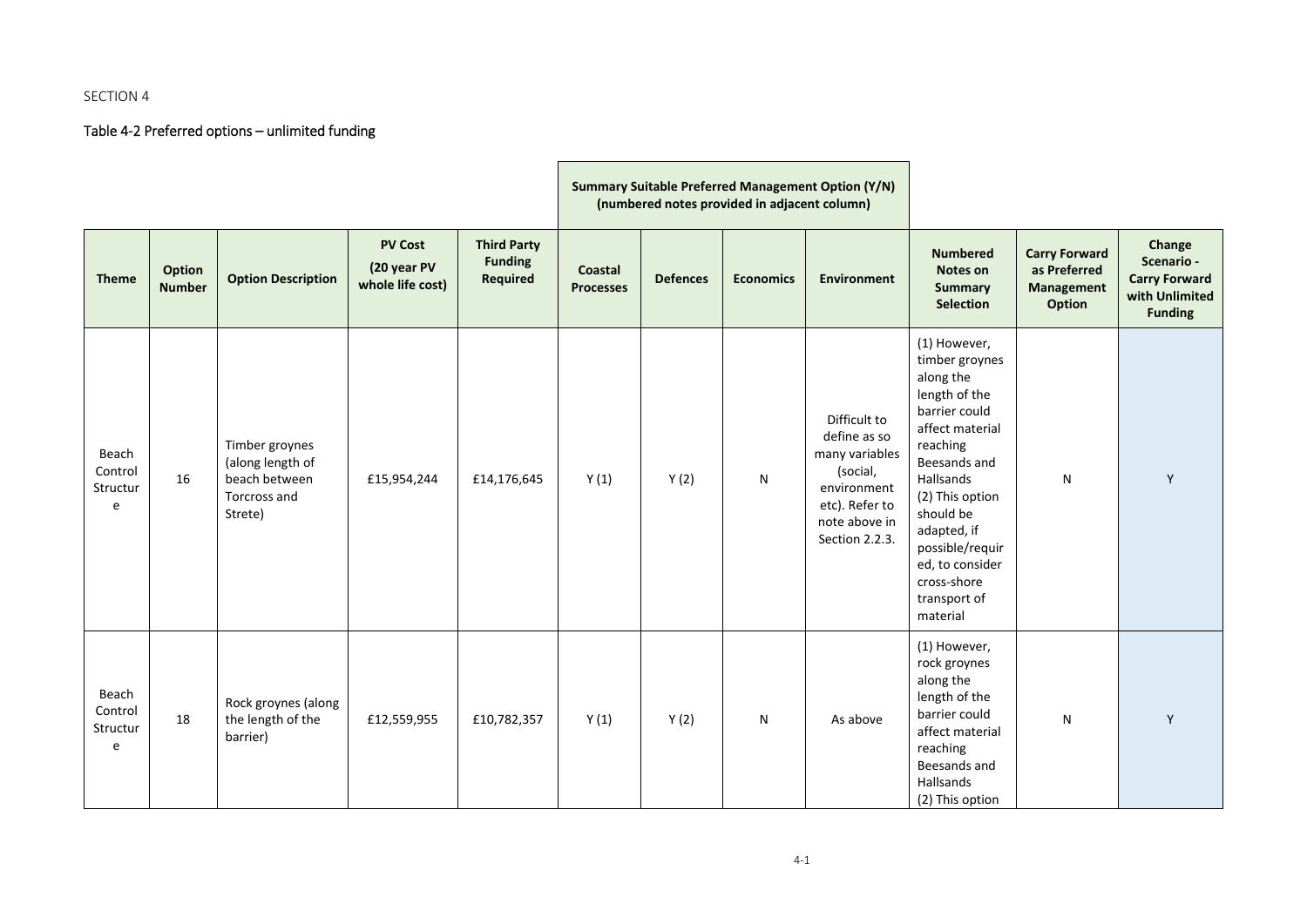**Summary Suitable Preferred Management Option (Y/N) (numbered notes provided in adjacent column)**

| <b>Theme</b>                   | Option<br><b>Number</b> | <b>Option Description</b>                                                                                                                                                                                         | <b>PV Cost</b><br>(20 year PV<br>whole life cost) | <b>Third Party</b><br><b>Funding</b><br><b>Required</b> | Coastal<br><b>Processes</b> | <b>Defences</b> | <b>Economics</b> | <b>Environment</b> | <b>Numbered</b><br>Notes on<br><b>Summary</b><br><b>Selection</b>                                         | <b>Carry Forward</b><br>as Preferred<br>Management<br><b>Option</b> | Change<br>Scenario -<br><b>Carry Forward</b><br>with Unlimited<br><b>Funding</b>                                                         |
|--------------------------------|-------------------------|-------------------------------------------------------------------------------------------------------------------------------------------------------------------------------------------------------------------|---------------------------------------------------|---------------------------------------------------------|-----------------------------|-----------------|------------------|--------------------|-----------------------------------------------------------------------------------------------------------|---------------------------------------------------------------------|------------------------------------------------------------------------------------------------------------------------------------------|
|                                |                         |                                                                                                                                                                                                                   |                                                   |                                                         |                             |                 |                  |                    | should be<br>adapted, if<br>possible/requir<br>ed, to consider<br>cross-shore<br>transport of<br>material |                                                                     |                                                                                                                                          |
| Recyclin<br>g/<br>Recharg<br>e | 22                      | Beach recycling<br>(strategic<br>movement of<br>material along the<br>coast, in support of<br>beach retaining<br>structures such as<br>wooden groynes,<br>rock groynes or<br>terminal groyne at<br>Pilchard Cove) | £1,278,200                                        | £0                                                      | Y(1)                        | Y(1)            | Y(1)             | As above           | (1) This option<br>would only be<br>selected in<br>support of a<br>beach control<br>structure<br>option   | $\mathsf{N}$                                                        | Y (if considered<br>alongside full-<br>length beach<br>control<br>structures, i.e.<br>in combination<br>with Option 16<br>and Option 18) |
| Recyclin<br>g/<br>Recharg<br>e | 25                      | Beach<br>nourishment/recha<br>rge (could be<br>anywhere along the<br>frontage and will<br>depend on volumes<br>required, where<br>placed, beach level<br>required and how<br>frequently recharge<br>is required)  | £8,947,399                                        | £7,169,800                                              | Y                           | Y(1)            | N                | As above           | (1) Assuming<br>that a suitable<br>grading of<br>nourishment/re<br>charge material<br>can be sourced      | $\mathsf{N}$                                                        | Y                                                                                                                                        |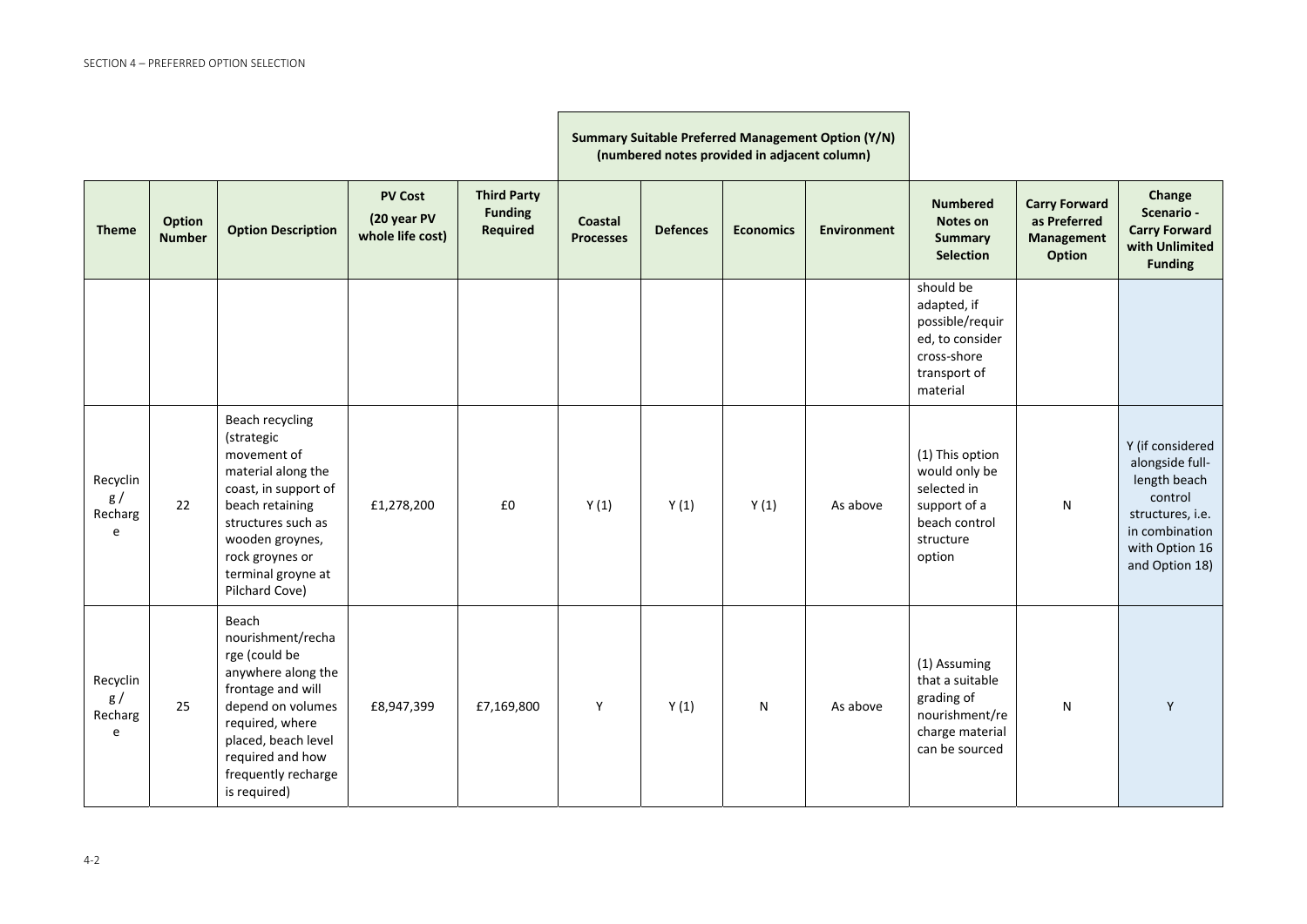| <b>Summary Suitable Preferred Management Option (Y/N)</b> |
|-----------------------------------------------------------|
| (numbered notes provided in adjacent column)              |

| <b>Theme</b>            | Option<br><b>Number</b> | <b>Option Description</b>                                                                                                                                | <b>PV Cost</b><br>(20 year PV<br>whole life cost) | <b>Third Party</b><br><b>Funding</b><br><b>Required</b> | Coastal<br><b>Processes</b> | <b>Defences</b> | <b>Economics</b> | <b>Environment</b>          | <b>Numbered</b><br>Notes on<br><b>Summary</b><br><b>Selection</b>                                                                                                                                                                                                                           | <b>Carry Forward</b><br>as Preferred<br>Management<br><b>Option</b> | Change<br>Scenario -<br><b>Carry Forward</b><br>with Unlimited<br><b>Funding</b> |
|-------------------------|-------------------------|----------------------------------------------------------------------------------------------------------------------------------------------------------|---------------------------------------------------|---------------------------------------------------------|-----------------------------|-----------------|------------------|-----------------------------|---------------------------------------------------------------------------------------------------------------------------------------------------------------------------------------------------------------------------------------------------------------------------------------------|---------------------------------------------------------------------|----------------------------------------------------------------------------------|
| Road<br>Realign<br>ment | 28                      | Pro-active<br>realignment of the<br>road at locations<br>identified as<br>'erosion hotspots'<br>(between P0 - P3<br>and P8 - P11 (as per<br>CP Baseline) | £1,434,233                                        | £0                                                      | Y                           | Y(1)            | N(2)             | See comment<br>in Option 10 | (1) This option<br>may entail<br>partial loss of<br>car park at<br>Torcross<br>(2) This option<br>is very unlikely<br>to achieve<br>FCERM-GIA<br>funding.                                                                                                                                   | N                                                                   | Y                                                                                |
| Road<br>Realign<br>ment | 29B                     | Pro-active<br>realignment of the<br>A379 road, either<br>side of the previous<br>realignment (as per<br>existing planning<br>application)                | £1,590,128                                        | £0                                                      | Y                           | Y(1)            | N(2)             | See comment<br>in Option 10 | (1) This option<br>needs to be<br>considered in<br>combination<br>with/worked<br>into Option 28<br>to provide<br>protection to<br>the southern<br>part of the road<br>to address the<br>erosion risk<br>there<br>(2) This option<br>is very unlikely<br>to achieve<br>FCERM-GIA<br>funding. | N                                                                   | Y                                                                                |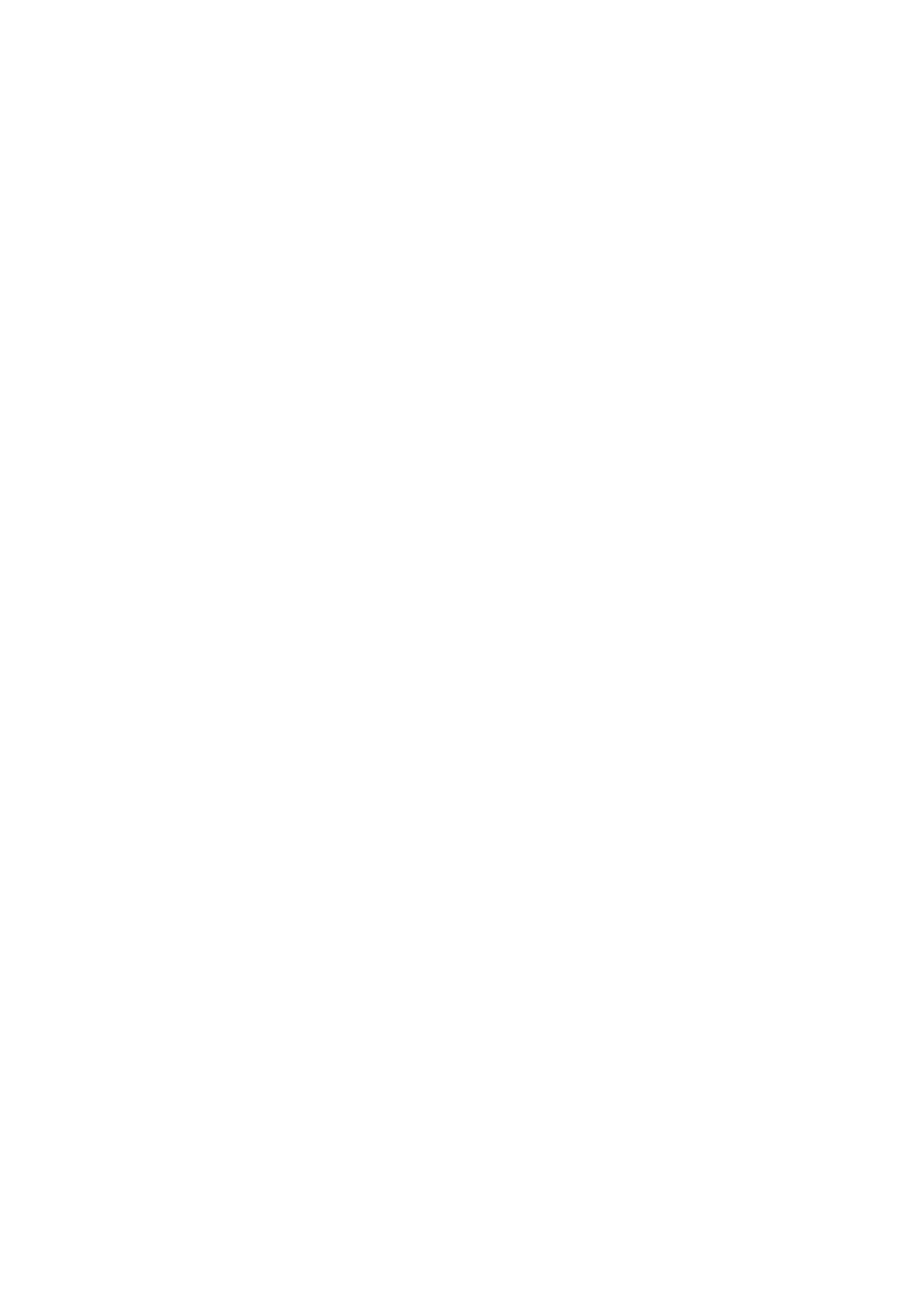# References

CH2M, 2015. Coastal Change Adaptation Planning Guidance. Report produced by CH2M for East Riding of Yorkshire Council, August 2015. Viewed online 25‐01‐2018 at https://coastalsig.files.wordpress.com/2013/02/ccapg-august-2015.pdf.

CIRIA, 2010. Beach Management Manual (second addition). A CIRIA Report C685 RP787 © CIRIA 2010 ISBN: 978‐0‐86017‐682‐4‐3. Published by CIRIA, Classic House, 174–180 Old Street, London, EC1V 9BP.

Defra, 2011a. Partnership Pays: An introduction to the future funding and management of flood and coastal erosion management projects for Local Authorities and Internal Drainage Boards.

Defra, 2011b. Flood and Coastal Resilience Partnership Funding: Defra policy statement on an outcome‐focused, partnership approach to funding flood and coastal erosion risk management. May 2011.

Environment Agency, 2017. Capital Expenditure Guidance. Operational instruction 492\_09. Issued 01/09/2017.

Environment Agency, 2012. Principles for implementing flood and coastal resilience funding partnerships.

Halcrow, 2011. Durlston Head to Rame Head Shoreline Management Plan Review (SMP2). South Devon & Dorset Coastal Advisory Group, June 2011.

McNally, C., Johns, D. and Pygott, K., 2012. Partnership Funding for Flood Risk Management. Environment Agency Toolbox Talk, 19th January 2012.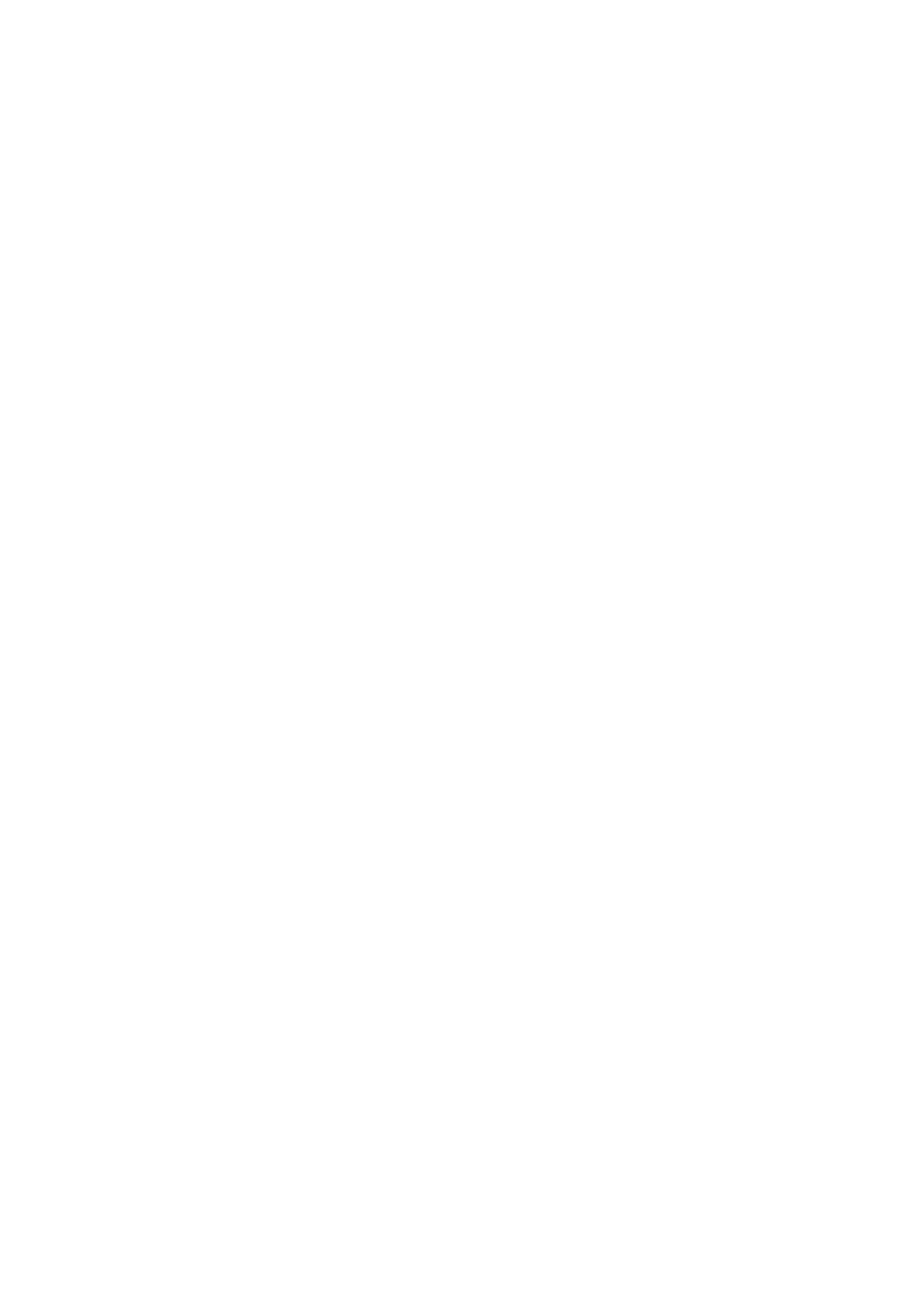Appendix A – Coastal Processes Baseline Report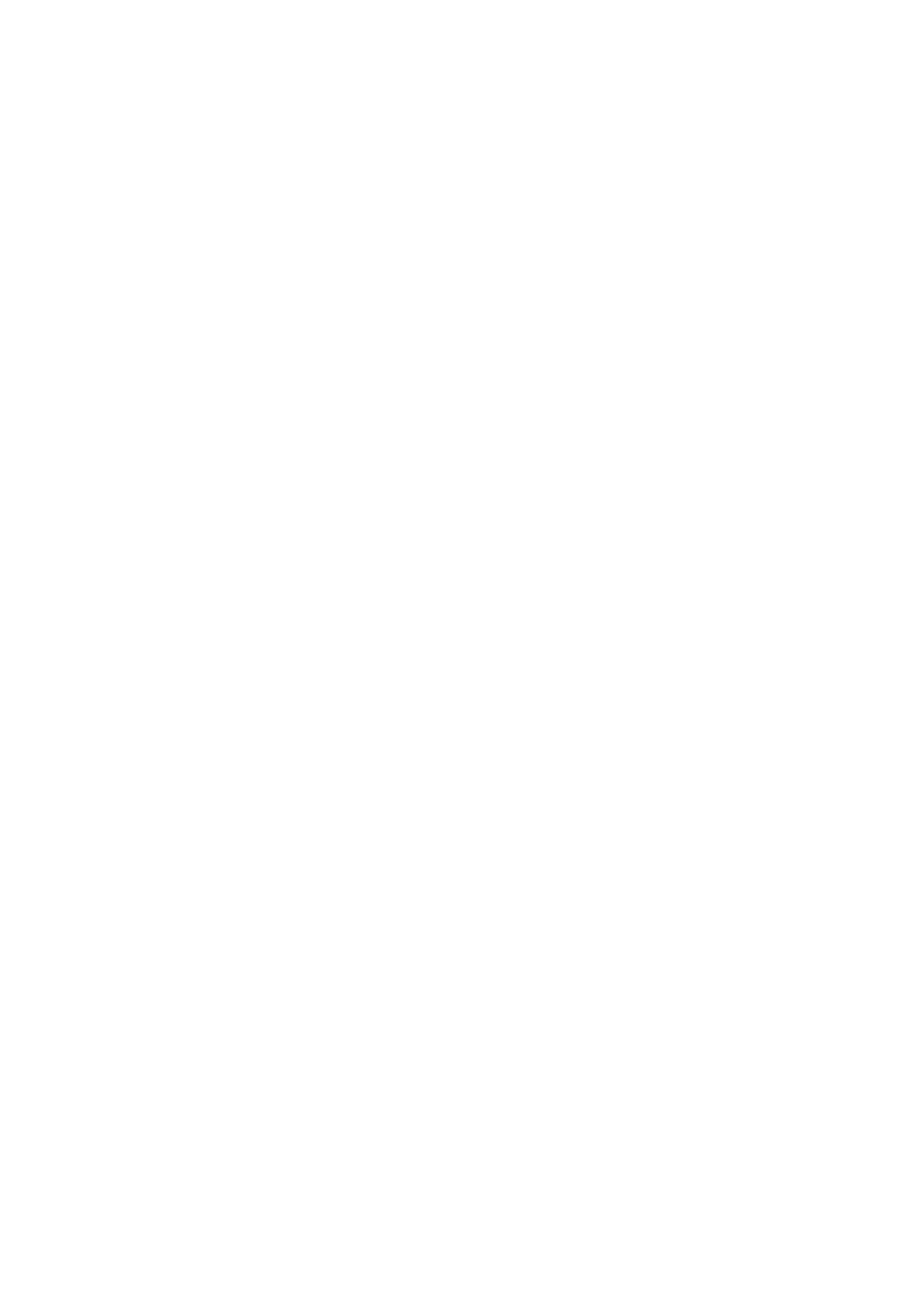Appendix B – Environmental Baseline Report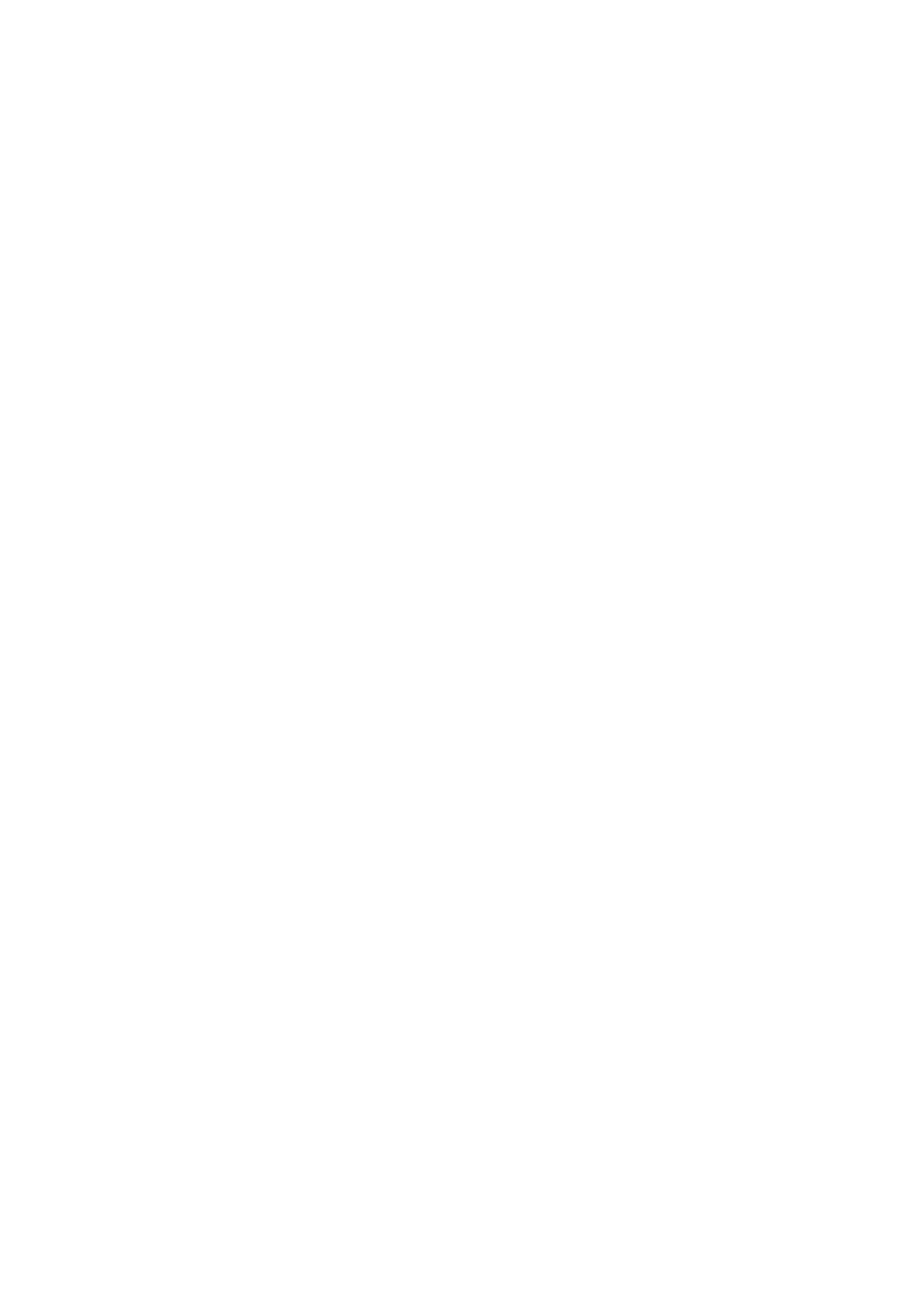# Appendix C – Defence Baseline Report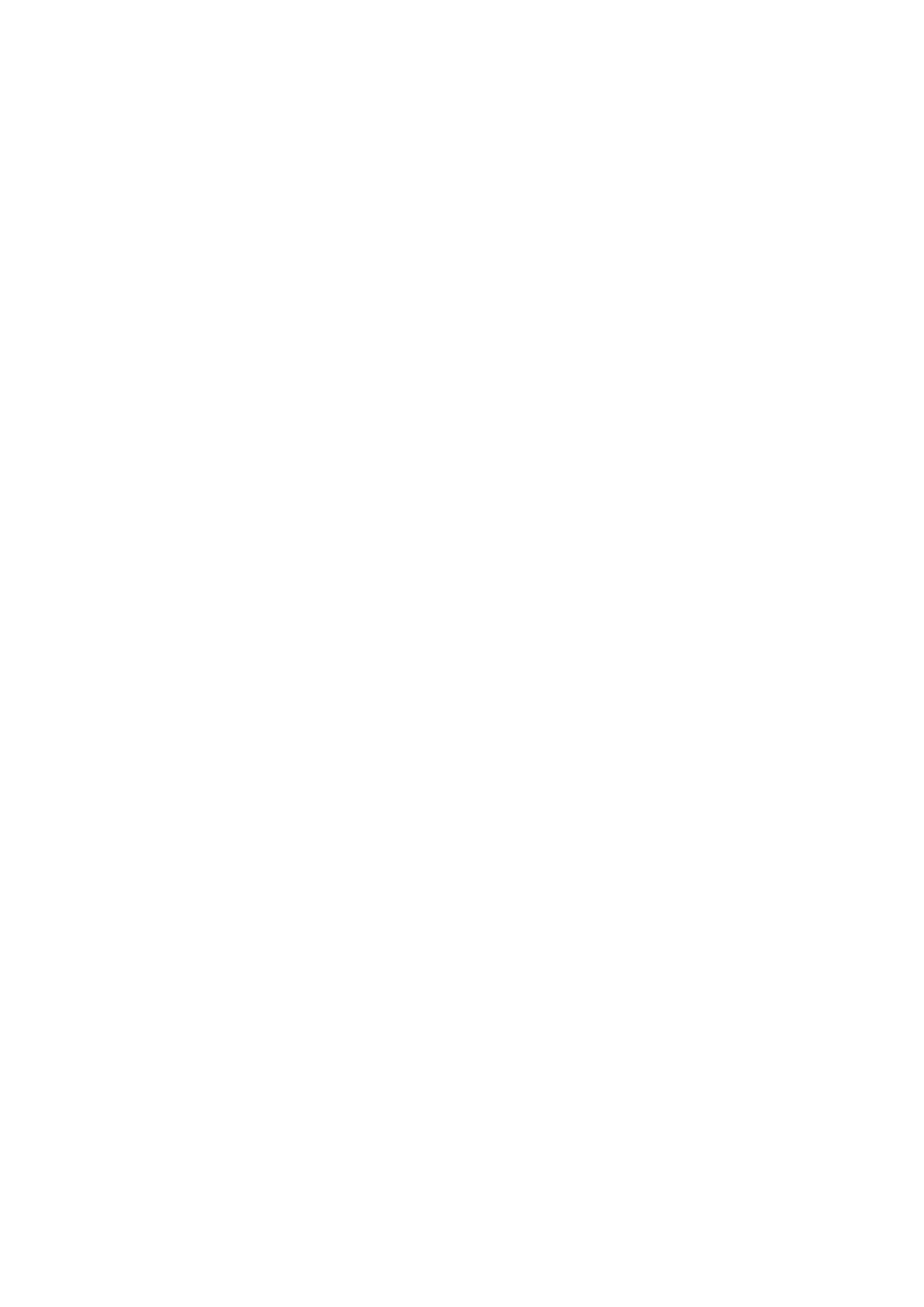# Appendix D – Economics Baseline Report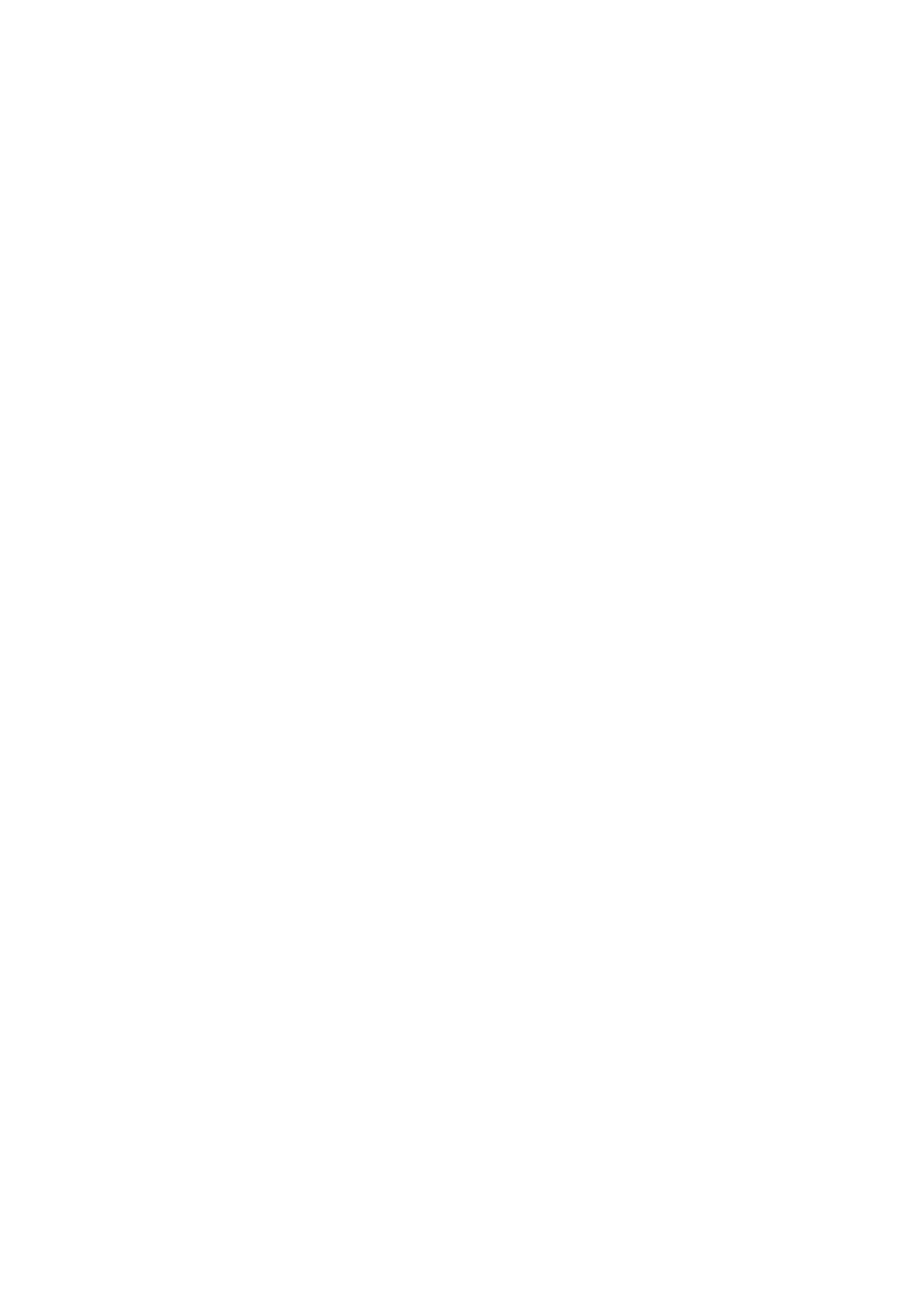# Appendix E – Long‐List Appraisal Table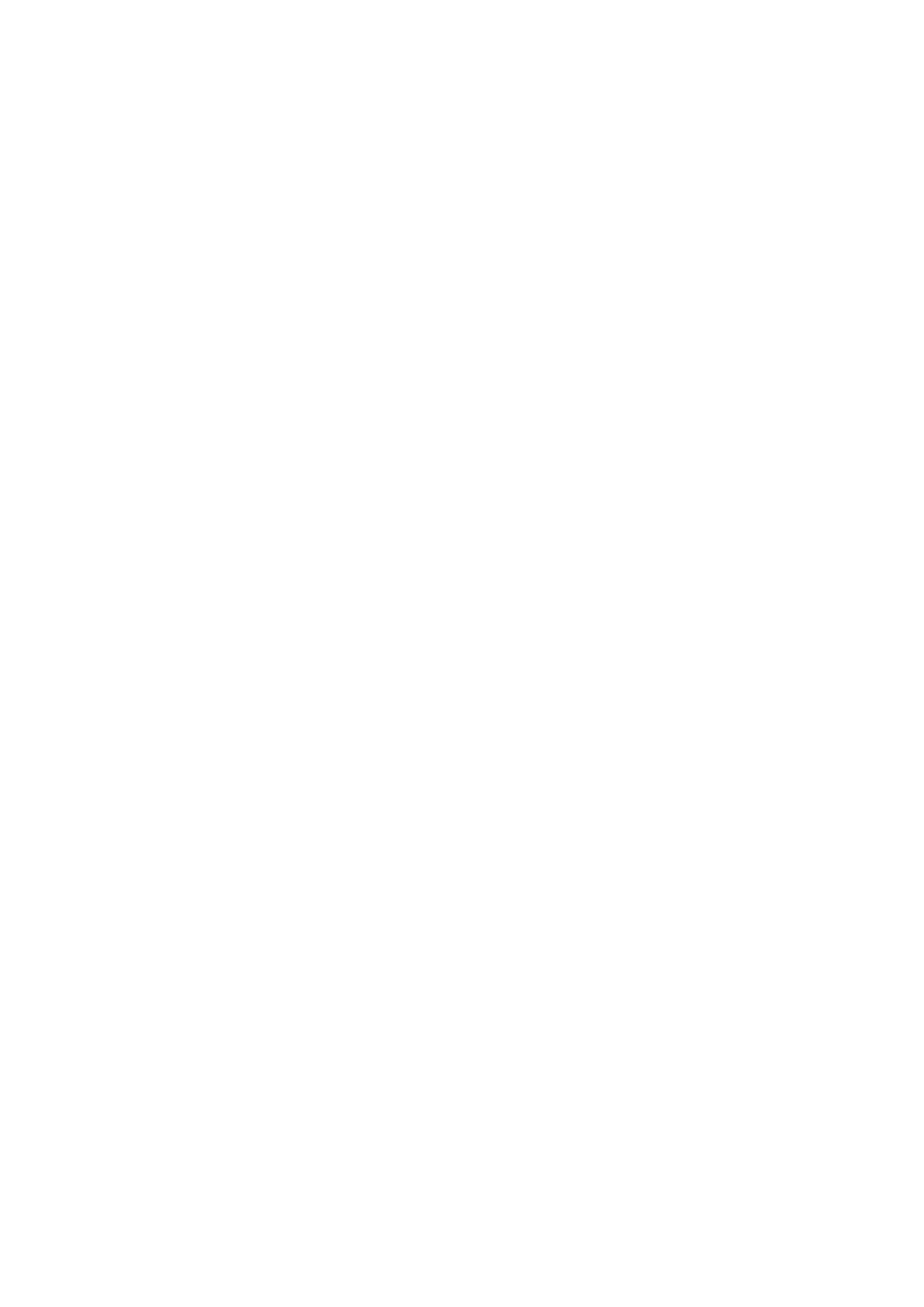Appendix E – Long-List Appraisal Table is provided on the accompanying CD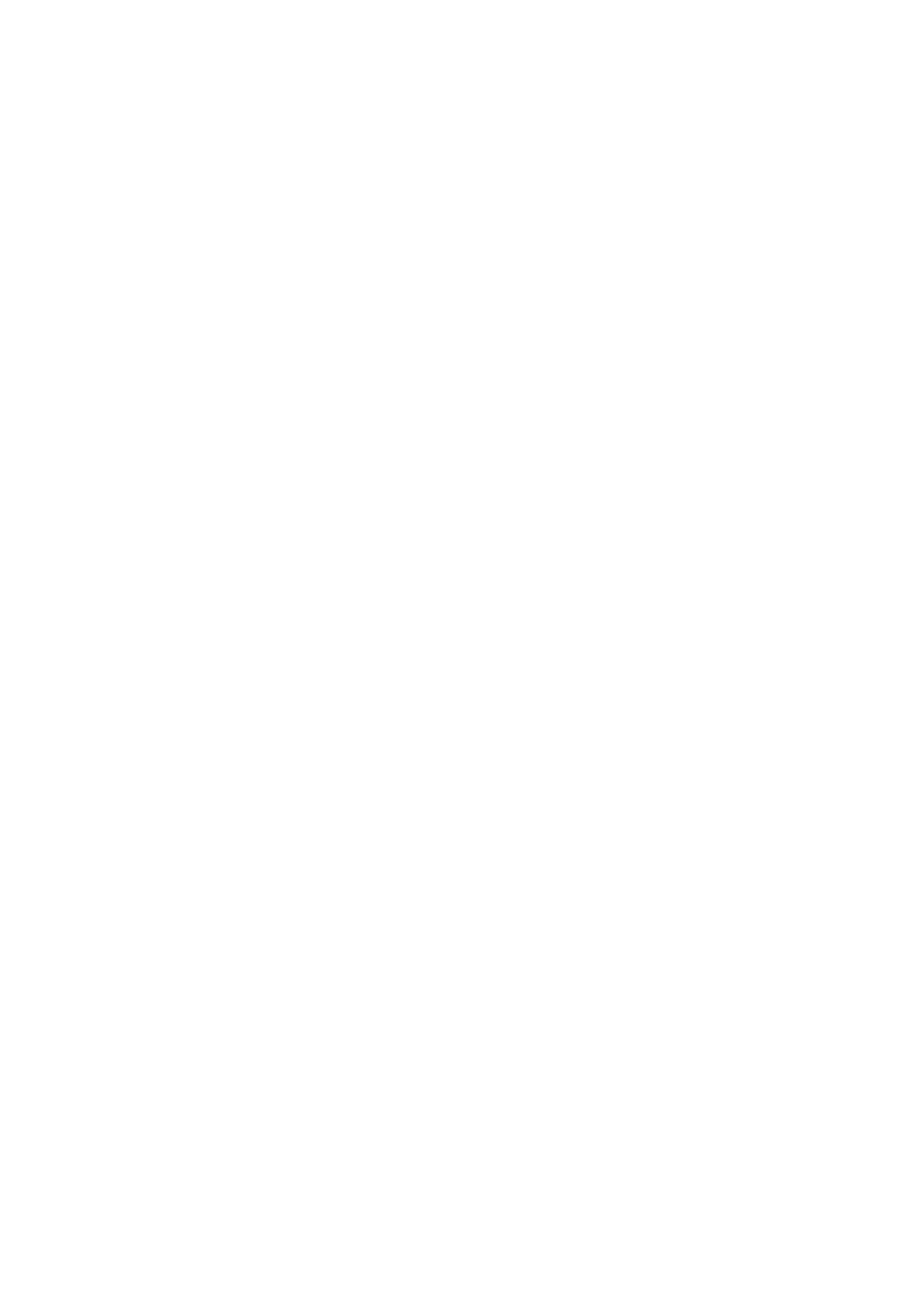# Appendix F – Short‐List Appraisal Table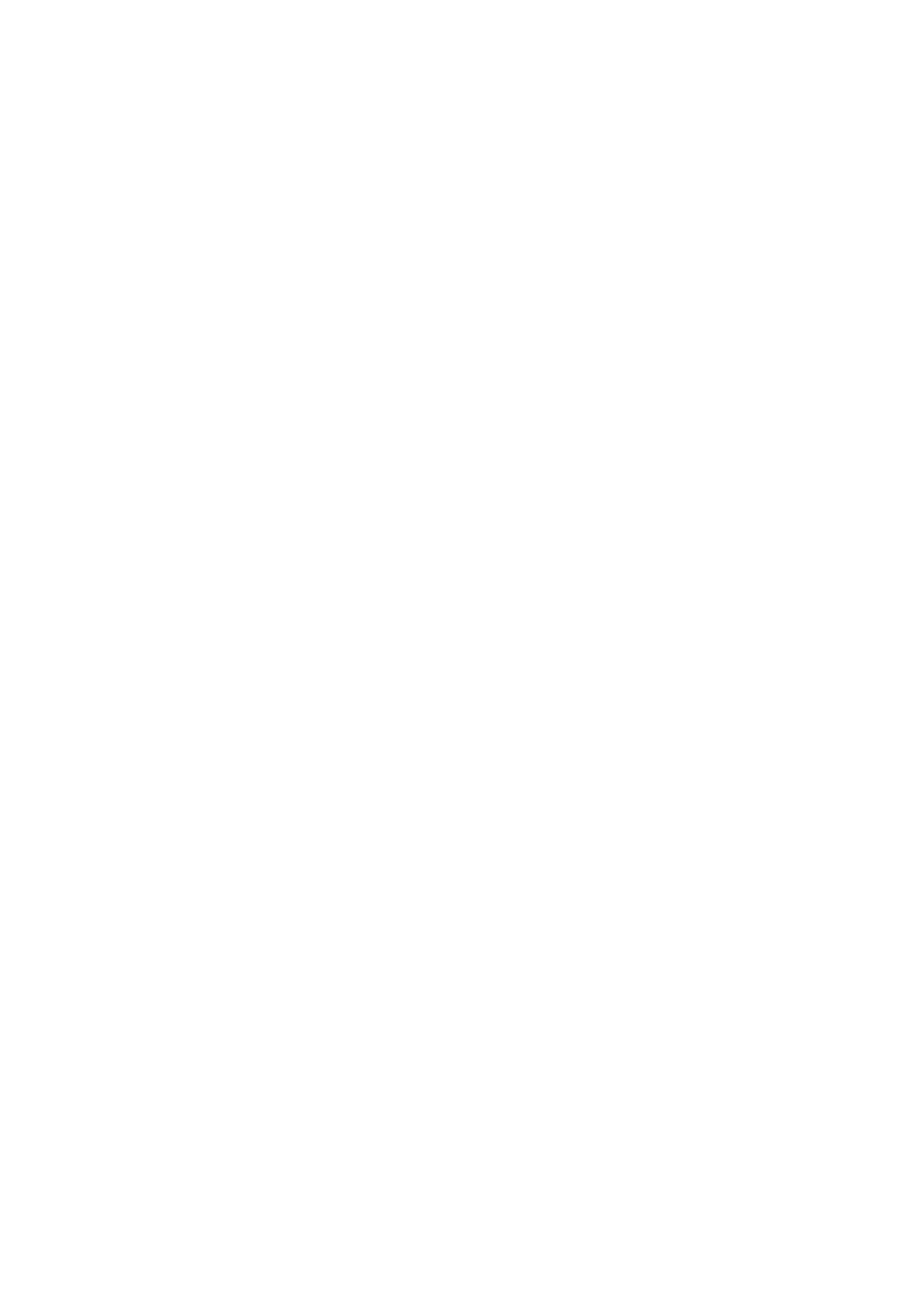Appendix F – Short‐List Appraisal Table is provided on the accompanying CD.